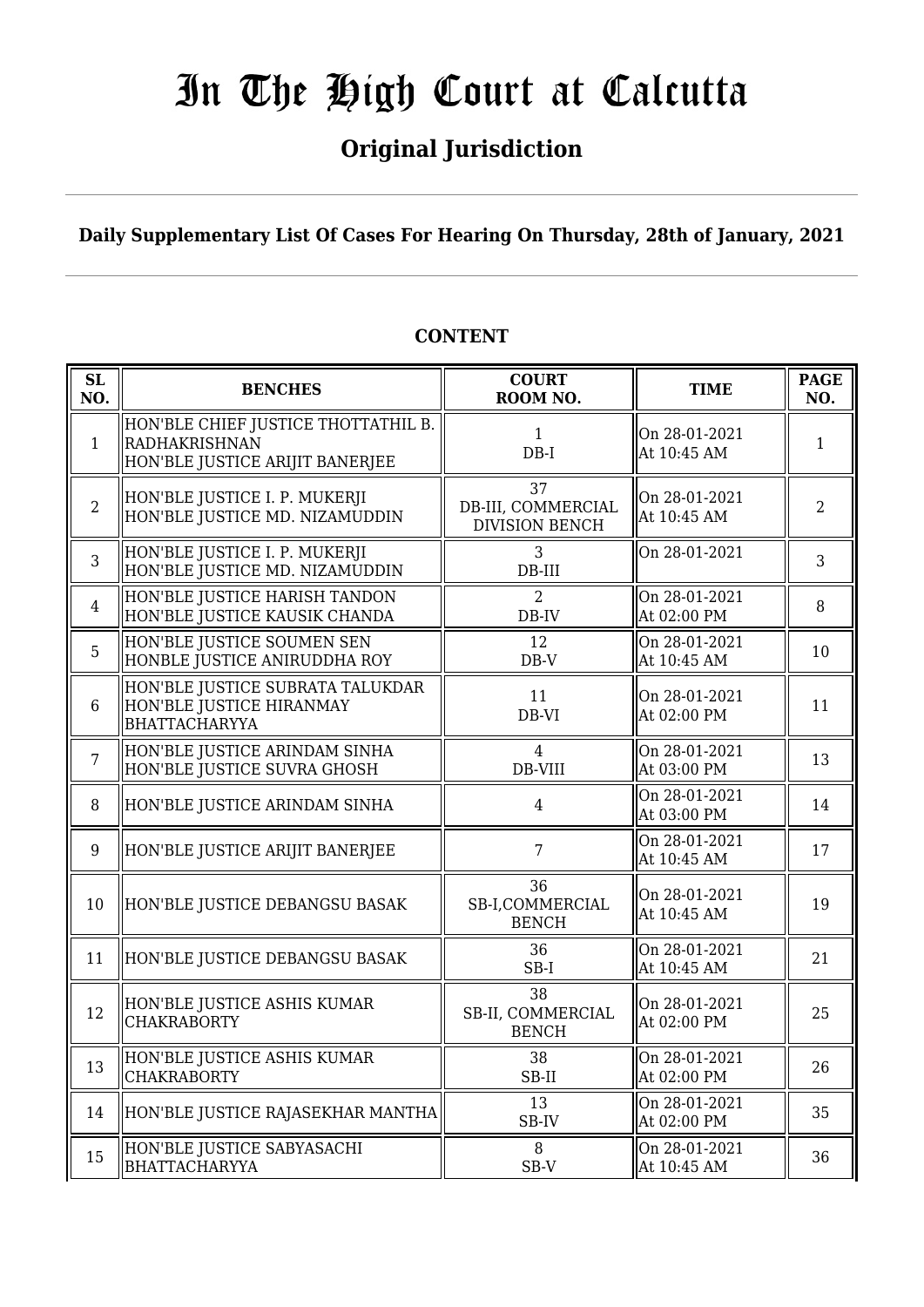| SL<br>NO. | <b>BENCHES</b>                                 | <b>COURT</b><br>ROOM NO. | <b>TIME</b>                  | <b>PAGE</b><br>NO. |
|-----------|------------------------------------------------|--------------------------|------------------------------|--------------------|
| 16        | HON'BLE JUSTICE SHEKHAR B. SARAF               | 26<br>SB-VII             | On 28-01-2021<br>At 03:00 PM | 41                 |
| 17        | HON'BLE JUSTICE RAJARSHI BHARADWAJ             | 15<br>SB-VIII            | On 28-01-2021<br>At 10:45 AM | 43                 |
| 18        | HON'BLE JUSTICE RAVI KRISHAN KAPUR             | 10<br>$SB-X$             | On 28-01-2021<br>At 10:45 AM | 44                 |
| 19        | HON'BLE JUSTICE ARINDAM<br>MUKHERJEE           | 23<br>SB-XI              | On 28-01-2021<br>At 02:00 PM | 48                 |
| 20        | HON'BLE JUSTICE BISWAJIT BASU                  | 18<br>SB-XII             | On 28-01-2021<br>At 10:45 AM | 49                 |
| 21        | HON'BLE JUSTICE AMRITA SINHA                   | 24<br><b>SB-XIII</b>     | On 28-01-2021<br>At 10:45 AM | 50                 |
| 22        | HON'BLE JUSTICE ABHIJIT<br><b>GANGOPADHYAY</b> | 22<br><b>SB-XIV</b>      | On 28-01-2021<br>At 03:30 PM | 52                 |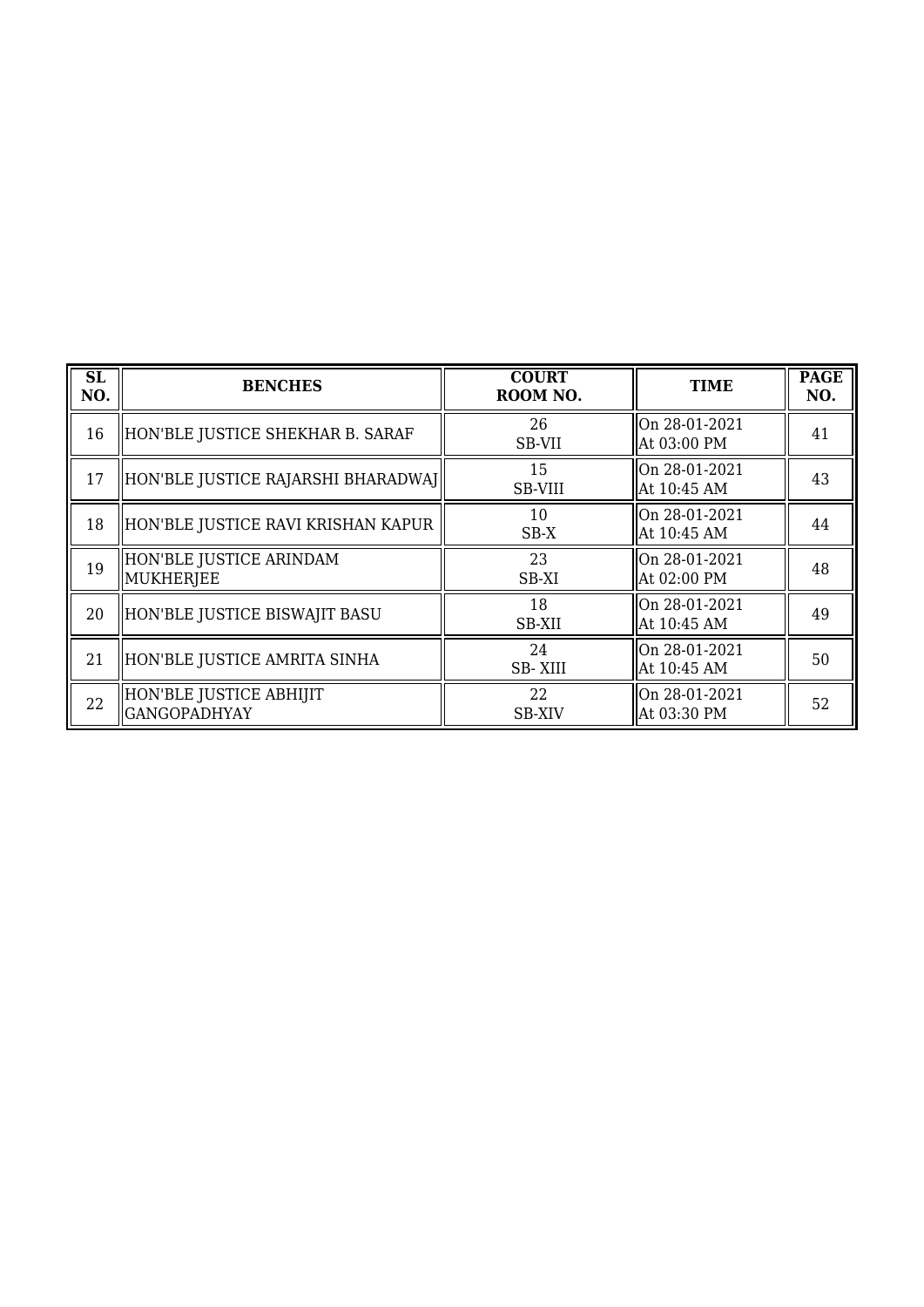

### **Original Side**

**DAILY CAUSELIST For Thursday The 28th January 2021**

**COURT NO. 1**

### **DIVISION BENCH (DB-I)**

**AT 10:45 AM**

**HON'BLE CHIEF JUSTICE THOTTATHIL B. RADHAKRISHNAN HON'BLE JUSTICE ARIJIT BANERJEE (VIA VIDEO CONFERENCE)**

#### **ON AND FROM WEDNESDAY, THE 13TH JANUARY, 2021 - APPEALS FROM ORDERS RELATING TO RESIDUARY UNDER GROUP - IX INCLUDING APPLICATIONS CONNECTED THERETO;**

**PUBLIC INTEREST LITIGATION; CRIMINAL CONTEMPT MATTERS; APPEALS UNDER SECTION 19(1)(a) OF THE CONTEMPT OF COURT'S ACT; APPLICATIONS UNDER SECTION 27 OF THE ELECTRICITY REGULATORY COMMISSION ACT, 1998, INCLUDING APPLICATIONS CONNECTED THERETO;**

**HABEAS CORPUS;**

**ANY OTHER MATTER, IRRESPECTIVE OF CLASSIFICATION, AS DIRECTED BY THE HON'BLE CHIEF JUSTICE.**

**NOTE:MATTERS WILL BE TAKEN UP THROUGH PHYSICAL HEARING ONLY WHEN BOTH THE PARTIES ARE AGREED.**

> **NOTE:(1) ON THURSDAY, APPEALS FROM ORDERS RELATING TO RESIDUARY UNDER GROUP-IX INCLUDING APPLICATIONS CONNECTED THERETO, WILL BE TAKEN UP.**

**(2) ON FRIDAY, PUBLIC INTEREST LITIGATION MATTERS WILL BE TAKEN UP.**

**NOTE: NO MENTIONING IN COURT**

### **NOT SITTING**

### **NEW APPLICATIONS**

| IA NO. GA/1/2020 | DR. ANUPA PAL NEE<br><b>GHOSH</b>     | JAVED MAJID<br>JAVED MAJID |
|------------------|---------------------------------------|----------------------------|
| In APO/142/2020  | V۹<br>STATE BANK OF INDIA AND<br>ORS. |                            |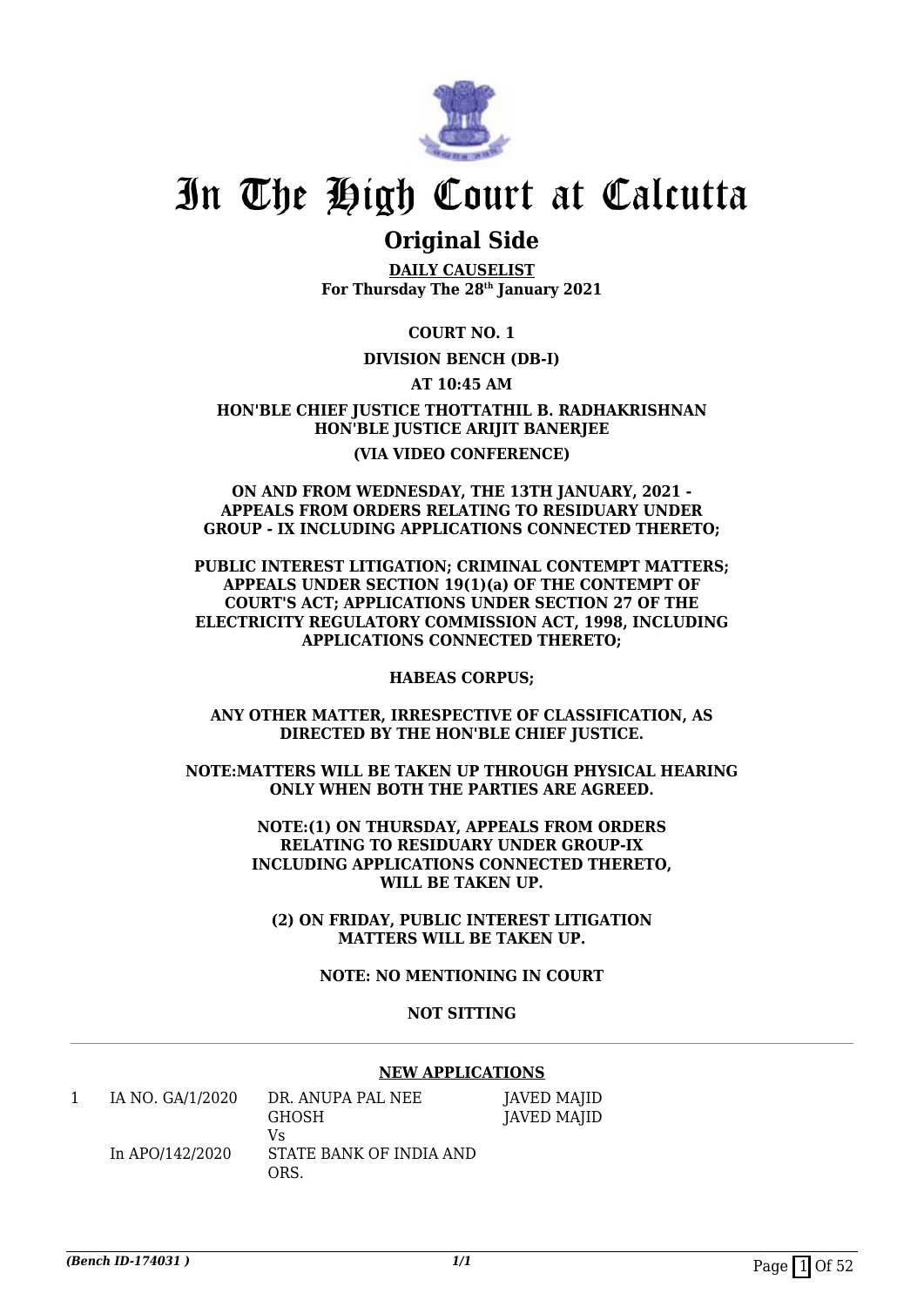

### **Original Side**

**DAILY CAUSELIST For Thursday The 28th January 2021**

**COURT NO. 37**

**DIVISION BENCH (DB-III, COMMERCIAL DIVISION BENCH)**

**AT 10:45 AM**

**HON'BLE JUSTICE I. P. MUKERJI HON'BLE JUSTICE MD. NIZAMUDDIN (VIA VIDEO CONFERENCE)**

**NOTE:MATTERS WILL BE TAKEN UP THROUGH PHYSICAL HEARING ONLY WHEN BOTH THE PARTIES ARE AGREED.**

**ORIGINAL SIDE MATTERS WILL BE TAKEN UP FIRST. ----------------------------------------------------------------------------**

**NOTE: (1) THIS LIST WILL BE TAKEN UP EVERYDAY FROM 10:45 A.M. TILL RECESS OR UNTIL ITS EXHAUSTION WHICHEVER IS EARLIER.**

**(2) IF THERE IS NO COMMERCIAL COURT MATTERS IN THE LIST, MENTIONING OF COMMERCIAL COURT MATTERS WILL BE ENTERTAINED AT COURT NO. 3 ON THE REGULAR BASIS.**

**(3) COMMERCIAL COURT SHALL NOT SIT AT COURT NO. 37 IF THERE IS NO COMMERCIAL MATTER**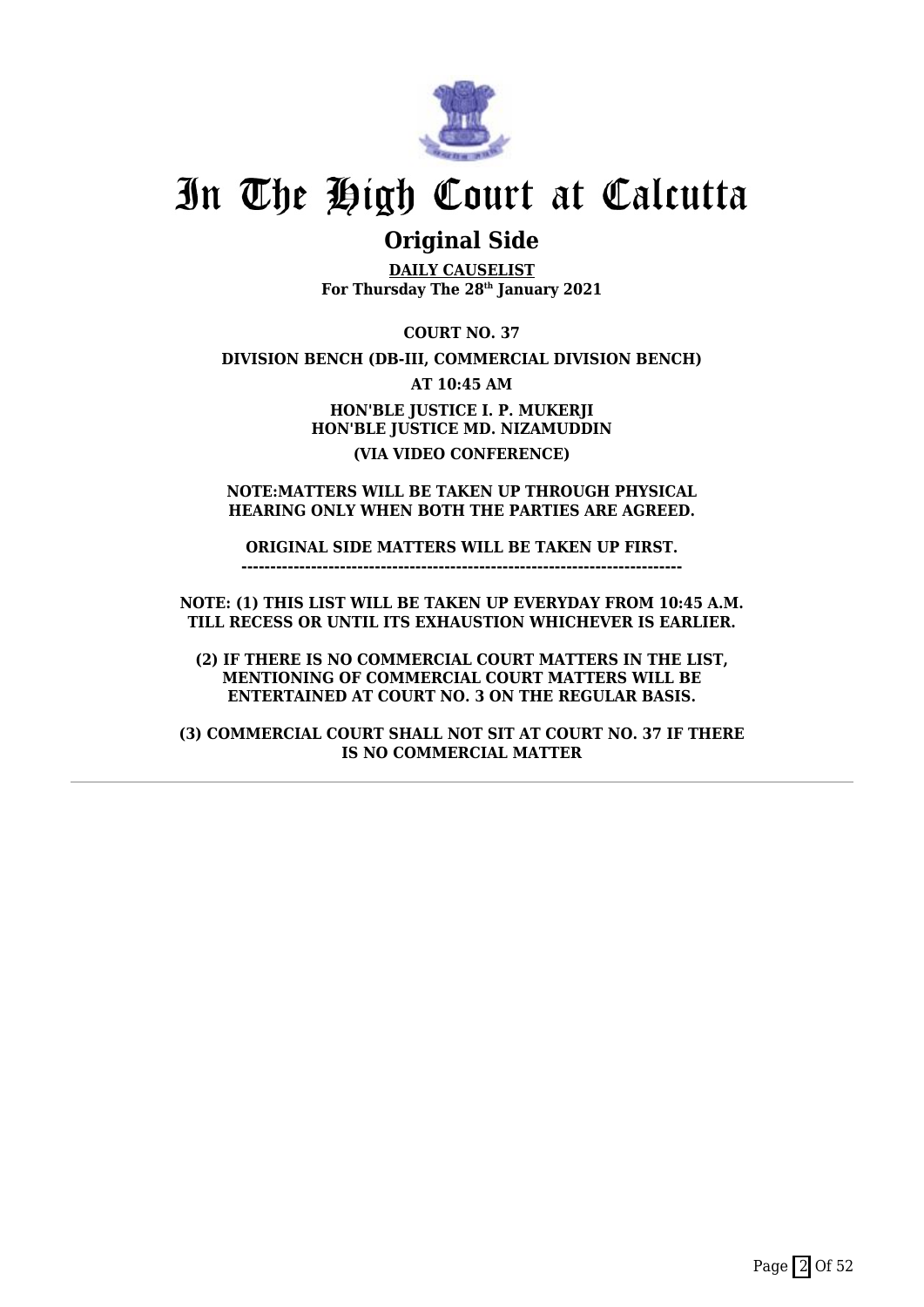

### **Original Side**

**DAILY CAUSELIST For Thursday The 28th January 2021**

**COURT NO. 3**

### **DIVISION BENCH (DB-III)**

### **HON'BLE JUSTICE I. P. MUKERJI HON'BLE JUSTICE MD. NIZAMUDDIN**

**AFTER COMMERCIAL COURT**

**(VIA VIDEO CONFERENCE)** 

**------------------------------------------** 

#### **ON AND FROM FRIDAY, 15TH JANUARY, 2021 TO FRIDAY, 29TH JANUARY, 2021 - WILL TAKE, IN ADDITION TO THEIR OWN LIST AND DETERMINATION, THE LIST AND DETERMINATION OF HON'BLE JUSTICE RAJESH BINDAL AND HON'BLE JUSTICE ANIRUDDHA ROY.**

**NOTE:MATTERS WILL BE TAKEN UP THROUGH PHYSICAL HEARING ONLY WHEN BOTH THE PARTIES ARE AGREED.**

**NOTE: (1)THIS LIST WILL BE TAKEN UP AT 2:00 P.M. OR AT 10:45 A.M. IF THERE IS NO COMMERCIAL COURT MATTERS OR ON EXHAUSTION OF THE COMMERCIAL COURT LIST WHICHEVER IS EARLIER**

**(2) IF THERE IS NO COMMERCIAL COURT MATTERS IN THE LIST, MENTIONING OF COMMERCIAL COURT MATTERS WILL BE ENTERTAINED AT COURT NO. 3 ON THE REGULAR BASIS.**

**(3) COMMERCIAL COURT SHALL NOT SIT AT COURT NO. 37 IF THERE IS NO COMMERCIAL MATTER.**

**(4) MENTIONING WILL BE ENTERTAINED ONLY ON MONDAY.** 

**(5) TODAY(28/01/2021) ORIGINAL SIDE MATTERS WILL BE TAKEN UP TILL 1:00 P.M.**

### **TO BE MENTIONED**

1 APO/436/2017 WITH TS/11/2014 IN THE GOODS OF : SUDARSHAN KUMAR KEJRIWAL (DEC.) -AND-VS RAJ KUMARI KEJRIWAL -VS-AMITABH KEJRIWAL & ANR. SUDARSHAN ROY

IA NO: GA/1/2017(Old No:GA/3108/2017), GA/2/2017(Old No:GA/3109/2017)

**APPEALS FROM DECREE**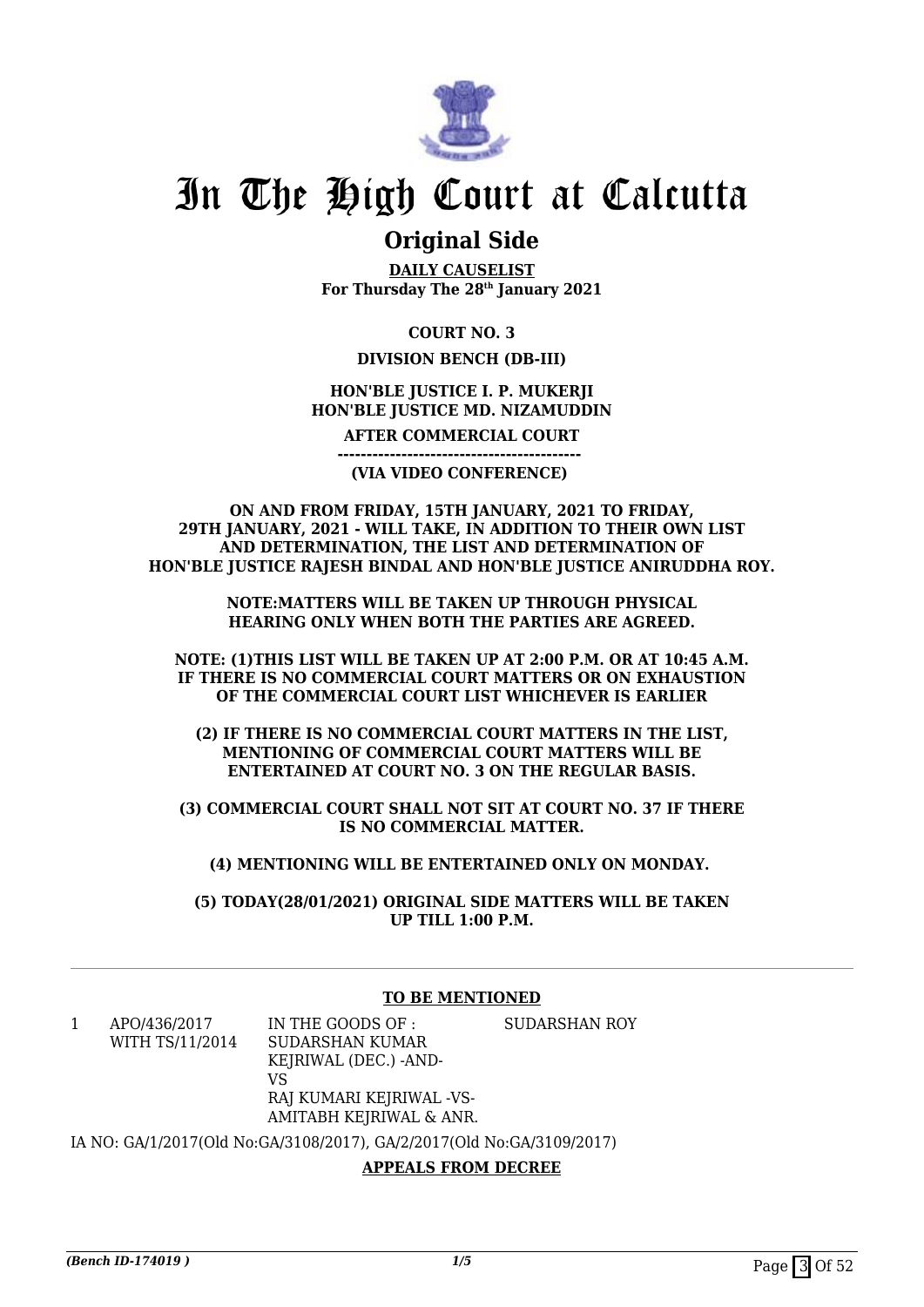| 2              | IA NO. GA/6/2020                                       | STATE OF RAJASTHAN &<br>ANR.                                                                                 | <b>ATISH GHOSH</b><br><b>ATISH GHOSH</b>                               |                                                                                                                    |
|----------------|--------------------------------------------------------|--------------------------------------------------------------------------------------------------------------|------------------------------------------------------------------------|--------------------------------------------------------------------------------------------------------------------|
|                | In APD/63/2013                                         | <b>Vs</b><br>I.K.MERCHANTS LIMITED.<br>& ORS.                                                                |                                                                        |                                                                                                                    |
|                |                                                        | <b>NEW APPLICATIONS</b>                                                                                      |                                                                        |                                                                                                                    |
| 3              | RVWO/19/2019<br><b>WITH</b><br>CUSTA/70/2018           | SANJAY KUMAR GUPTA<br><b>VS</b><br><b>COMMISSIONER OF</b><br><b>CUSTOMS PREV WEST</b><br><b>BENGAL KOL</b>   | ADITYA DUTTA                                                           |                                                                                                                    |
|                | IA NO: GA/2/2019(Old No:GA/1641/2019)                  |                                                                                                              |                                                                        |                                                                                                                    |
| $\overline{4}$ | RVWO/20/2019<br><b>WITH</b><br>CUSTA/69/2018           | NAND KISHOR SINGH<br><b>VS</b><br><b>COMMISSONER OF</b><br><b>CUSTOMS PREV WEST</b><br><b>BENGAL KOL</b>     | <b>ADITYA DUTTA</b>                                                    |                                                                                                                    |
|                |                                                        | IA NO: GA/1/2019(Old No:GA/1647/2019), GA/2/2019(Old No:GA/1646/2019)                                        |                                                                        |                                                                                                                    |
| 5              | RVWO/21/2019<br><b>WITH</b><br>CUSTA/71/2018           | DINESH MUKHERJEE<br><b>VS</b><br><b>COMMISSIONER OF</b><br><b>CUSTOMS PREV WEST</b><br><b>BENGAL KOLKATA</b> | ADITYA DUTTA                                                           |                                                                                                                    |
|                | IA NO: GA/2/2019(Old No:GA/1731/2019)                  |                                                                                                              |                                                                        |                                                                                                                    |
| 6              | IA NO. GA/4/2021<br>WITH CS/111/2019<br>In APO/83/2020 | ANIL RAJKUMAR MUKERJI<br><b>AND ORS</b><br>Vs<br>RT. REV PARITOSH<br><b>CANNING AND ORS</b>                  | AISHWARYA KUMAR<br><b>AWASTHI</b><br>AISHWARYA KUMAR<br><b>AWASTHI</b> | KAUSHIK MANDAL (<br><b>ADV FOR</b><br><b>INTERVENOR</b><br>KAUSHIK MANDAL (<br><b>ADV FOR</b><br><b>INTERVENOR</b> |
| 7              | APO/130/2020<br>WITH CS/159/2010                       | NAVIN CHANDRA OJHA<br><b>VS</b><br>CALCUTTA SAFE DEPOSIT<br>COMPANY LIMITED AND<br><b>ORS</b>                | <b>ANIRBAN GHOSH</b>                                                   |                                                                                                                    |
|                | IA NO: GA/1/2020                                       |                                                                                                              |                                                                        |                                                                                                                    |
|                |                                                        | <b>APPEALS FROM DECREE</b>                                                                                   |                                                                        |                                                                                                                    |
| 8              | APD/41/2019<br>[S.A.] WITH<br>CS/302/2005              | PUNJAB NATIONAL BANK<br><b>VS</b><br>APEEJAY HOPUSE PRIVATE<br><b>LIMITED</b>                                | PRATYUSH PATWARI                                                       |                                                                                                                    |
| 9              | IA NO. GA/1/2020<br>(Old No:<br>GA/797/2020)           | <b>GOLDEN STEEL CO</b><br>CORPORATION LTD<br>Vs<br>JYOTSNA KUMARI MOGHA                                      | AYIN CO<br>AYIN CO                                                     |                                                                                                                    |
|                | CS 141/2018<br>In APD/2/2020                           |                                                                                                              |                                                                        |                                                                                                                    |
| 10             | APD/62/2016<br>[S.A.]WITH CS<br>297/1989               | AMBALAL SARABHAI<br><b>ENTERPRISES LTD</b><br><b>VS</b><br>RAJEEV DAGA AND ANR                               | DUBE & CO.                                                             |                                                                                                                    |

IA NO: GA/1/2016(Old No:GA/529/2016)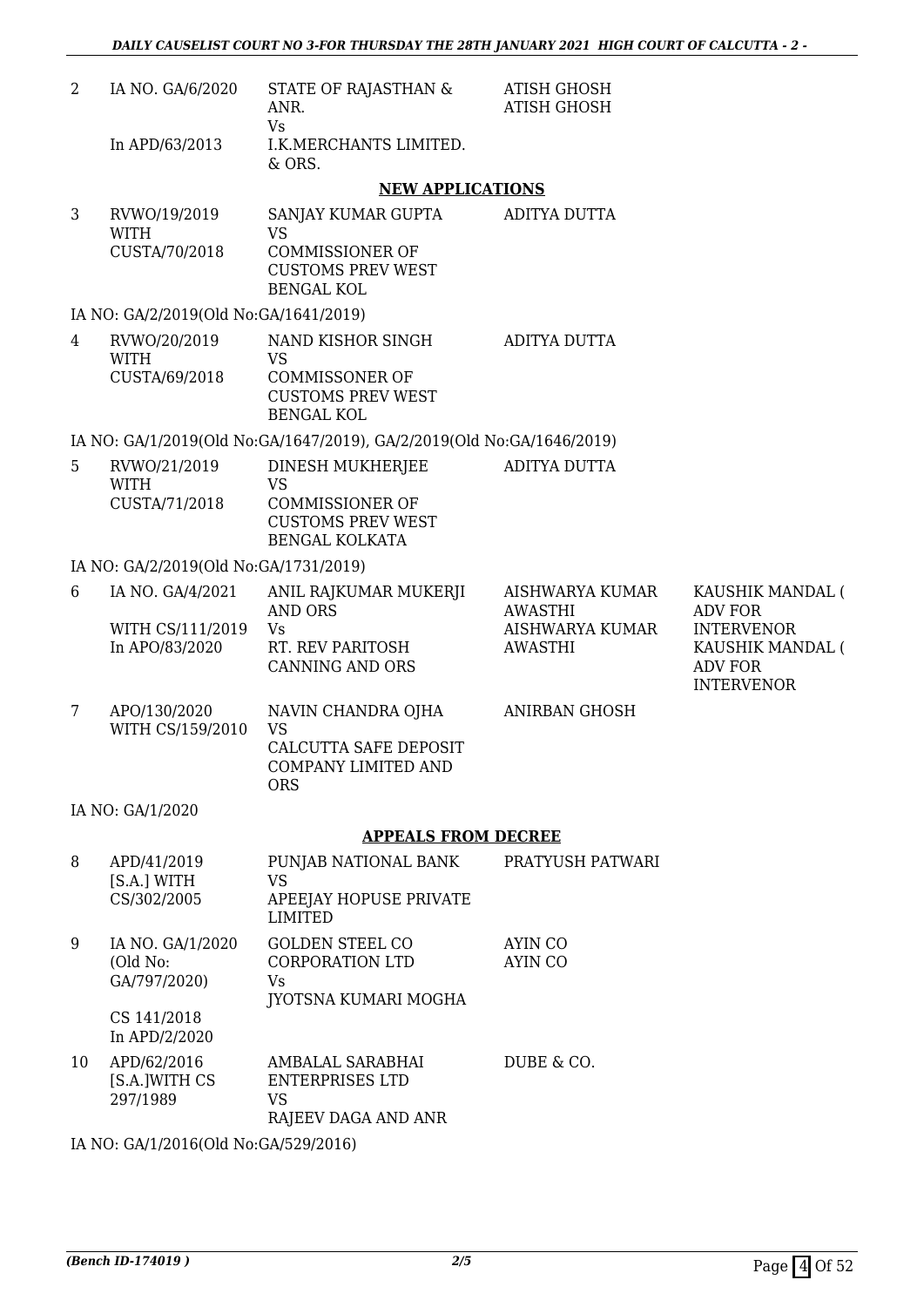| 11 | APD/169/2018  | AMBALAL SARABHAI      | M/S DUBE & CO |
|----|---------------|-----------------------|---------------|
|    | [S.A.]WITH CS | ENTERPRISE LTD        |               |
|    | 323/1989      | VS                    |               |
|    |               | SMT. PREM LATA ARYA & |               |
|    |               | ORS.                  |               |

IA NO: GA/1/2016(Old No:GA/2567/2016), GA/2/2018(Old No:GA/1439/2018)

| APD/170/2018  | AMBALAL SARABHAI      | M/S. DUBE & |
|---------------|-----------------------|-------------|
| [S.A.]WITH CS | ENTERPRISE LTD        | COMPANY     |
| 324/1989      | VS.                   |             |
|               | SMT, KIRAN ARYA & ORS |             |

IA NO: GA/1/2016(Old No:GA/2571/2016), GA/2/2018(Old No:GA/1440/2018)

| 13 | IA NO. GA/1/2017<br>(Old No:<br>GA/3258/2017) | MAHENDRA INVESTMENT<br>ADVISORS PVT. LTD<br>Vs. | <b>ABHIJIT SARKAR</b><br><b>ABHIJIT SARKAR</b> |
|----|-----------------------------------------------|-------------------------------------------------|------------------------------------------------|
|    |                                               | SIMPLEX<br>INFRASTRUCTURES LTD.                 |                                                |
|    | In APD/474/2017                               |                                                 |                                                |

| 14 | IA NO. GA/3/2020<br>(Old No: | MAHENDRA INVESTMENT<br>ADVISORS PVT. LTD | ABHIJIT SARKAR<br><b>ABHIJIT SARKAR</b> |
|----|------------------------------|------------------------------------------|-----------------------------------------|
|    |                              |                                          |                                         |
|    | GA/791/2020)                 | Vs                                       |                                         |
|    |                              | SIMPLEX                                  |                                         |
|    |                              | INFRASTRUCTURES LTD.                     |                                         |
|    | In APD/474/2017              |                                          |                                         |

| 15 | APD/1/2020      | NATIONAL INSURANCE      | DOLON DASGUPTA |
|----|-----------------|-------------------------|----------------|
|    | WITH CS 99/2008 | COMPANY LIMITED         |                |
|    |                 | VS                      |                |
|    |                 | SETHIA OILS LIMITED AND |                |
|    |                 | ANR.                    |                |

CANNING AND ORS

IA NO: GA/2/2020(Old No:GA/262/2020)

### **APPEALS FROM ORDERS**

| 16 | IA NO. GA/1/2019<br>(Old No:<br>GA/490/2019) | CITY CENTRE PROPERTIES<br>PVT LTD<br>Vs.<br>PRASANTA KUMAR                      | PRADEEP KUMAR<br>PRADEEP KUMAR |                              |
|----|----------------------------------------------|---------------------------------------------------------------------------------|--------------------------------|------------------------------|
|    | [S.A.]<br>In APO/232/2018                    | MAHAPATRA & ORS.                                                                |                                |                              |
| 17 | IA NO. GA/2/2020                             | RAJPATH CONTRACTORS &<br>ENGINEERS PVT. LTD.<br>Vs.                             | S. C. RAY<br>CHAUDHURI & CO.   |                              |
|    | In APO/76/2007                               | STATE OF W.B.                                                                   |                                |                              |
| 18 | APO/49/2020<br>WITH CS/231/2017              | SANJOY DEY AND ANR.<br><b>VS</b><br><b>MA PLAZA PRIVATE</b><br>LIMITED AND ORS. | <b>AVIJIT DEY</b>              |                              |
|    |                                              | IA NO: GA/1/2020(Old No:GA/743/2020), GA/2/2021                                 |                                |                              |
| 19 | IA NO. GA/3/2020                             | ANIL RAJKUMAR MUKERJI<br>AND ORS                                                | AISHWARYA KUMAR<br>AWASTHI     | KAUSHIK MANDAL (             |
|    | WITH CS/111/2019<br>In APO/83/2020           | Vs.<br>RT. REV PARITOSH                                                         | AISHWARYA KUMAR<br>AWASTHI     | ADV FOR<br><b>INTERVENOR</b> |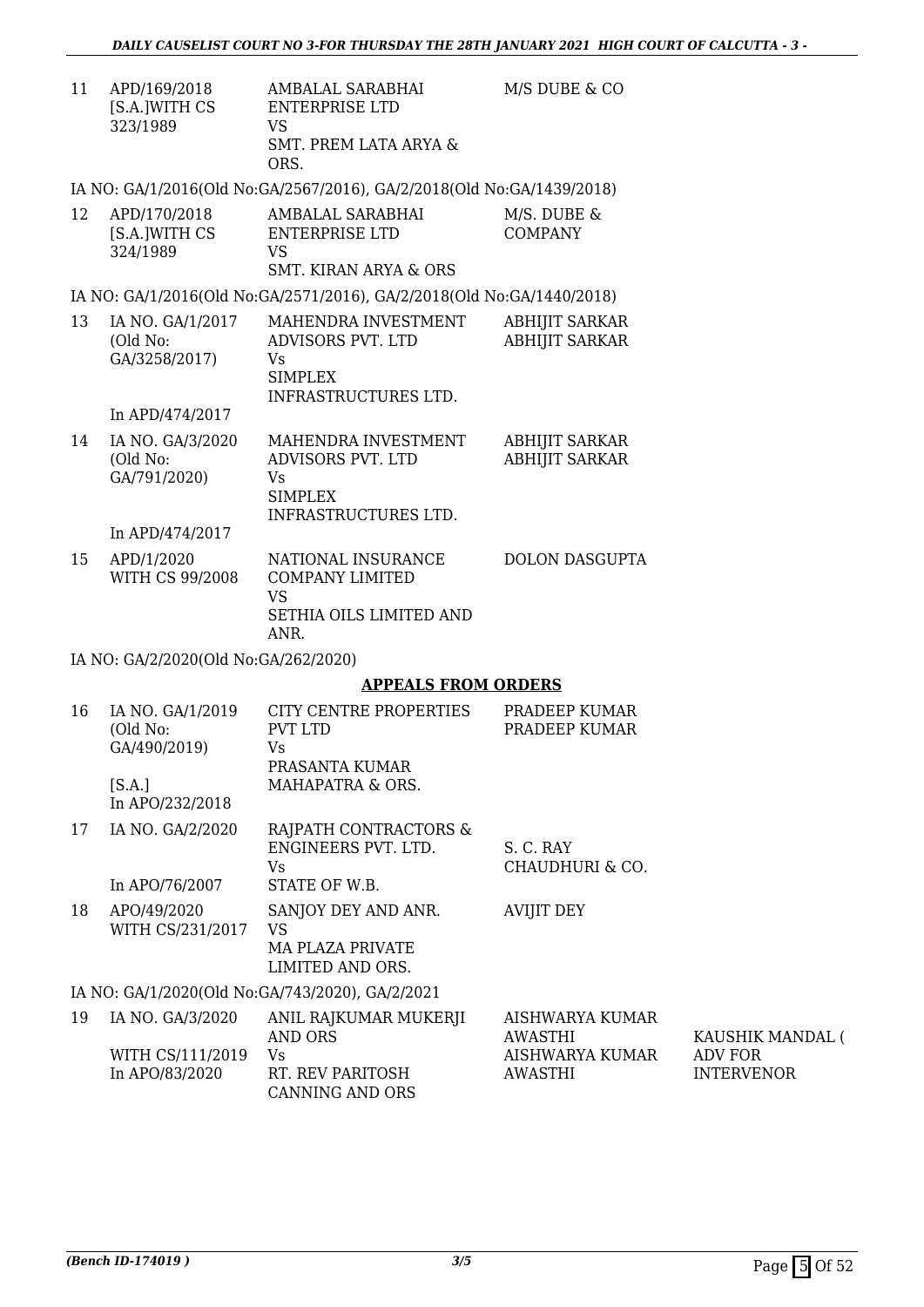| 20 | IA NO. GA/1/2020<br>(Old No:<br>GA/1148/2020)<br>WITH CS/111/2019<br>In APO/83/2020 | ANIL RAJKUMAR MUKERJI<br>AND ORS<br>Vs.<br>RT. REV PARITOSH<br>CANNING AND ORS | AISHWARYA KUMAR<br>AWASTHI<br><b>AISHWARYA KUMAR</b><br>AWASTHI | KAUSHIK MANDAL (<br>ADV FOR<br><b>INTERVENOR</b>        |  |
|----|-------------------------------------------------------------------------------------|--------------------------------------------------------------------------------|-----------------------------------------------------------------|---------------------------------------------------------|--|
| 21 | IA NO. GA/2/2020<br>(Old No:<br>GA/1149/2020)<br>WITH CS/111/2019<br>In APO/83/2020 | ANIL RAJKUMAR MUKERJI<br>AND ORS<br>Vs.<br>RT. REV PARITOSH<br>CANNING AND ORS | AISHWARYA KUMAR<br>AWASTHI<br>AISHWARYA KUMAR<br>AWASTHI        | KAUSHIK MANDAL (<br><b>ADV FOR</b><br><b>INTERVENOR</b> |  |
|    | EAD ADDEDC                                                                          |                                                                                |                                                                 |                                                         |  |

#### **FOR ORDERS**

22 ITA/115/2018 PRINCIPAL COMMISSIONER Y. VATS OF INCOME TAX-4, KOLKATA VS M/S. TANTIA CONSTRUCTION LIMITED

#### **FOR HEARING**

23 APO/440/2017 WITH WPO 1398/2008 STATE OF WEST BENGAL & ANR VS BHUWALKA TRADING & TEA CO. (P) LTD. & ORS. PARITOSH SINHA

#### **WRIT APPEALS**

24 APO/163/2019 WITH WPO/337/2018 THE KOLKATA MUNICIPAL CORPORATION AND ORS. VS M/S. JAGANNATH ENTERPRISE AND ORS. H. S. MONDAL

### IA NO: GA/1/2020(Old No:GA/406/2020), GA/2/2020

25 APO/463/2014 WITH WPO 420/2013 CHENNAI NETWORK INFRASTRUCTURE LIMITED &ANR. VS KOLKATA MUNICIPAL CORPORATION & ORS. H.N. DATTA & CO.

IA NO: GA/2/2019

| 26 | APO/467/2014     | DISHNET WIRELESS                       | ATISH GHOSH &           |
|----|------------------|----------------------------------------|-------------------------|
|    | WITH WPO         | LIMITED & ORS.                         | ASSOCIATES              |
|    | 388/2014         | VS                                     |                         |
|    |                  | THE KOLKATA MUNICIPAL                  |                         |
|    |                  | <b>CORPORATION &amp; ORS.</b>          |                         |
| 27 | APO/471/2014     | INDUS TOWERS LTD & ORS.                | <b>KHAITAN &amp; CO</b> |
|    | WITH WPO 11/2013 | VS                                     |                         |
|    |                  | FMA 807/2015 CAN THE KOLKATA MUNICIPAL |                         |
|    | 11.5000011110    | $\sim$                                 |                         |

11536/2014 (A/S MATTERS) CORPORATION & ORS.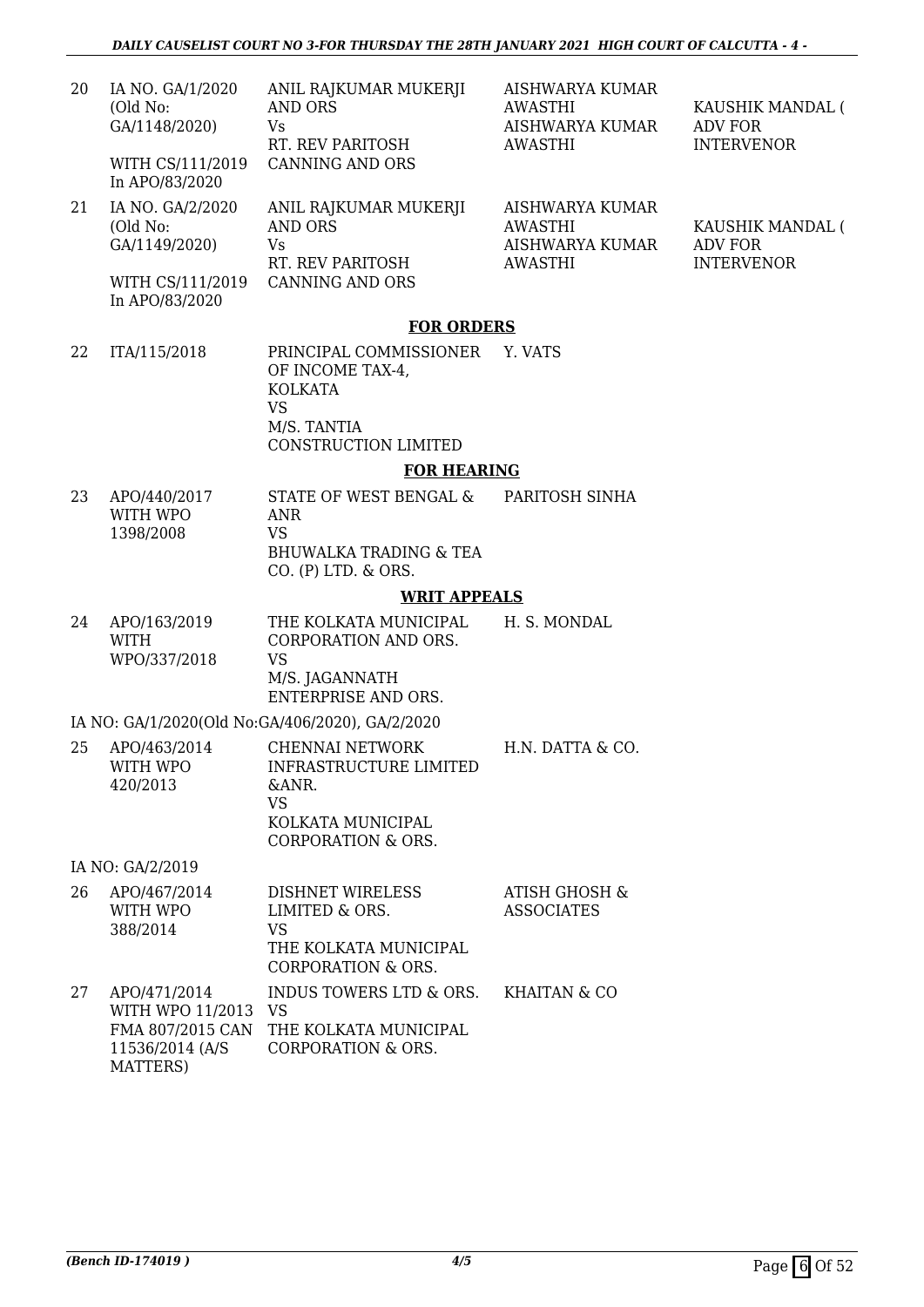| 28 | APO/475/2014<br>WITH WPO<br>339/2014        | VIOM NET WORKS LIMITED<br>AND ANOTHER<br>VS<br>KOLKATA MUNICIPAL<br><b>CORPORATION AND</b><br><b>OTHERS</b>          | H.N. DATTA & CO.                         |
|----|---------------------------------------------|----------------------------------------------------------------------------------------------------------------------|------------------------------------------|
|    | IA NO: GA/3/2019                            |                                                                                                                      |                                          |
| 29 | APO/554/2017<br>WITH WPO 49/2017 VS         | DEBRAJ DHUR & ORS<br>KOLKATA MUNICIPAL<br><b>CORPORATION &amp; ORS</b>                                               | PINGAL<br><b>BHATTACHARYYA</b>           |
|    | IA NO: GA/2/2017(Old No:GA/3496/2017)       |                                                                                                                      |                                          |
| 30 | APO/555/2017<br>WITH WPO/49/2017            | KOLKATA MUNICIPAL<br><b>CORPORATION &amp; ANR.</b><br><b>VS</b><br>DEBRAJ DHUR & ORS.                                | H. S. MONDAL                             |
| 31 | APO/141/2018<br>WITH WPO<br>1714/2006       | <b>VERSATILE WIRES LTD. &amp;</b><br>ANR.<br><b>VS</b><br>DIRECTOR GENERAL OF<br><b>FOREIGN TRADE &amp; ORS.</b>     | SHARMA KAJARIA &<br>CO.                  |
|    | IA NO: GA/1/2016(Old No:GA/1648/2016)       |                                                                                                                      |                                          |
| 32 | APO/164/2019<br><b>WITH</b><br>WPO/338/2019 | THE KOLKATA MUNICIPAL<br>CORPORATION AND ORS.<br><b>VS</b><br>M/S. INPULSE HEALTH<br>CARE AND ORS.                   | H. S. MONDAL                             |
|    |                                             | IA NO: GA/1/2020(Old No:GA/407/2020), GA/2/2020                                                                      |                                          |
| 33 | APO/208/2019<br>WITH WPO<br>1811/2003       | SALMA BEGUM & ANR.<br><b>VS</b><br>ANANJAN MITTER & ORS.                                                             | MR BRATIN KUMAR<br><b>DEY</b>            |
|    |                                             | IA NO: GA/4/2019(Old No:GA/392/2019), GA/5/2019(Old No:GA/393/2019)                                                  |                                          |
| 34 | APO/34/2020<br>WITH WPO<br>1442/2008        | <b>COMMISSIONER OF</b><br>CENTRAL EXCISE,<br>KOLKATA-IV,<br>COMMISSIONERATE,<br><b>VS</b><br>ASSAM TUBES LTD. & ORS. | <b>BHASKAR PROSAD</b><br><b>BANERJEE</b> |
|    |                                             | IA NO: GA/1/2017(Old No:GA/1892/2017), GA/2/2017(Old No:GA/1893/2017)                                                |                                          |
| 35 | APO/136/2020<br>WITH<br>WPO/340/2018        | M/S JAGANNATH<br><b>ENTERPRISE AND ANR</b><br>VS<br>THE KOLKATA MUNICIPAL<br>CORPORATION AND ORS                     | <b>MAYUKH MAITRA</b>                     |
|    | IA NO: GA/2/2020                            |                                                                                                                      |                                          |
| 36 | APO/138/2020<br>WITH<br>WPO/339/2018        | M/S IMPULSE HEALTH<br>CARE AND ORS<br><b>VS</b><br>THE KOLKATA MUNICIPAL<br><b>CORPORATION AND ORS</b>               | <b>MAYUKH MAITRA</b>                     |
|    | IA NO: GA/2/2020                            |                                                                                                                      |                                          |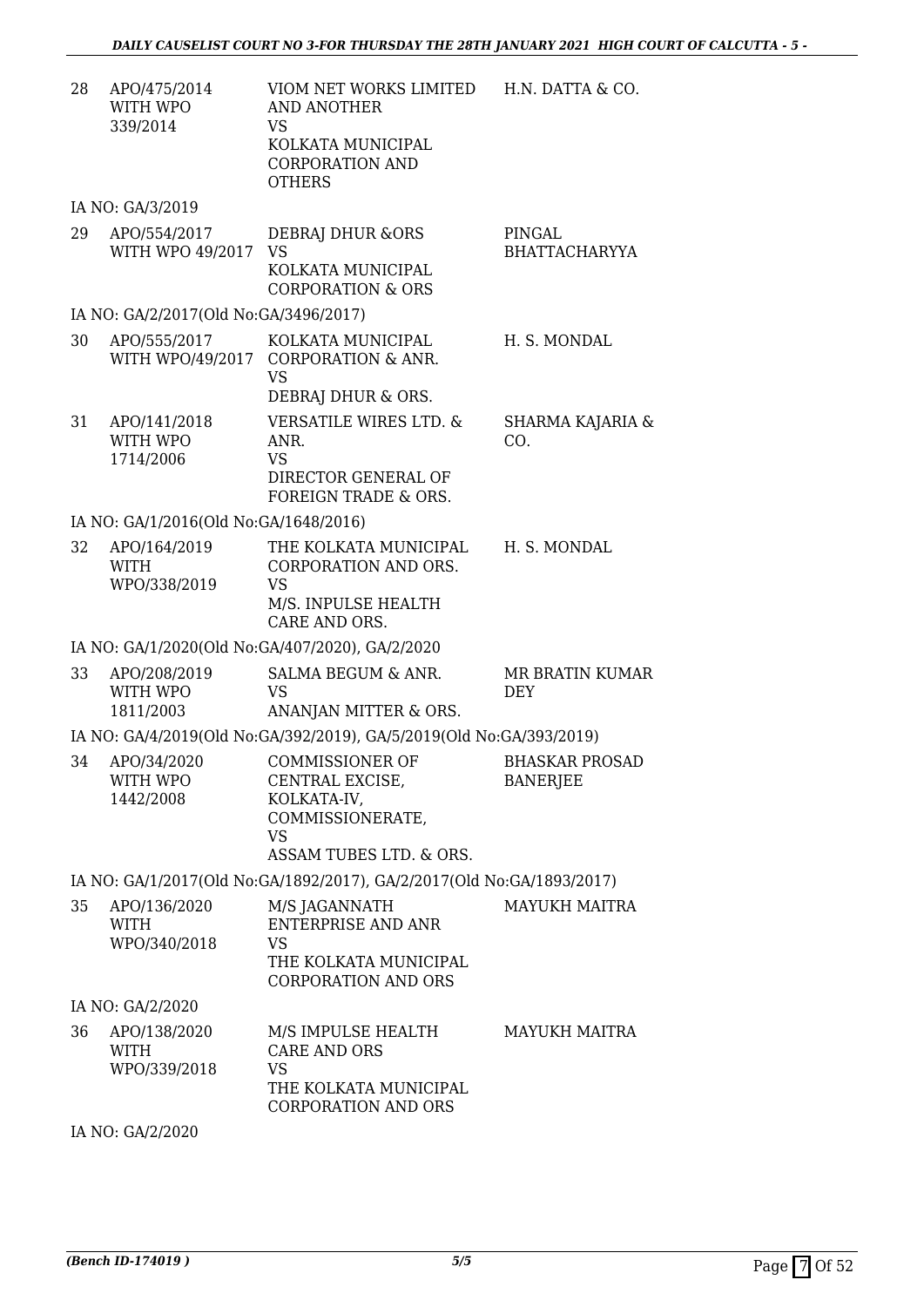

### **Original Side**

**DAILY CAUSELIST For Thursday The 28th January 2021**

**COURT NO. 2**

### **DIVISION BENCH (DB-IV)**

**AT 2:00 PM**

**HON'BLE JUSTICE HARISH TANDON HON'BLE JUSTICE KAUSIK CHANDA (VIA VIDEO CONFERENCE)**

### **NOTE:MATTERS WILL BE TAKEN UP THROUGH PHYSICAL HEARING ONLY WHEN BOTH THE PARTIES ARE AGREED.**

#### **NOTE: ORIGINAL SIDE MATTERS SHALL BE TAKEN UP ON FRIDAY AT 2:00 P.M.**

 **FOR 29/01/2021**

### **FOR ORDERS**

1 APO/412/2014 WITH WPO/699/2013 [FOR VS FINAL ORDER] WEST BENGAL HOUSING BOARD & ORS,. SIPRA DAS SANJAY SAHA

### **NEW APPLICATIONS**

2 APO/30/2020 WITH WPO/530/2019 GENERAL MANAGER, METRO RAILWAY AND ORS. VS KAMALA SHANKAR TIWARI AND ORS. NRIPENDRA RANJAN MUKHERJEE

IA NO: GA/1/2020(Old No:GA/493/2020)

### **APPEALS FROM DECREE**

3 APD/281/2016 [S.A.] WITH CS/489/2000 UNION OF INDIA VS HINDUSTAN CONSULTANCY & SERVICES LTD. & ANR SHYAMAL CHAKRABORTY

IA NO: GA/2/2017(Old No:GA/62/2017)

4 APD/570/2017  $[S.A.]$ AJAY JAISWAL VS ESKAY BROTHERS STEELS LTD G S GUPTA

IA NO: GA/1/2017(Old No:GA/3897/2017)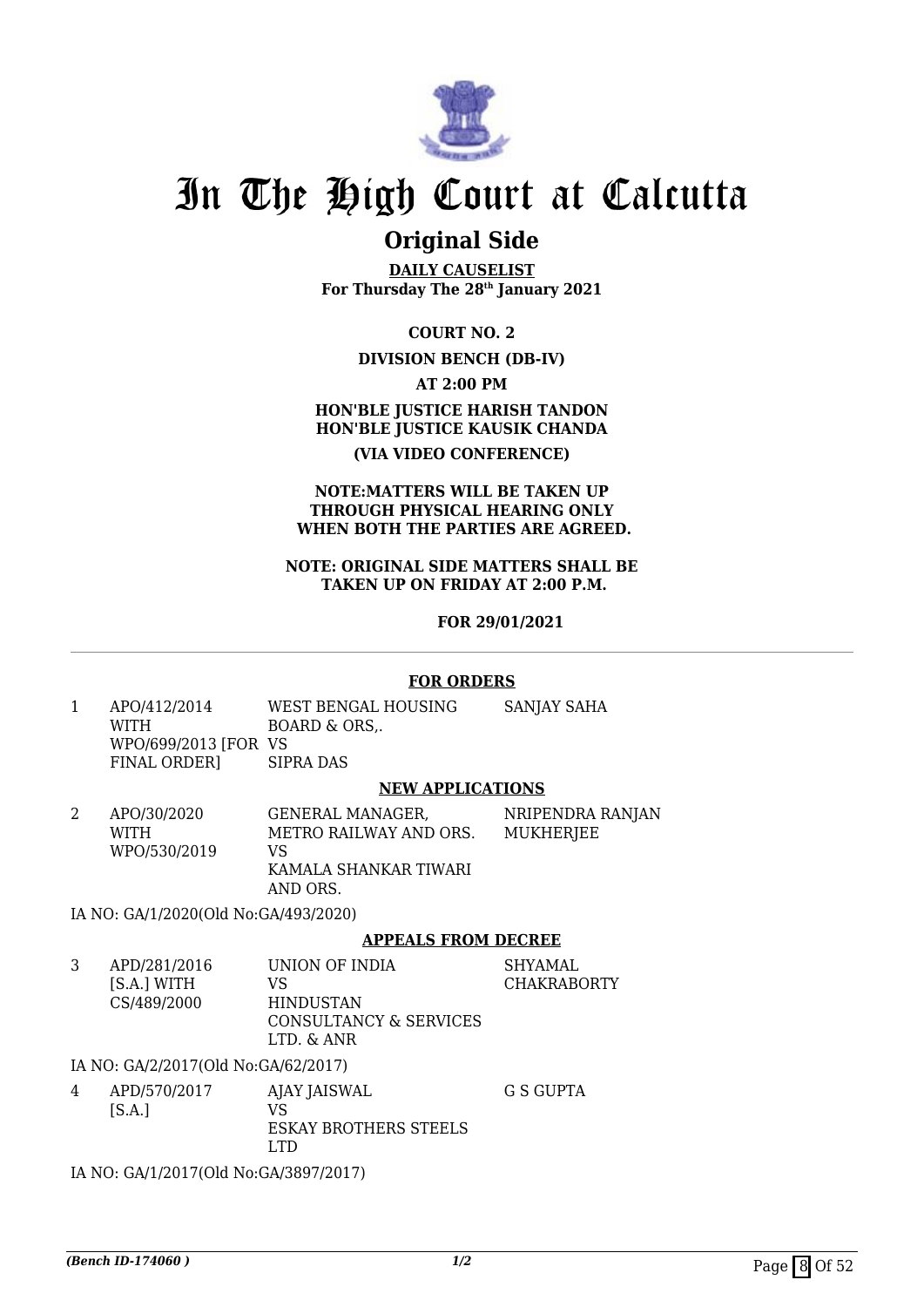5 APD/571/2017 [S.A.] AJAY JAISWAL VS PANKAJ KUMAR GOEL G.S. GUPTA

IA NO: GA/1/2017(Old No:GA/3899/2017)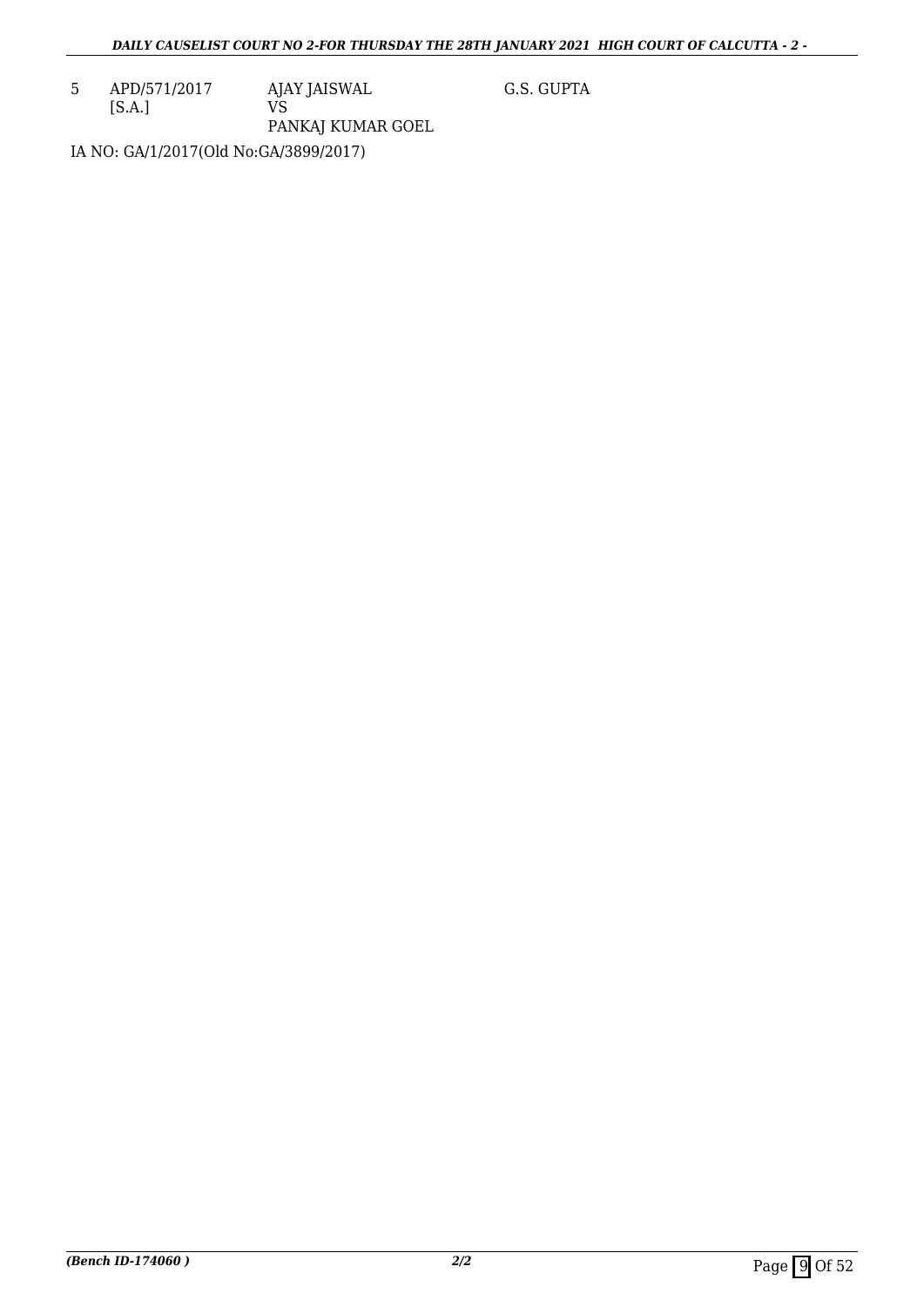

### **Original Side**

**DAILY CAUSELIST For Thursday The 28th January 2021**

**COURT NO. 12**

### **DIVISION BENCH (DB-V)**

**AT 10:45 AM HON'BLE JUSTICE SOUMEN SEN HONBLE JUSTICE ANIRUDDHA ROY (VIA VIDEO CONFERENCE)**

### **NOTE:MATTERS WILL BE TAKEN UP THROUGH PHYSICAL HEARING ONLY WHEN BOTH THE PARTIES ARE AGREED.**

**NOTE: ORIGINAL SIDE MATTERS SHALL BE TAKEN UP ON TUESDAY AT THE FIRST SITTING OF THE COURT.**

**NOTE: MENTIONING WILL BE ALLOWED STRICTLY UPON NOTICE TO THE OTHER SIDE.**

**ON AND FROM MONDAY, 18 TH JANUARY, 2021 TO FRIDAY, 29TH JANUARY, 2021 WILL SIT TOGETHER AND TAKE THE LIST AND DETERMINATION OF HON'BLE JUSTICE SOUMEN SEN AND HON'BLE JUSTICE SAUGATA BHATTACHARYYA**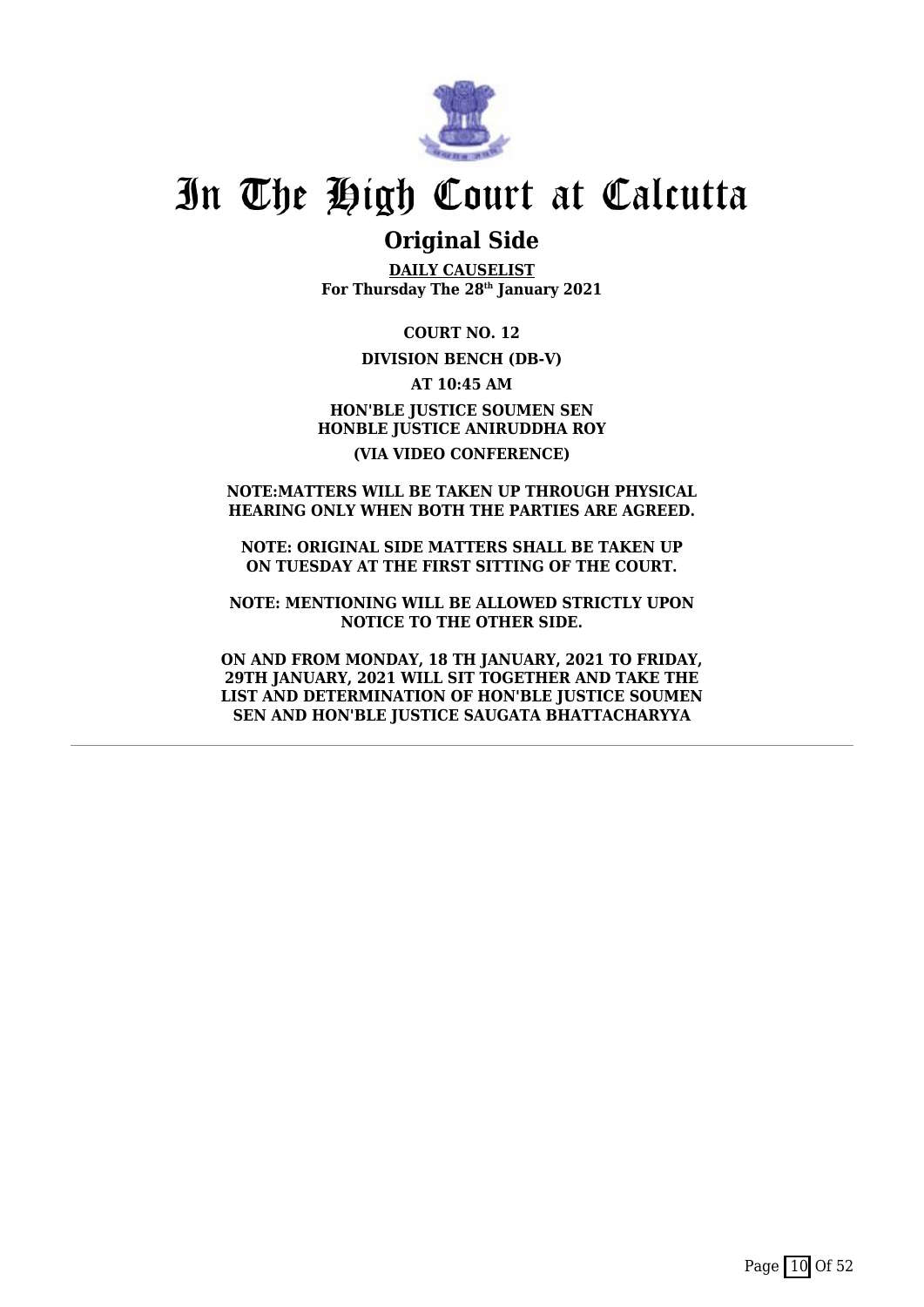

### **Original Side**

**DAILY CAUSELIST For Thursday The 28th January 2021**

**COURT NO. 11**

### **DIVISION BENCH (DB-VI)**

**AT 2:00 PM**

**HON'BLE JUSTICE SUBRATA TALUKDAR HON'BLE JUSTICE HIRANMAY BHATTACHARYYA (VIA VIDEO CONFERENCE)**

#### **NOTE:MATTERS WILL BE TAKEN UP THROUGH PHYSICAL HEARING ONLY WHEN BOTH THE PARTIES ARE AGREED.**

**ON TUESDAY AND THURSDAY ORIGINAL SIDE MATTERS WILL BE TAKEN UP AFTER RECESS.**

### **FOR HEARING**

| APO/51/2020<br><b>WITH</b> | SHELTER PROJECTS<br>LIMITED AND ANR                | TANUSREE DAS |
|----------------------------|----------------------------------------------------|--------------|
| WPO/203/2018               | VS<br>THE KOLKATA MUNICIPAL<br>CORPORATION AND ORS |              |

IA NO: GA/1/2020, GA/2/2020

### **APPEALS FROM ORDERS**

| 2 | APO/183/2016<br>WITH<br>WPO/1361/2015      | <b>RAJ SAHANI</b><br>VS.<br><b>JYOTI PRAKASH SIL &amp; ORS</b>                                                     | ANINDYA BOSE          |
|---|--------------------------------------------|--------------------------------------------------------------------------------------------------------------------|-----------------------|
| 3 | APO/569/2017<br>WITH<br>WPO/477/2017       | MD. MASHIUDDIN @ BABLU<br>VS.<br>SK. AISHAN HOSSAIN &<br>ORS.                                                      | SWAGATA DATTA         |
| 4 | APO/5/2020<br>WITH<br>WPO/298/2012         | OM PRKASH HARLALKA<br>AND ANR<br>VS.<br>THE KOLKATA MUNICIPAL<br><b>CORPORATION AND ORS</b>                        | DIPAK DAS             |
|   | IA NO: GA/1/2020                           |                                                                                                                    |                       |
| 5 | APO/61/2020<br><b>WITH</b><br>WPO/473/2017 | VICKY PROMOTERS AND<br>DEVELOPERS PVT LTD AND<br>ANR<br>VS.<br>THE KOLKATA MUNICIPAL<br><b>CORPORATION AND ORS</b> | <b>SIB SANKAR DAS</b> |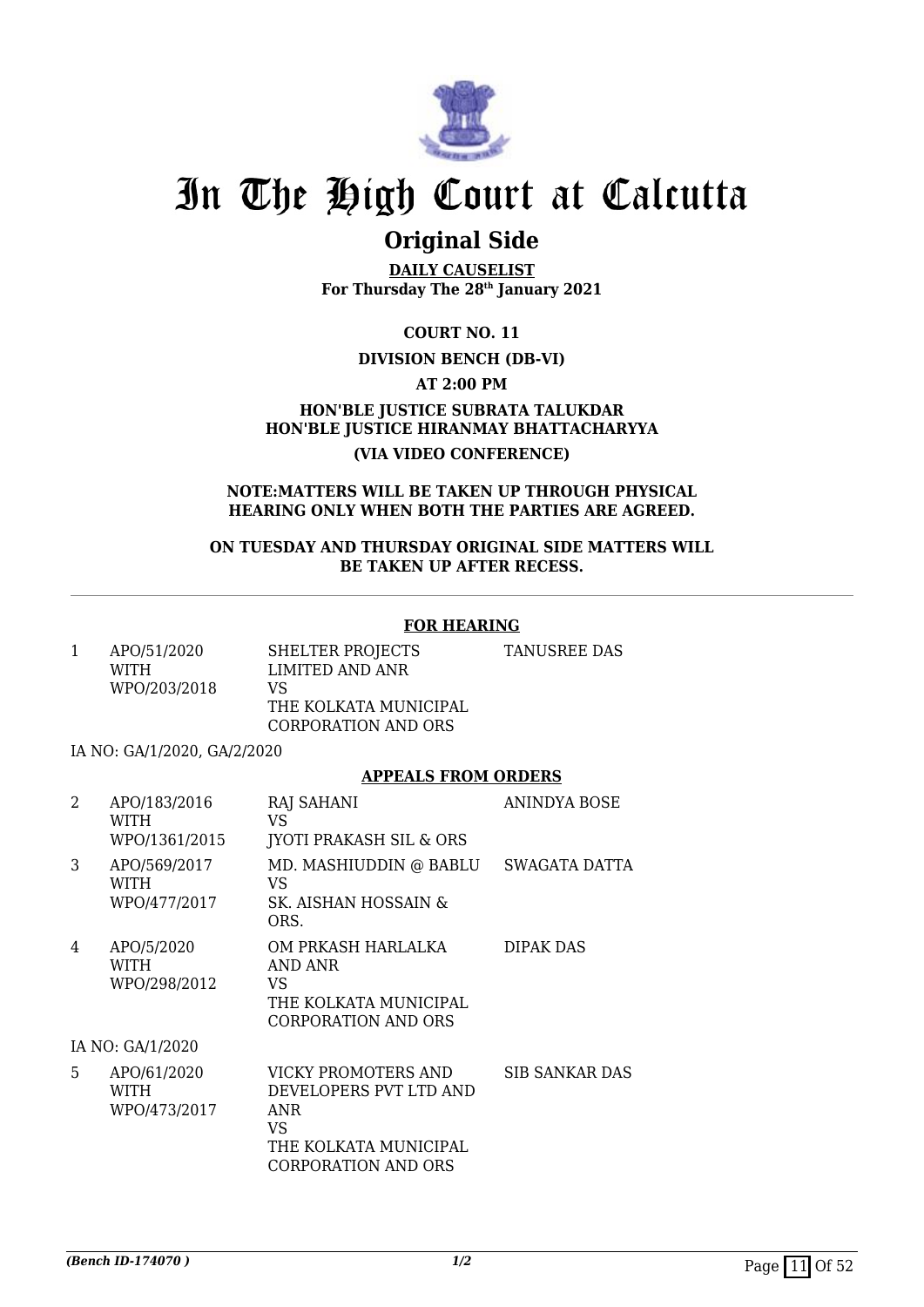MADHURIMA SARKAR MADHURIMA SARKAR

| 6. | IA NO. GA/1/2020 | RAKESH KUMAR JINDAL   |
|----|------------------|-----------------------|
|    |                  | AND ANR.              |
|    | WITH             | V۹                    |
|    | WPO/355/2016     | THE KOLKATA MUNICIPAL |
|    | In APO/125/2020  | CORPORATION AND ORS.  |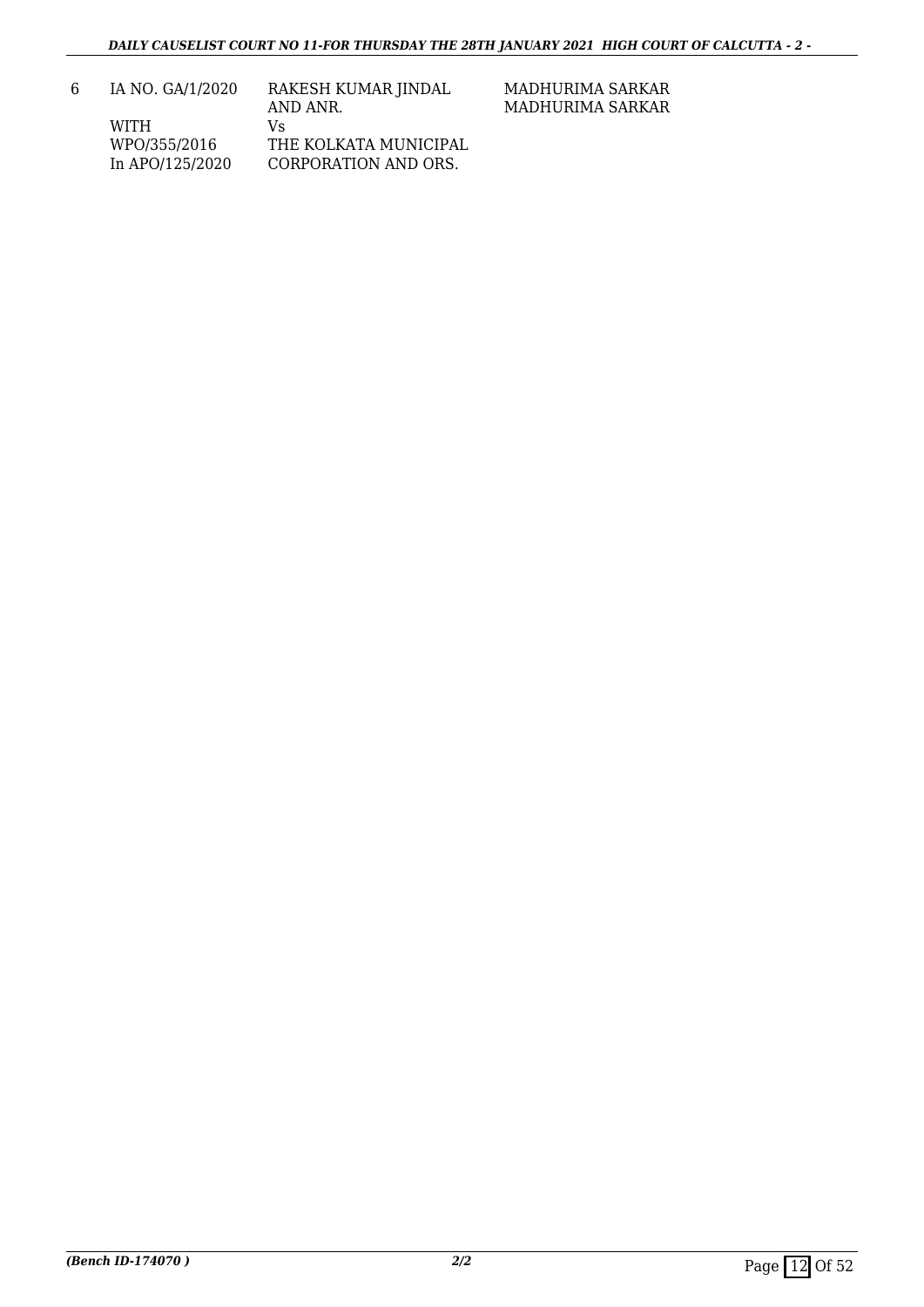

## **Original Side**

**DAILY CAUSELIST For Thursday The 28th January 2021**

**COURT NO. 4 DIVISION BENCH (DB-VIII) AT 3:00 PM HON'BLE JUSTICE ARINDAM SINHA HON'BLE JUSTICE SUVRA GHOSH (VIA VIDEO CONFERENCE)**

**NOTE:MATTERS WILL BE TAKEN UP THROUGH PHYSICAL HEARING ONLY WHEN BOTH THE PARTIES ARE AGREED.**

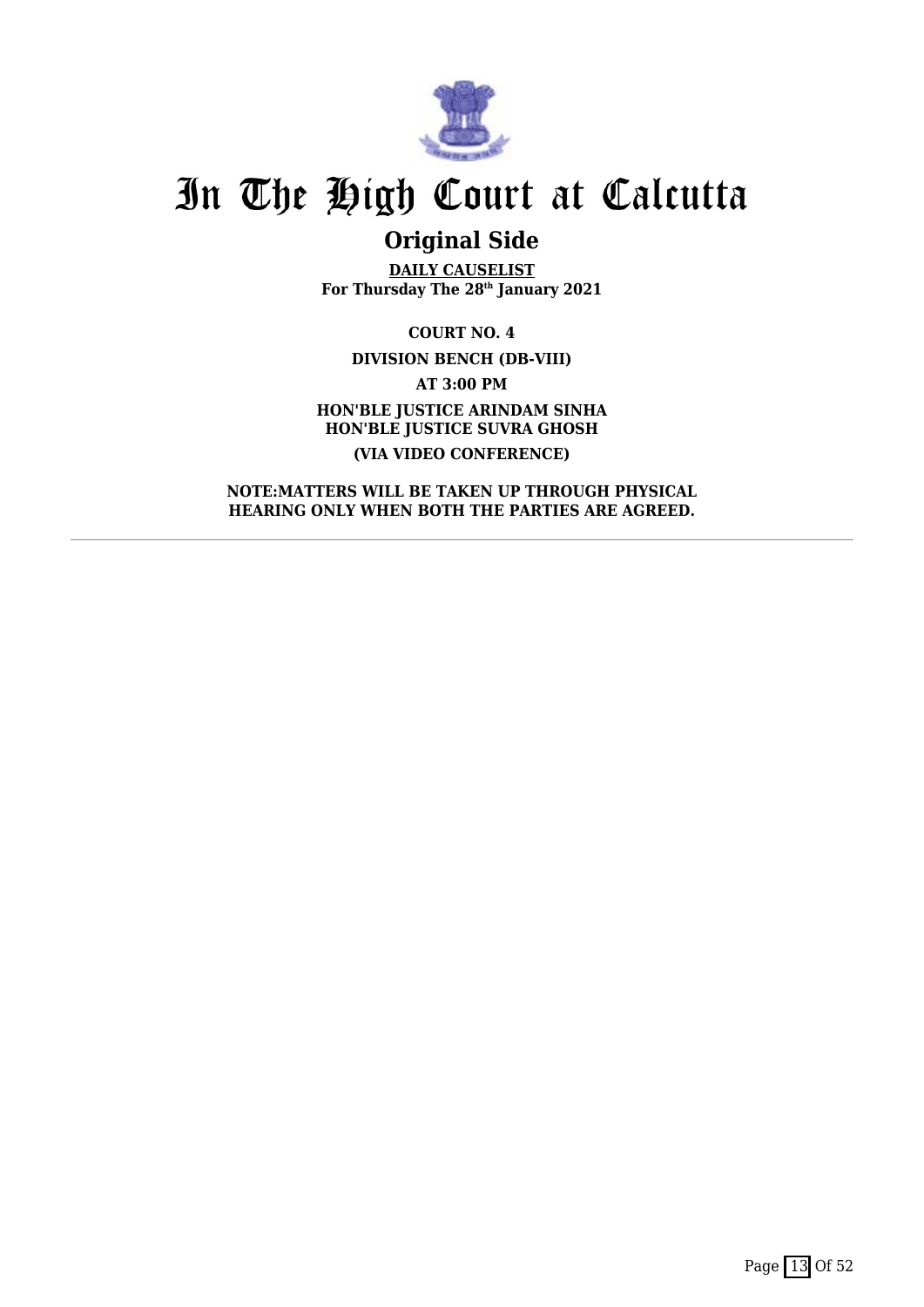

### **Original Side**

**DAILY CAUSELIST For Thursday The 28th January 2021**

### **COURT NO. 4**

### **SINGLE BENCH ()**

### **AT 3:00 PM**

### **HON'BLE JUSTICE ARINDAM SINHA**

### **(VIA VIDEO CONFERENCE)**

#### **NOTE:MATTERS WILL BE TAKEN UP THROUGH PHYSICAL HEARING ONLY WHEN BOTH THE PARTIES ARE AGREED.**

#### **ON EVERY WEDNESDAY, THURSDAY AND FRIDAY AT 3:00 P.M.- WILL SIT SINGLY AND TAKE SOME PART-HEARD, CONTEMPT, ASSIGNED, REVIEW, MODIFICATION/CLARIFICATION MATTERS.**

### **AT 3:00 P.M. (AFTER APPELLATE SIDE, IF TIME PERMITS.)**

### **RECALLING APPLICATION**

| IA NO. CA/15/2019<br>(Old No: | SOMANI FERRO ALLOYS<br>LTD. (IN LIQN.) O/L | A.GHOSH |
|-------------------------------|--------------------------------------------|---------|
| CA/241/2019)                  | Vs<br>MR. N. K. SAMATA                     |         |

In CP/558/2000

### **SPECIALLY ASSIGNED MATTERS**

| 2 | IA NO. GA/16/2017<br>(Old No:<br>GA/4004/2017)<br>[S.A.]<br>In CS/1337/1965 | MR. SHYAMAL KUMAR<br><b>MUKHERJEE</b><br>Vs<br>RUP KUMAR BARIK & ORS.          | P.C. BOSE<br><b>B.MULLICK</b> | C.K.DUTTA, P.C.<br><b>BOSE</b> |
|---|-----------------------------------------------------------------------------|--------------------------------------------------------------------------------|-------------------------------|--------------------------------|
| 3 | IA NO. GA/17/2018<br>(Old No:<br>GA/1625/2018)<br>[S.A.]<br>In CS/1337/1965 | MR. SHYAMAL KUMAR<br><b>MUKHERJEE</b><br>Vs.<br>RUP KUMAR BARIK & ORS.         | P.C. BOSE<br><b>B.MULLICK</b> | C.K.DUTTA, P.C.<br><b>BOSE</b> |
| 4 | CS/830/1987<br>[S.A.]                                                       | <b>ENERTECH ENGINEERS</b><br>(INDIA) PVT.LTD.<br>VS<br>TECALEMIT INDIA LIMITED | M.K.ROY<br>CHOWDHURI & CO     |                                |

IA NO: GA/1/2003(Old No:GA/4302/2003)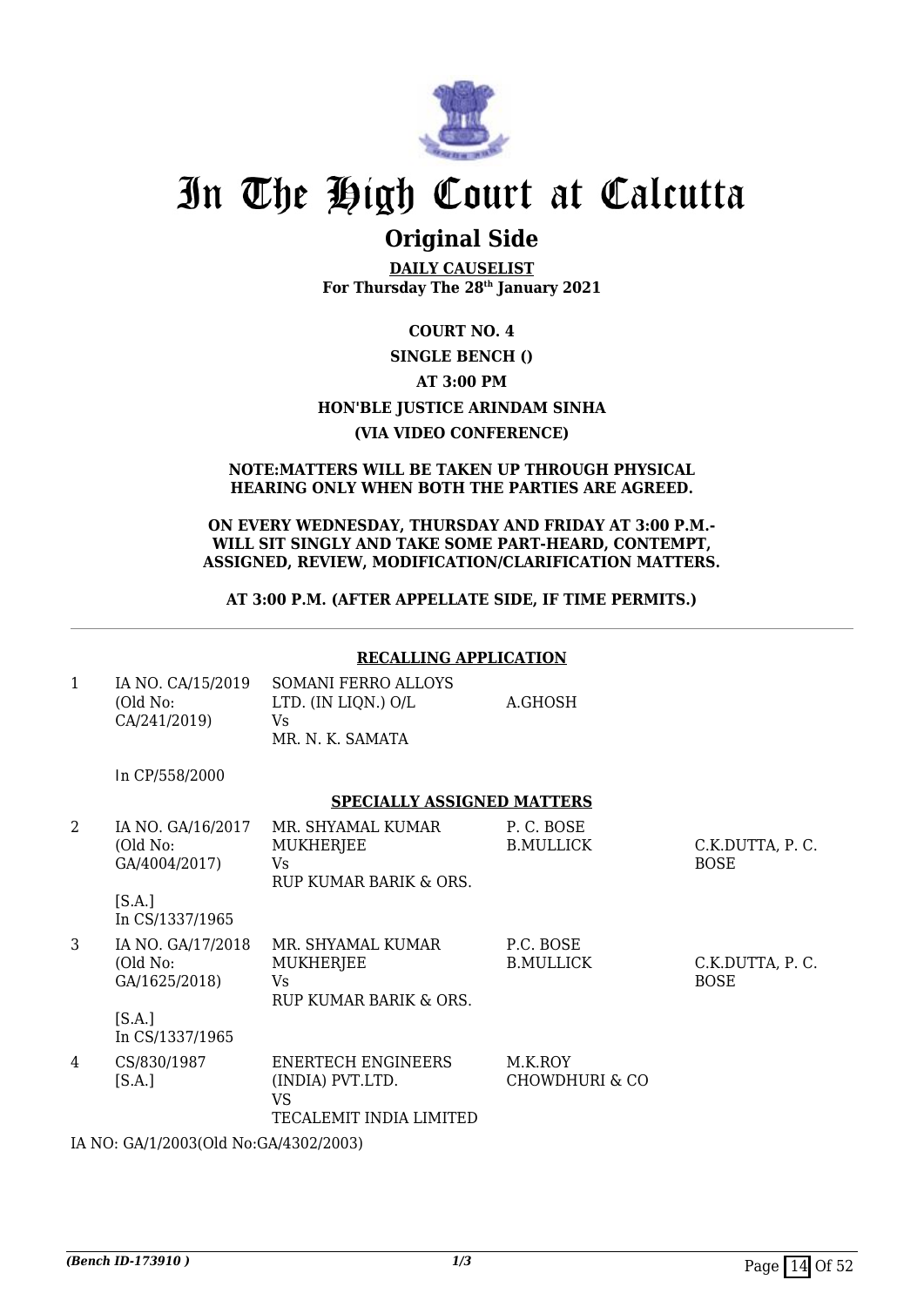| 5  | WPO/22/2005<br>[S.A.]                                  | BUDGE BUDGE CO. LTD. &<br>ANR.<br><b>VS</b><br>ASST.COM. COMMERCIAL<br>TAXES, CORP.DIV.                                                                                                               | S. KAKRANIA & CO.                |                                    |
|----|--------------------------------------------------------|-------------------------------------------------------------------------------------------------------------------------------------------------------------------------------------------------------|----------------------------------|------------------------------------|
| 6  | IA NO. GA/5/2016<br>(Old No:<br>GA/336/2016)<br>[S.A.] | SHYAMA SHARAN<br><b>BHALOTIA &amp; ORS.</b><br><b>Vs</b><br><b>ESSEM ENERPRISES</b><br>PRIVATE LTD.                                                                                                   | ANURAG BAGARIA<br>ANURAG BAGARIA |                                    |
|    | In CS/140/2009                                         |                                                                                                                                                                                                       |                                  |                                    |
| 7  | IA NO. GA/4/2016<br>(Old No:<br>GA/332/2016)<br>[S.A.] | SHYAMA SHARAN<br><b>BHALOTIA &amp; ORS.</b><br>Vs<br><b>FORTUNE ENTERPRISES</b><br>PRIVATE LTD.                                                                                                       | ANURAG BAGARIA<br>ANURAG BAGARIA |                                    |
|    | In CS/141/2009                                         |                                                                                                                                                                                                       |                                  |                                    |
| 8  | CS/72/2015<br>[S.A.]                                   | <b>EAST WIND HOLIDAY</b><br>TOURS PVT. LTD.<br><b>VS</b>                                                                                                                                              | KAUNISH<br><b>CHAKRABORTI</b>    |                                    |
|    |                                                        | AIR INDIA LIMITED                                                                                                                                                                                     |                                  |                                    |
|    |                                                        | IA NO: GA/3/2018(Old No:GA/2732/2018), GA/4/2018(Old No:GA/2853/2018)                                                                                                                                 |                                  |                                    |
| 9  | EC/144/2016<br>[S.A.]                                  | HULASH CHAND JAIN &<br>ORS.<br><b>VS</b><br><b>SURESH KUMAR JAIN &amp;</b><br>ORS.                                                                                                                    | SANDERSONS &<br><b>MORGANS</b>   | NILANJAN PAL<br><b>CHOUDHURY</b>   |
|    | wt10 EC/873/2015                                       | <b>SURESH KUMAR JAIN &amp;</b><br><b>ORS</b><br><b>VS</b><br>MADANLAL JAIN & ORS                                                                                                                      | NILANJAN PAL<br><b>CHOUDHURY</b> |                                    |
|    | GA/8/2020(Old No:GA/1091/2020)                         | IA NO: GA/1/2018(Old No:GA/598/2018), GA/2/2019(Old No:GA/965/2019), GA/3/2019(Old No:GA/1571/2019),<br>GA/5/2020(Old No:GA/880/2020), GA/6/2020(Old No:GA/881/2020), GA/7/2020(Old No:GA/1090/2020), |                                  |                                    |
| 11 | WPO/1011/2016<br>[S.A.]                                | <b>BARIK BISWAS</b><br><b>VS</b><br>UNION OF INDIA & ORS.                                                                                                                                             | MANOJ MALHOTRA                   |                                    |
| 12 | WPO/1017/2016<br>[S.A.]                                | MOKSED MONDAL<br><b>VS</b><br>UNION OF INDIA & ORS                                                                                                                                                    | PRIYANKA BHUTORIA                |                                    |
| 13 | AP/1111/2016<br>[S.A.]                                 | DAMODAR VALLEY<br>CORPORATION<br><b>VS</b><br>M/S STP LTD                                                                                                                                             | <b>SUBIR PAL</b>                 | <b>SUBHRANSU</b><br><b>GANGULY</b> |
| 14 | WPO/486/2017<br>[S.A.]                                 | MD. HUSSAIN<br><b>VS</b><br>UNION OF INDIA & ANR                                                                                                                                                      | RAVI KUMAR DUBEY                 |                                    |
| 15 | WPO/223/2018<br>[S.A.]                                 | SHRI KAILASH KUMAR<br>TIBREWAL<br><b>VS</b><br>UNION OF INDIA & ANR.                                                                                                                                  | L.P. MANOT & CO.                 |                                    |
|    |                                                        |                                                                                                                                                                                                       |                                  |                                    |

IA NO: GA/1/2019(Old No:GA/800/2019)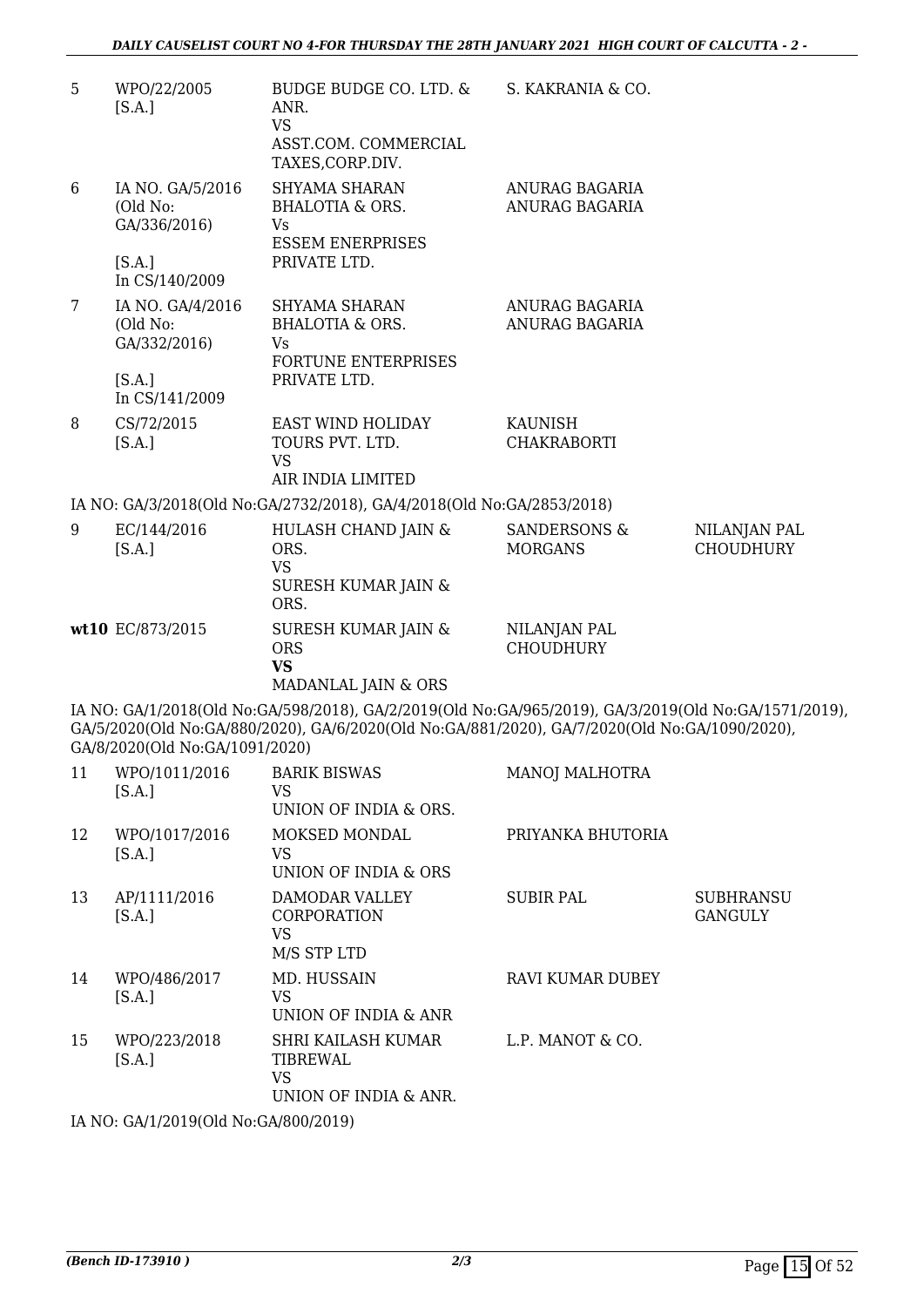| 16                                                                                                                                                                   | WPO/224/2018<br>[S.A.]               | SMT. SEEMA TIBREWAL<br>VS<br>UNION OF INDIA & ANR                                                           | L.P. MANOT & CO.           |                                                    |
|----------------------------------------------------------------------------------------------------------------------------------------------------------------------|--------------------------------------|-------------------------------------------------------------------------------------------------------------|----------------------------|----------------------------------------------------|
|                                                                                                                                                                      | IA NO: GA/1/2019(Old No:GA/801/2019) |                                                                                                             |                            |                                                    |
| 17                                                                                                                                                                   | AP/339/2018<br>[S.A.]                | DAMODAR VALLEY<br><b>CORPORATION</b><br>VS<br><b>SETH &amp; ASSOCIATES</b>                                  | AMIT KUMAR NAG             |                                                    |
| 18                                                                                                                                                                   | EC/460/2018<br>[S.A.]                | AI CHAMPADANY<br>INDUSTRIES LIMITED<br>VS<br>ORIENTAL INSURANCE<br><b>COMPANY LIMITED</b>                   | ABHIJIT GUHA RAY           |                                                    |
| 19                                                                                                                                                                   | AP/485/2018<br>[S.A.]                | M/S TIMBOCOM<br><b>VS</b><br>KOLKATA PORT TRUST                                                             | <b>SOUMEN DAS</b>          |                                                    |
| 20                                                                                                                                                                   | CS/111/2019<br>[S.A.]                | ANIL RAJKUMAR MUKERJI<br>AND 3 OTHERS<br><b>VS</b><br><b>RT REV PARITOSH</b><br><b>CANNING AND 9 OTHERS</b> | AISHWARYA KUMAR<br>AWASTHI | SINHA AND CO.<br>(RES.1,2 IN G.A 1532)<br>OF 2019) |
| IA NO: GA/1/2019(Old No:GA/1517/2019), GA/2/2019(Old No:GA/1523/2019), GA/3/2019(Old<br>No:GA/1532/2019), GA/4/2020(Old No:GA/7/2020), GA/5/2020(Old No:GA/828/2020) |                                      |                                                                                                             |                            |                                                    |

| 21 | WPO/122/2019<br>[S.A.] | DIPAK JAMNADAS POPAT<br>AND ORS<br>VS | ANIAN<br>BHATTACHARYA (DAS<br>AND COMPANY) |
|----|------------------------|---------------------------------------|--------------------------------------------|
|    |                        | THE STATE OF WEST                     |                                            |
|    |                        | BENGAL AND ORS                        |                                            |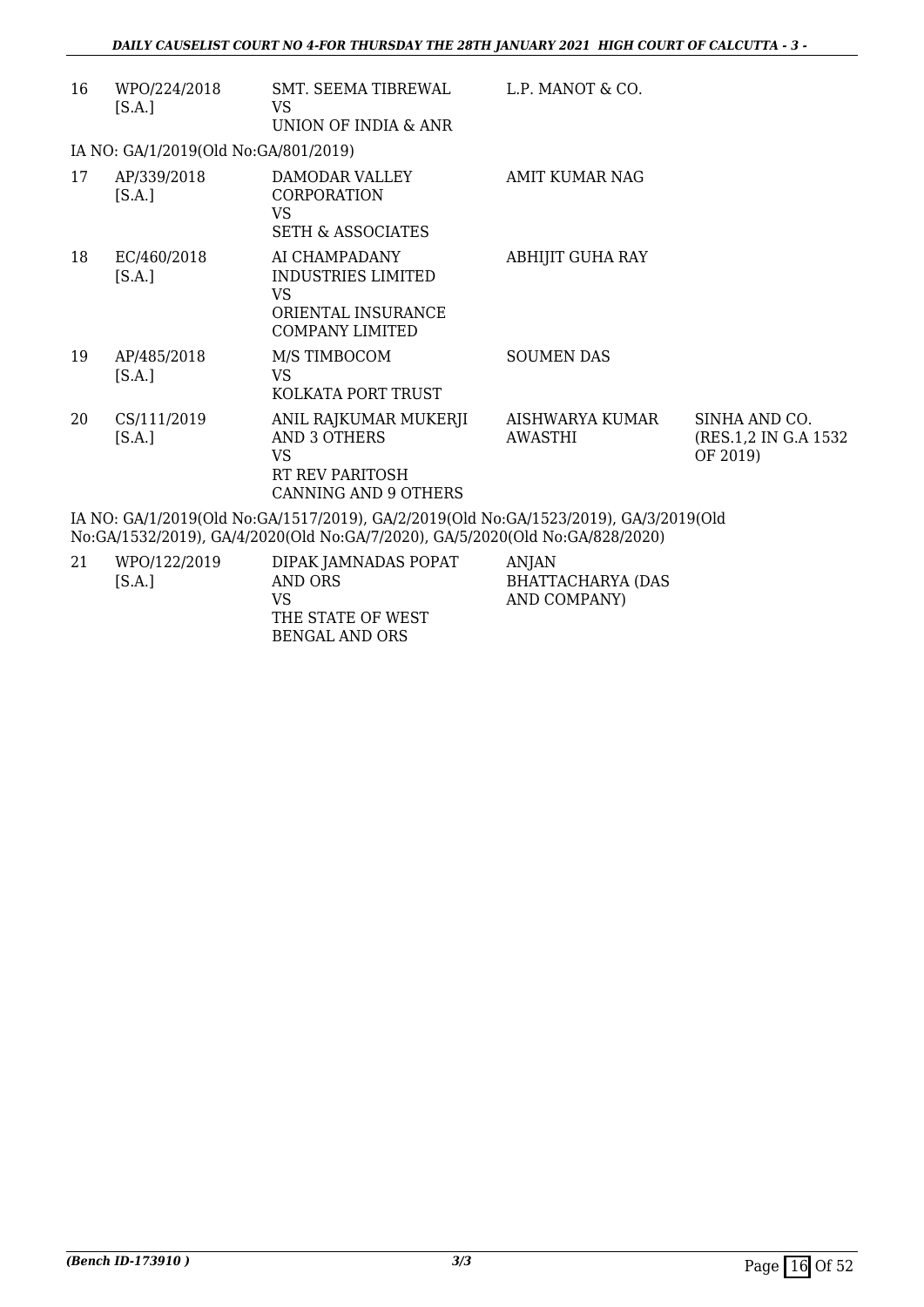

### **Original Side**

**DAILY CAUSELIST For Thursday The 28th January 2021**

**COURT NO. 7**

### **SINGLE BENCH ()**

**AT 10:45 AM**

**HON'BLE JUSTICE ARIJIT BANERJEE**

### **(VIA VIDEO CONFERENCE)**

#### **ON AND FROM THURSDAY, THE 28TH JANUARY, 2021 AS LONG AS THE DIVISION BENCH COMPRISING OF HON'BLE CHIEF JUSTICE THOTTATHIL B. RADHAKRISHNAN AND HON'BLE JUSTICE ARIJIT BANERJEE DOES NOT SIT - WILL SIT SINGLY AND TAKE HIS PART-HEARD, CONTEMPT, ASSIGNED, REVIEW AND RECALL MATTERS.**

### **NOTE:MATTERS WILL BE TAKEN UP THROUGH PHYSICAL HEARING ONLY WHEN BOTH THE PARTIES ARE AGREED.**

### **TO BE MENTIONED**

1 IA NO. GA/4/2019 (Old No: GA/2873/2019) SABINA AFREEN & ORS Vs SAHIR HAQUE MOLLA & ORS.

MD. SHAFIUL ALAM MD. SHAFIUL ALAM

[FOR CORRECTION] In CS/185/2017

### **RECALLING APPLICATION**

| 2 | IA NO. GA/1/2019<br>(Old No:<br>GA/1604/2019)<br>In EC/135/2019 | <b>SREI EQUIPMENT FINANCE</b><br><b>LIMITED</b><br>Vs<br>AMBAY COKE INDUSTRIES<br>PRIVATE LIMITED | <b>SKR AND</b><br><b>ASSOCIATES</b><br><b>SKR AND</b><br><b>ASSOCIATES</b> |
|---|-----------------------------------------------------------------|---------------------------------------------------------------------------------------------------|----------------------------------------------------------------------------|
|   |                                                                 |                                                                                                   |                                                                            |
| 3 | IA NO. GA/2/2019<br>(Old No:<br>GA/1919/2019)                   | <b>SREI EQUIPMENT FINANCE</b><br><b>LIMITED</b><br>Vs<br>AMBAY COKE INDUSTRIES<br>PRIVATE LIMITED | <b>SKR AND</b><br><b>ASSOCIATES</b><br><b>SKR AND</b><br><b>ASSOCIATES</b> |
|   | In EC/135/2019                                                  |                                                                                                   |                                                                            |
|   |                                                                 | <b>CONTEMPT MATTERS</b>                                                                           |                                                                            |

| 4 | CC/135/2008 | KALPANA MAITY & ORS.<br>VS   | TAPAN KUMAR<br><b>MAHAPATRA</b> |
|---|-------------|------------------------------|---------------------------------|
|   |             | DILIP KUMAR GHATAK &<br>ANR. |                                 |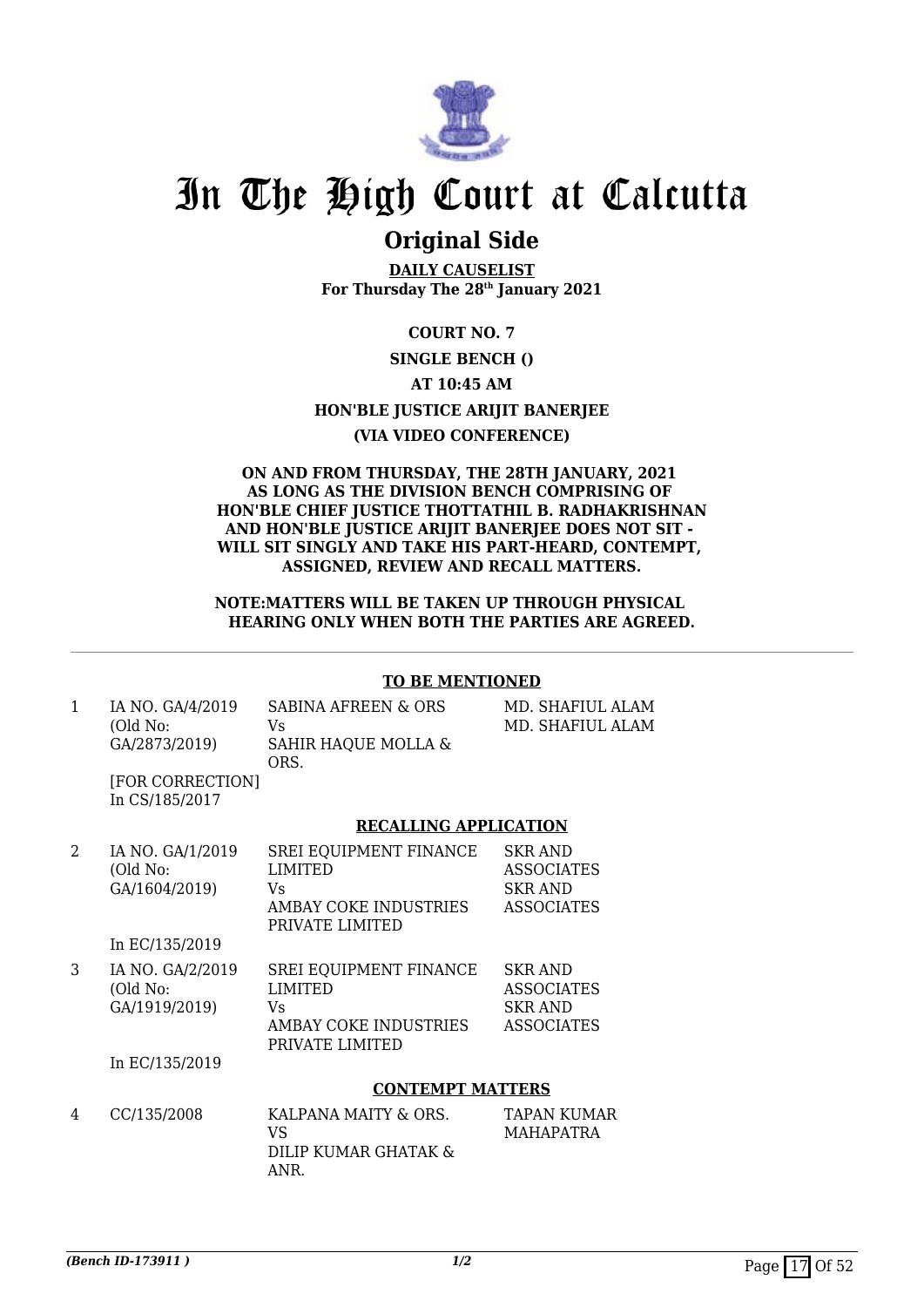| 5  | CC/162/2015<br>WITH WPA | MAHADEB KAR AND ORS.<br>VS                                                                                                | <b>SUSANTA PAL</b>                                     |                               |
|----|-------------------------|---------------------------------------------------------------------------------------------------------------------------|--------------------------------------------------------|-------------------------------|
|    | 5747(W)/2018            | RAJANVIR SINGH KAPUR,<br>MANAGING DIRECTOR, THE<br>CTC(1978)LTD AND ANR.                                                  |                                                        |                               |
|    | wt6 RVWO/49/2016        | THE CALCUTTA TRAMWAYS<br>COMPANY (1978) LIMITED<br>& ORS.<br><b>VS</b><br>MAHADEB KAR & ANR.                              | NILADRI<br>BHATTACHARJEE                               |                               |
|    |                         | IA NO: GA/1/2016(Old No:GA/3077/2016), GA/2/2019(Old No:GA/66/2019)                                                       |                                                        |                               |
| 7  | CC/21/2016              | KARNANI PROPERTIES<br><b>LIMITED</b><br><b>VS</b><br>MR. ABHISHEK KEJRIWAL &<br><b>ANR</b>                                | MS. ANURADHA<br><b>PODDAR</b>                          | PRADYOT KR.<br>NANDI(RES.1,2) |
| 8  | CC/102/2017             | MIHIR CHOREY<br><b>VS</b><br><b>SUJIT KUMAR MAITY</b>                                                                     | <b>SYED SHAMSUL</b><br><b>AREFIN</b>                   |                               |
|    | wt9 WPO/952/2016        | MIHIR CHOREY<br><b>VS</b><br>THE STATE OF WEST<br><b>BENGAL &amp; ORS.</b>                                                | <b>SYED SHAMSUL</b><br><b>AREFIN</b>                   |                               |
|    |                         | <b>PART HEARD MATTERS</b>                                                                                                 |                                                        |                               |
| 10 | TS/13/2006<br>[PT. HD.] | IN THE GOODS OF KALAP<br>NATH JAISWAL (DECEASED)<br>-AND-<br><b>VS</b><br>PRADIP KR. JAISWAL -VS-<br>NIRMALA DEVI JAISWAL | KAUSHIK MONDAL                                         | JAYANTA KUMAR<br><b>PINE</b>  |
|    |                         | IA NO: GA/10/2017(Old No:GA/363/2017), GA/11/2020(Old No:GA/181/2020)                                                     |                                                        |                               |
| 11 | TS/14/2006<br>[Pt.Hd.]  | IN THE GOODS OF SAROJ<br>KR. CHATTERJEE (DEC) -<br>AND-<br><b>VS</b>                                                      | PARTHA PRATIM<br>MUKHERJEE                             |                               |
|    | No:GA/2478/2019)        | IA NO: GA/5/2006(Old No:GA/3120/2006), GA/8/2009(Old No:GA/3002/2009), GA/13/2019(Old                                     |                                                        |                               |
| 12 | TS/6/2010<br>[PT. HD.]  | IN THE GOODS OF SMT.<br>BELARANI GHOSH (DEC)<br><b>VS</b>                                                                 | J. N. MANNA &<br><b>AMLAN JYOTI</b><br><b>SENGUPTA</b> | <b>SUVASREE GHOSE</b>         |

AVA DUTTA -VS- ALO DEY

IA NO: GA/2/2013(Old No:GA/2302/2013)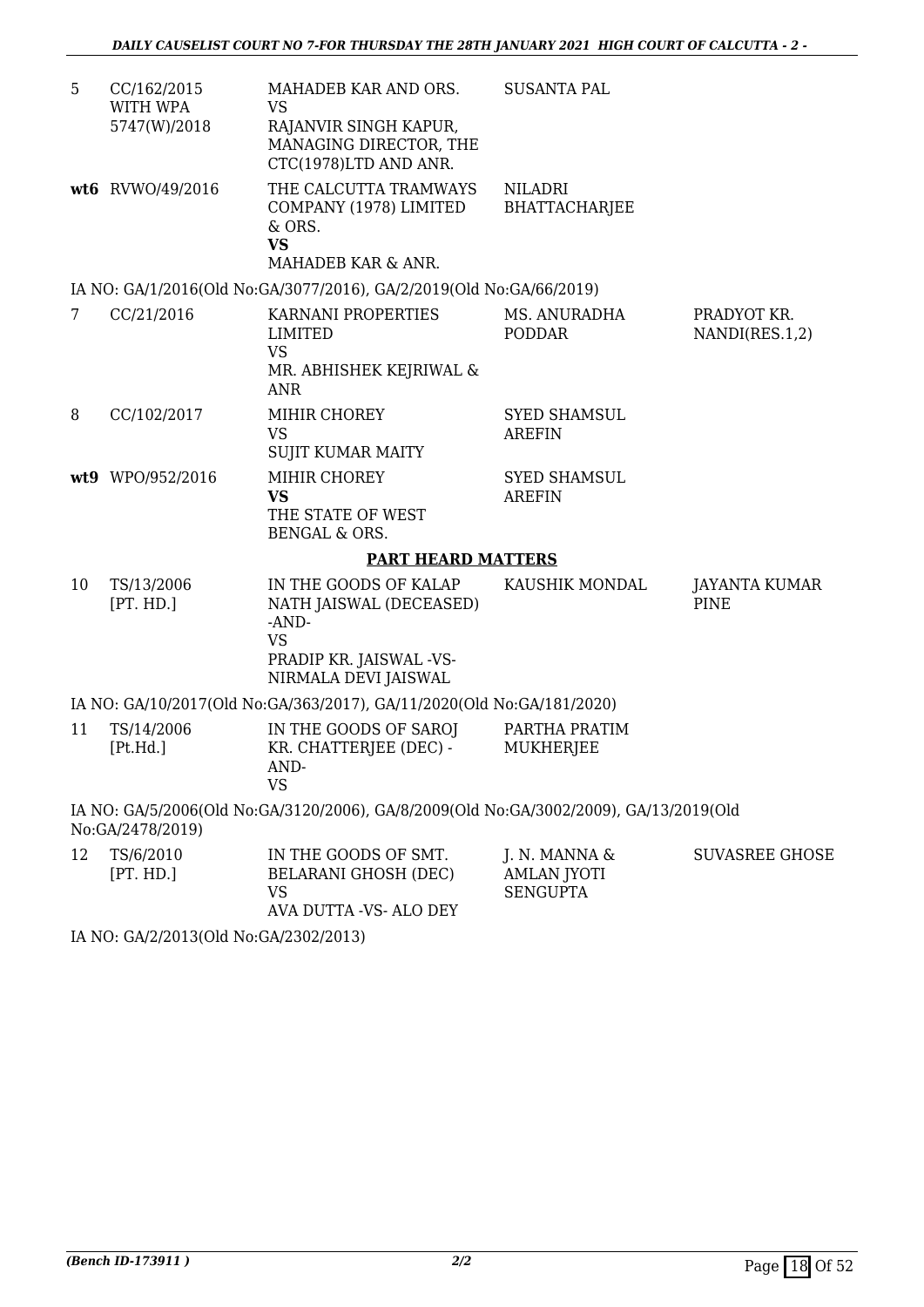

## **Original Side**

**DAILY CAUSELIST For Thursday The 28th January 2021**

**COURT NO. 36 SINGLE BENCH (SB-I,COMMERCIAL BENCH) AT 10:45 AM HON'BLE JUSTICE DEBANGSU BASAK (VIA VIDEO CONFERENCE)**

**NOTE:MATTERS WILL BE TAKEN UP THROUGH PHYSICAL HEARING ONLY WHEN BOTH THE PARTIES ARE AGREED.**

### **TO BE MENTIONED**

| 1 | AP/22/2021       | TATA CAPITAL FINANCIAL<br><b>SERVICES LTD</b><br><b>VS</b><br><b>SIMPLEX</b><br><b>INFRASTRUCTURE LTD</b>  | <b>ABM ASSOCIATES</b>                                      |
|---|------------------|------------------------------------------------------------------------------------------------------------|------------------------------------------------------------|
|   |                  | PRESENTATION OF PLAINT                                                                                     |                                                            |
| 2 | CS/20/2021       | JAISHREE STEELS PRIVATE<br>LIMITED AND ORS.<br><b>VS</b><br>SHIVAM DHATU UDYOG<br>PRIVATE LIMITED AND ORS. | <b>SUNNY NANDY</b>                                         |
|   | IA NO: GA/1/2021 |                                                                                                            |                                                            |
|   |                  | <b>NEW MOTION (UNDER COMMERCIAL DIVISION)</b>                                                              |                                                            |
| 3 | IA NO. GA/1/2020 | <b>MESSERS AMINIA</b><br><b>RESTAURANT AND ORS</b><br>Vs                                                   | <b>JOYJIT ROY</b><br><b>CHOUDHURY</b><br><b>JOYJIT ROY</b> |
|   | In CS/102/2020   | ANIL KUMAR JHA AND ORS                                                                                     | <b>CHOUDHURY</b>                                           |
| 4 | IA NO. GA/2/2021 | M/S. SLS BEARINGS (S) PTE<br><b>LIMITED</b><br><b>Vs</b>                                                   | ANUJIT MOOKHERJI<br>ANUJIT MOOKHERJI                       |
|   | In CS/118/2020   | <b>SATYENDERA</b><br>JHUNJHUNWALA                                                                          |                                                            |
| 5 | IA NO. GA/1/2021 | M/S. GHOSE ESTATES<br><b>Vs</b><br>DEBSONS PRIVATE LIMITED                                                 | D. N. MISRA<br>D. N. MISRA                                 |
|   | In CS/5/2021     |                                                                                                            |                                                            |
| 6 | AP/32/2021       | <b>GAUTAM GHOSH</b><br><b>VS</b><br>KOTAK MAHINDRA PRIME<br><b>LTD</b>                                     | <b>SUBHAMOY PATRA</b>                                      |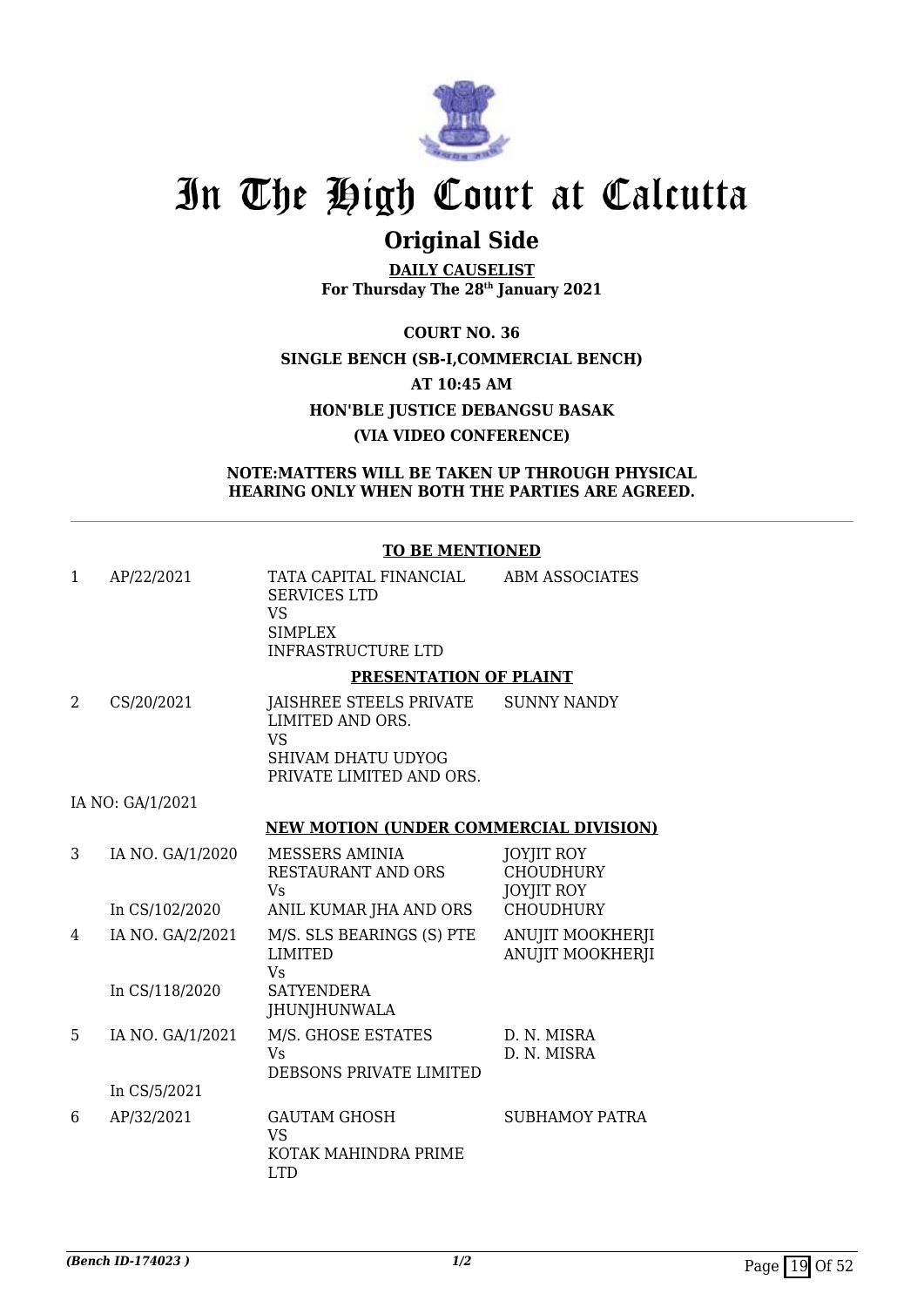| 7  | AP/34/2021 | NARBHERAM POWER AND<br>STEEL PVT LTD<br>VS<br><b>SREI EQUIPMENT FINANCE</b><br><b>LIMITED AND ORS</b>                | <b>ASHOK KUMAR</b><br><b>SINGH</b> |
|----|------------|----------------------------------------------------------------------------------------------------------------------|------------------------------------|
| 8  | AP/35/2021 | TRANSFORM STEEL<br>PRIVATE LIMITED<br>VS<br><b>SREI EQUIPMENT FINANCE</b><br><b>LIMITED AND ORS</b>                  | ASHOK KUMAR<br>SINGH               |
| 9  | AP/37/2021 | TATA CAPITAL FINANCIAL<br><b>SERVICES LTD</b><br>VS<br><b>SKBM MINING PROJECTS</b><br>PVT LTD AND ANR                | ABM ASSOCIATES                     |
| 10 | AP/38/2021 | TATA CAPITAL FINANCIAL ABM ASSOCIATES<br><b>SERVICES LTD</b><br>VS<br><b>SKBM MINING PROJECTS</b><br>PVT LTD AND ANR |                                    |
|    |            | <b>NEW CHAMBER APPLICATION(UNDER COMMERCIAL DIVISION)</b>                                                            |                                    |

11 EC/543/2019 SOURAV CHANDIDAS GANGULY VS PERCEPT TALENT MANAGEMENT LTD. AND ANR. SINHA AND CO.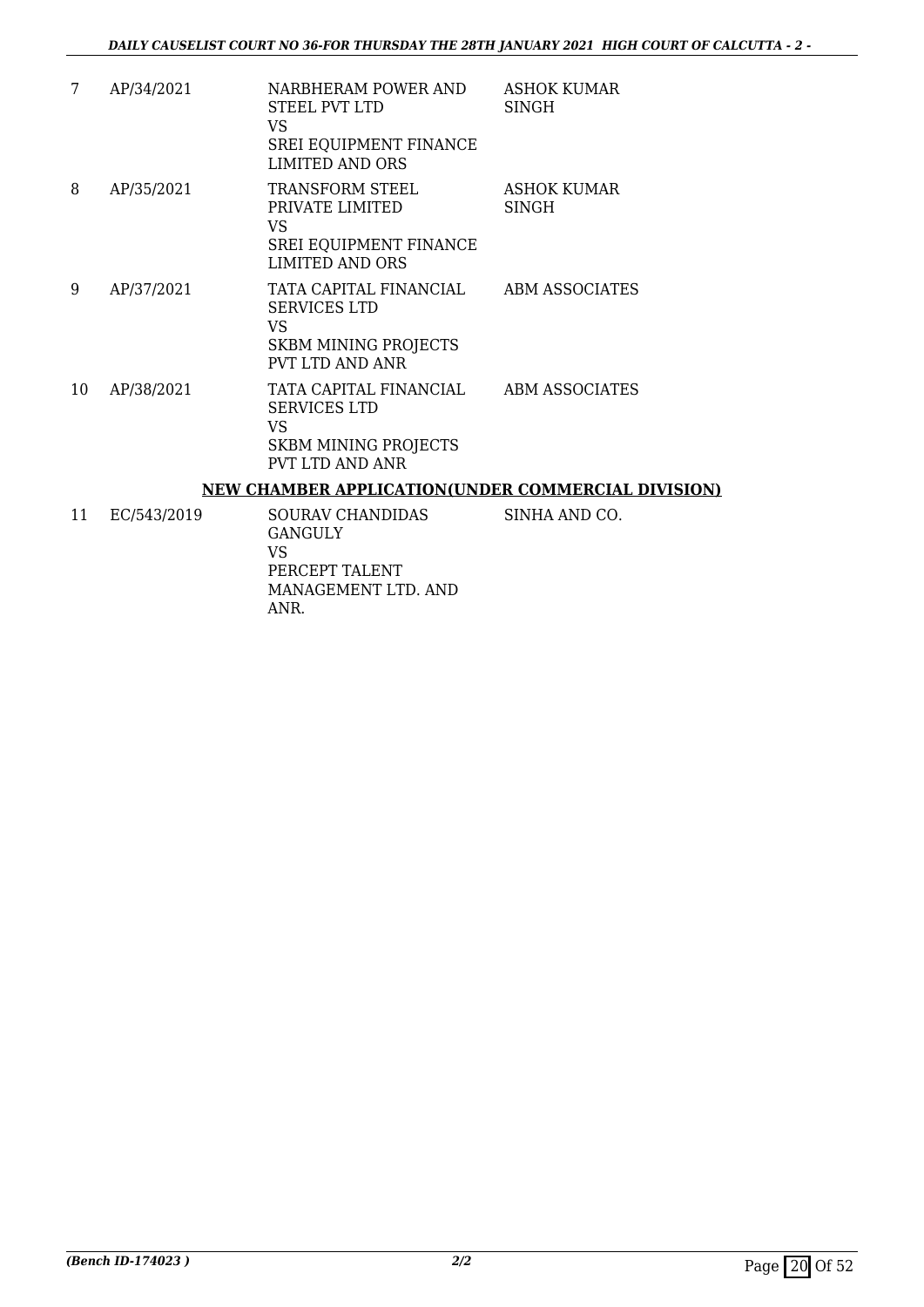

### **Original Side**

**DAILY CAUSELIST For Thursday The 28th January 2021**

### **COURT NO. 36 SINGLE BENCH (SB-I) AT 10:45 AM HON'BLE JUSTICE DEBANGSU BASAK (VIA VIDEO CONFERENCE)**

### **NOTE:MATTERS WILL BE TAKEN UP THROUGH PHYSICAL HEARING ONLY WHEN BOTH THE PARTIES ARE AGREED.**

|              |                                               | <b>TO BE MENTIONED</b>                                                                |                                                                                      |
|--------------|-----------------------------------------------|---------------------------------------------------------------------------------------|--------------------------------------------------------------------------------------|
| $\mathbf{1}$ | EC/344/2015<br><b>FOR</b><br>WITHDRAWAL]      | RELIANCE CAPITAL<br><b>LIMITED</b><br>VS.<br>MANISH KUMAR AGARWAL                     | <b>AVIJIT DEY</b>                                                                    |
|              | IA NO: GA/1/2015(Old No:GA/1762/2015)         |                                                                                       |                                                                                      |
| 2            | IA NO. GA/4/2020<br>In PLA/143/2016           | IN THE GOODS OF: KIRAN<br>WADAN BHAGAT,<br><b>DECEASED</b><br>Vs                      | <b>BARUN KUMAR</b><br><b>SAMANTA</b>                                                 |
| 3            | IA NO. GA/4/2019<br>(Old No:<br>GA/1709/2019) | <b>MAHESH PROPERTIES</b><br>PRIVATE LIMITED<br>Vs<br>PARTHA PRATIM MAZRA &<br>ANR.    | <b>SHAILENDRA KUMAR</b><br><b>MISHRA</b><br><b>SHAILENDRA KUMAR</b><br><b>MISHRA</b> |
|              | In CS/265/2016                                |                                                                                       |                                                                                      |
| 4            | EC/471/2018                                   | STARLIFT SERVICES PVT.<br>LTD.@ ABG KOLKATA<br><b>CONTAINER TERMINAL</b><br><b>VS</b> | <b>SOMDUTTA</b><br><b>BHATTACHARYYA</b>                                              |
|              |                                               | <b>BOARD OF TRUSTEES.</b><br>KOLKATA PORT TRUST                                       |                                                                                      |
| 5            | CS/61/2020                                    | ROSE RESIDENCY PVT LTD<br><b>VS</b><br><b>MANI S RANISATI FINVEST</b><br><b>LTD</b>   | <b>CHOUDHURY AND CO</b>                                                              |
|              | IA NO: GA/1/2020(Old No:GA/1068/2020)         |                                                                                       |                                                                                      |

### **PRESENTATION OF PLAINT**

6 CS/96/2020 SANGITA SAHA AND ANR VS JAYA SAHA AND ANR SWARAJIT DEY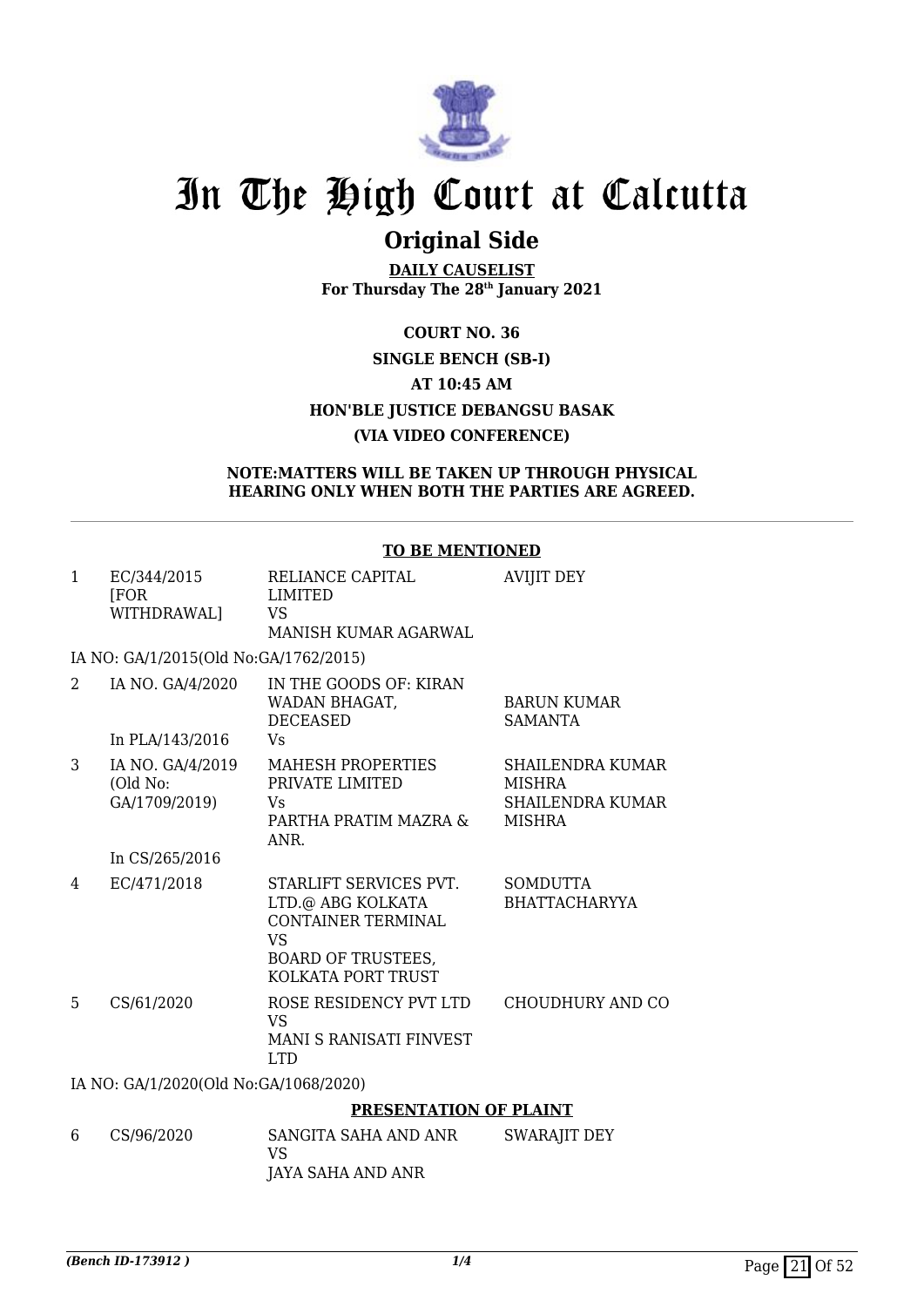| 7  | CS/129/2020                           | <b>SANKAR KUMAR DAS</b><br><b>VS</b><br><b>EMAMI AGROTECH</b><br>LIMITED AND ORS.                                 | <b>RITA MALLICK</b>                          |
|----|---------------------------------------|-------------------------------------------------------------------------------------------------------------------|----------------------------------------------|
| 8  | CS/150/2020                           | KRISHNA KUMAR BHATTER<br><b>VS</b><br><b>SUDHA KANKARIA</b>                                                       | <b>ASIF SOHAIL</b><br><b>TARAFDAR</b>        |
|    | IA NO: GA/1/2021                      |                                                                                                                   |                                              |
| 9  | CS/153/2020                           | DEVVRAT GUPTA AND ORS<br><b>VS</b><br>ANIL CHOWDHURY AND<br><b>ORS</b>                                            | ANIRBAN KAR                                  |
|    |                                       | <b>NEW MOTIONS</b>                                                                                                |                                              |
| 10 | AP/162/2019                           | SREI EQUIPMENT FINANCE<br><b>LIMITED</b><br><b>VS</b><br>NIHAR RANJAN ROUT                                        | TIRTHANKAR DAS                               |
| 11 | AP/439/2019                           | SREI EQUIPMENT FINANCE SRIVASRAVA AND CO.<br><b>LIMITED</b><br><b>VS</b><br><b>SARJUN YADAV</b>                   |                                              |
| 12 | AP/497/2019                           | SREI EQUIPMENT FINANCE<br><b>LIMITED</b><br><b>VS</b><br>BHARATBHAI RANABHAI<br><b>BHARVAD</b>                    | <b>CHAKRABOROTY AND</b><br><b>ASSOCIATES</b> |
| 13 | IA NO. GA/1/2021                      | <b>ALAMBEE CO-OPERATIVE</b><br>HOUSING SOCIETY LIMITED<br>Vs.                                                     | I.C. SANCHETI AND<br>CO.                     |
|    | In ALP/1/2020                         | <b>RAJIV GARG AND ORS</b>                                                                                         |                                              |
| 14 | AP/113/2020                           | SREI EQUIPMENT FINANCE<br><b>LIMITED</b><br><b>VS</b><br><b>RCC INFRA VENTURES</b><br><b>LIMITED AND 2 OTHERS</b> | <b>SKR AND</b><br><b>ASSOCIATES</b>          |
| 15 | AP/114/2020                           | SREI EQUIPMENT FINANCE<br><b>LIMITED</b><br><b>VS</b><br>RCC INFRA VENTURES<br><b>LIMITED AND 2 OTHERS</b>        | <b>SKR AND</b><br><b>ASSOCIATES</b>          |
| 16 | AP/223/2020                           | <b>MOHAN MOTOR BUSINESS</b><br><b>PVT LTD AND ORS</b><br><b>VS</b><br>MAGMA FINCORP LIMITED                       | SAYANTAN BOSE                                |
|    | IA NO: GA/1/2020(Old No:GA/1064/2020) |                                                                                                                   |                                              |
| 17 | IA NO. GA/1/2020                      | KOLKATA METROPOLITAN<br>DEVELOPMENT AUTHORITY                                                                     | <b>SANCHARI</b><br><b>CHAKRABORTY</b>        |
|    | [S.A.]<br>In AP/351/2020              | Vs<br>SOUTH CITY PROJECTD<br>(KOLKATA) LTD AND ANR                                                                | <b>SANCHARI</b><br><b>CHAKRABORTY</b>        |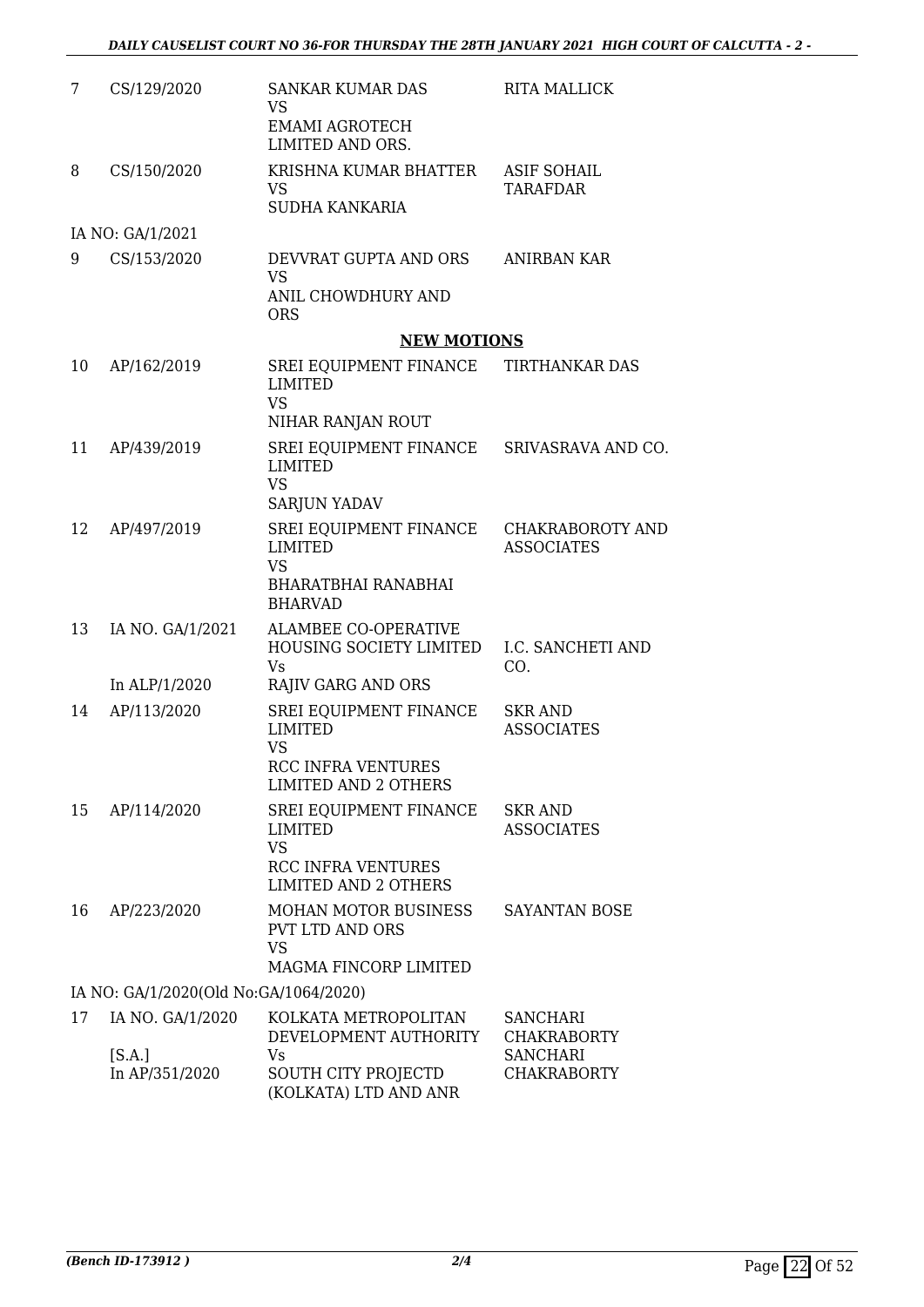| 18 | IA NO. GA/1/2021                              | <b>TITAGARH WAGONS</b><br>LIMITED<br><b>Vs</b>                             | SAYANTAN BOSE<br><b>SAYANTAN BOSE</b>                      |                                            |
|----|-----------------------------------------------|----------------------------------------------------------------------------|------------------------------------------------------------|--------------------------------------------|
|    | In CS/2/2021                                  | INDRAJIT BHARADWAJ                                                         |                                                            |                                            |
| 19 | AP/50/2021                                    | M/S KARTHIK EXPORTS<br><b>VS</b><br>M/S D MONALISA IMPEX<br><b>AND ANR</b> | V. BHATIA AND<br><b>ASSOCIATES</b>                         |                                            |
|    |                                               | <b>NEW CHAMBER APPLICATIONS</b>                                            |                                                            |                                            |
| 20 | IA NO. GA/1/2021                              | <b>BISHNU PRASAD</b><br>MUKHOPADHYAY<br>Vs                                 | <b>BHASKAR NANDI</b>                                       |                                            |
|    | In PLA/240/2004                               |                                                                            |                                                            |                                            |
| 21 | IA NO. GA/8/2020                              | PRABIR KUMAR GHOSH<br>AND ANR.<br><b>Vs</b>                                | MS. KUHELI SINHA<br><b>SAMIT RUDRA</b>                     |                                            |
|    | In CS/23/2013                                 | RATANLAL NAHATA                                                            |                                                            |                                            |
| 22 | IA NO. GA/6/2021                              | GOPI DAS MIMANI & ORS.<br>Vs<br>MONIKA DAW & ORS.                          | T. C. RAY<br>T. C. RAY & CO.                               |                                            |
|    | In CS/244/2016                                |                                                                            |                                                            |                                            |
| 23 | IA NO. GA/6/2021                              | IN THE GOODS OF :<br><b>BIDHUBHUSHAN</b><br>SAMADDER (DEC) -AND-           | <b>GAUTAM</b><br><b>CHAKRABORTY</b><br><b>GAUTAM</b>       |                                            |
|    | In TS/1/2017                                  | Vs<br>JOY KUMAR SAMADDAR -VS-<br>LALIMA BHOWAL & ANR.                      | <b>CHAKRABORTY</b>                                         |                                            |
| 24 | IA NO. GA/7/2021                              | SANJOY DEY & ANR<br>Vs<br><b>MA PLAZA PRIVATE</b>                          | <b>AVIJIT DEY</b><br><b>AVIJIT DEY</b>                     |                                            |
|    | In CS/231/2017                                | <b>LIMITED &amp; ORS</b>                                                   |                                                            |                                            |
| 25 | IA NO. GA/2/2020                              | TALAT AHMED & ORS.<br><b>Vs</b><br>PRABHADEEP                              | <b>SINHA</b><br><b>SINHA &amp; CO</b>                      | SANDIP KR.<br>DATTA(RES.4,5)<br>SANDIP KR. |
|    | In EC/243/2017                                | CONSTRUCTION PV T LTD &<br>ORS.                                            |                                                            | DATTA(RES.4,5)                             |
| 26 | IA NO. GA/2/2021                              | IN THE GOODS OF :<br>SOVANA DAS (DEC.)<br>Vs                               | RAVI S. ASOPA                                              |                                            |
|    | In PLA/89/2018                                |                                                                            |                                                            |                                            |
| 27 | IA NO. GA/7/2021                              | IN THE GOODS OF: TANMAY<br>DATTA, DECEASED<br>Vs                           | <b>ABHIJIT NAYAK</b><br><b>ABHIJIT NAYAK</b>               |                                            |
|    | In TS/12/2019                                 |                                                                            |                                                            |                                            |
| 28 | IA NO. GA/1/2019<br>(Old No:<br>GA/2900/2019) | IN THE GOODS OF DR.<br>AMULYA RATAN PAUL<br>(DECED)<br>Vs<br>NA            | PRODYOT KUMAR<br><b>ROY</b><br>PRODYOT KUMAR<br><b>ROY</b> |                                            |
|    | In PLA/31/2019                                |                                                                            |                                                            |                                            |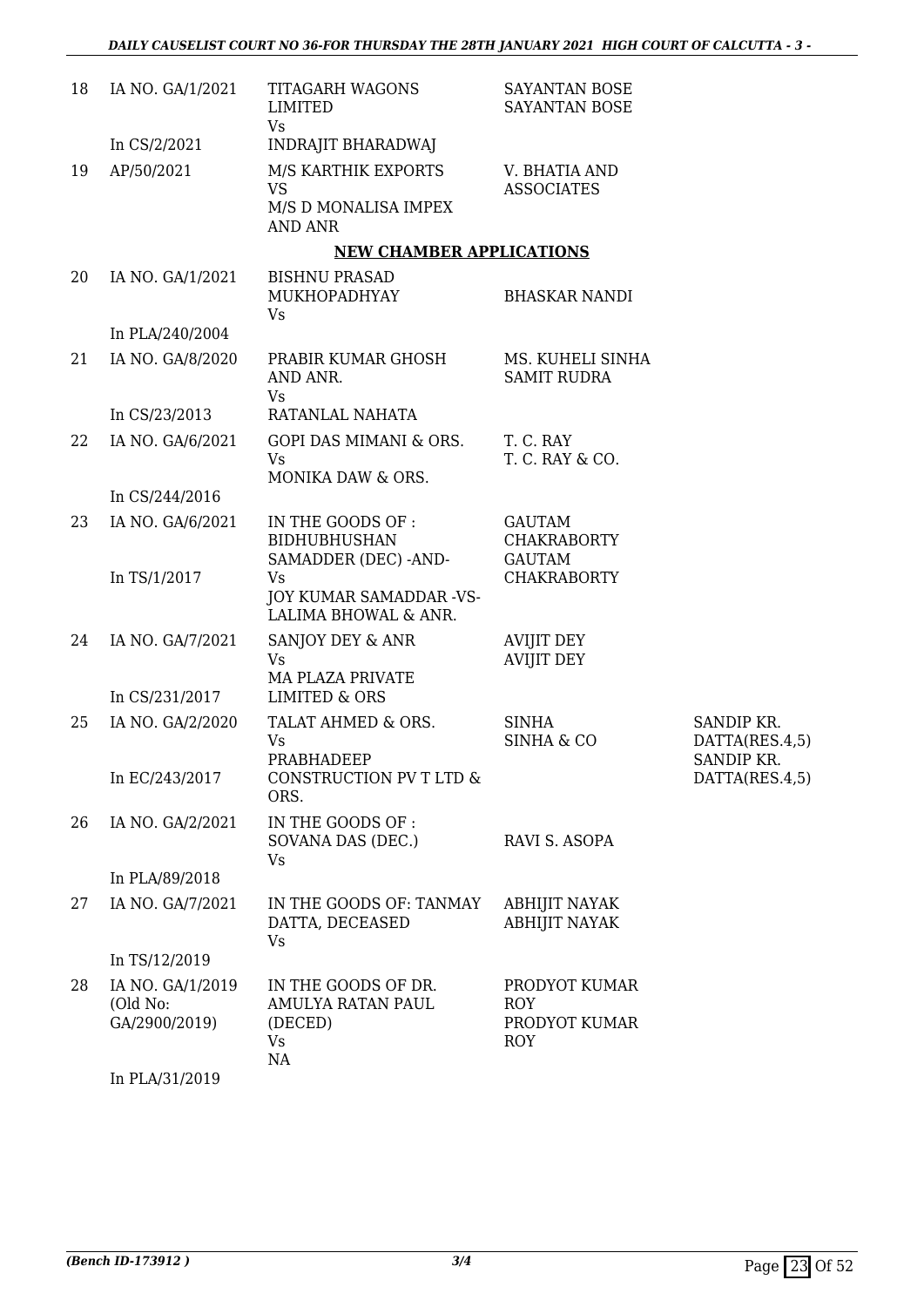| 29 | IA NO. GA/3/2021                      | FIS PAYMENT SOLUTIONS<br>AND SERVICES INDIA PVT<br><b>LTD</b>                         | KHAITAN AND CO.<br>KHAITAN AND CO.                          | <b>SUPREEM NASKAR</b><br>(FOR RES.5 IN GA<br>2536/19) |
|----|---------------------------------------|---------------------------------------------------------------------------------------|-------------------------------------------------------------|-------------------------------------------------------|
|    | In CS/250/2019                        | <b>Vs</b><br>ALL BENGAL CONTRACT<br><b>SECURITY WORKMEN S</b><br><b>UNION AND ORS</b> |                                                             | <b>SUPREEM NASKAR</b><br>(FOR RES.5 IN GA<br>2536/19) |
| 30 | EC/324/2019                           | <b>SPX FLOW TECHNOLOGY</b><br>SINGAPORE PTE LTD<br><b>VS</b><br><b>SANJAY JAIN</b>    | <b>RAJASHREE</b><br><b>KUNDALIA</b>                         |                                                       |
|    | IA NO: GA/1/2019(Old No:GA/2548/2019) |                                                                                       |                                                             |                                                       |
| 31 | IA NO. GA/1/2021                      | <b>ABHIJIT DAS</b><br><b>Vs</b><br>SATYEN DAS, MANAGING                               | <b>CHANDRANI</b><br><b>BHATTACHARYA</b><br><b>CHANDRANI</b> |                                                       |
|    | In CS/103/2020                        | PRESIDENT OF ESTATE<br><b>SREE SREE RADHA</b><br><b>KRISHNA JWE</b>                   | <b>BHATTACHARYA</b>                                         |                                                       |
| 32 | IA NO. GA/3/2021                      | IN THE GOODS OF<br><b>BISWANATH</b><br>BHATTACHARYA,                                  | J.N. BOSE AND CO.<br>J.N. BOSE AND CO.                      |                                                       |
|    | In PLA/128/2020                       | <b>DECEASED</b><br><b>Vs</b><br>NA                                                    |                                                             |                                                       |
| 33 | IA NO. GA/2/2021                      | E. D. ENTERPRISES<br>PRIVATE LIMITED<br>Vs                                            | <b>SHIVANGI THARD</b><br><b>SHIVANGI THARD</b>              |                                                       |
|    | In CS/136/2020                        | KAISER BEGUM AND ANR.                                                                 |                                                             |                                                       |
| 34 | EC/287/2020                           | M/S RAJPATH<br><b>CONTRACTORS AND</b><br><b>ENGINEERS LTD</b><br><b>VS</b>            | <b>AMRITAM MANDAL</b>                                       |                                                       |
|    |                                       | State of West Bengal                                                                  |                                                             |                                                       |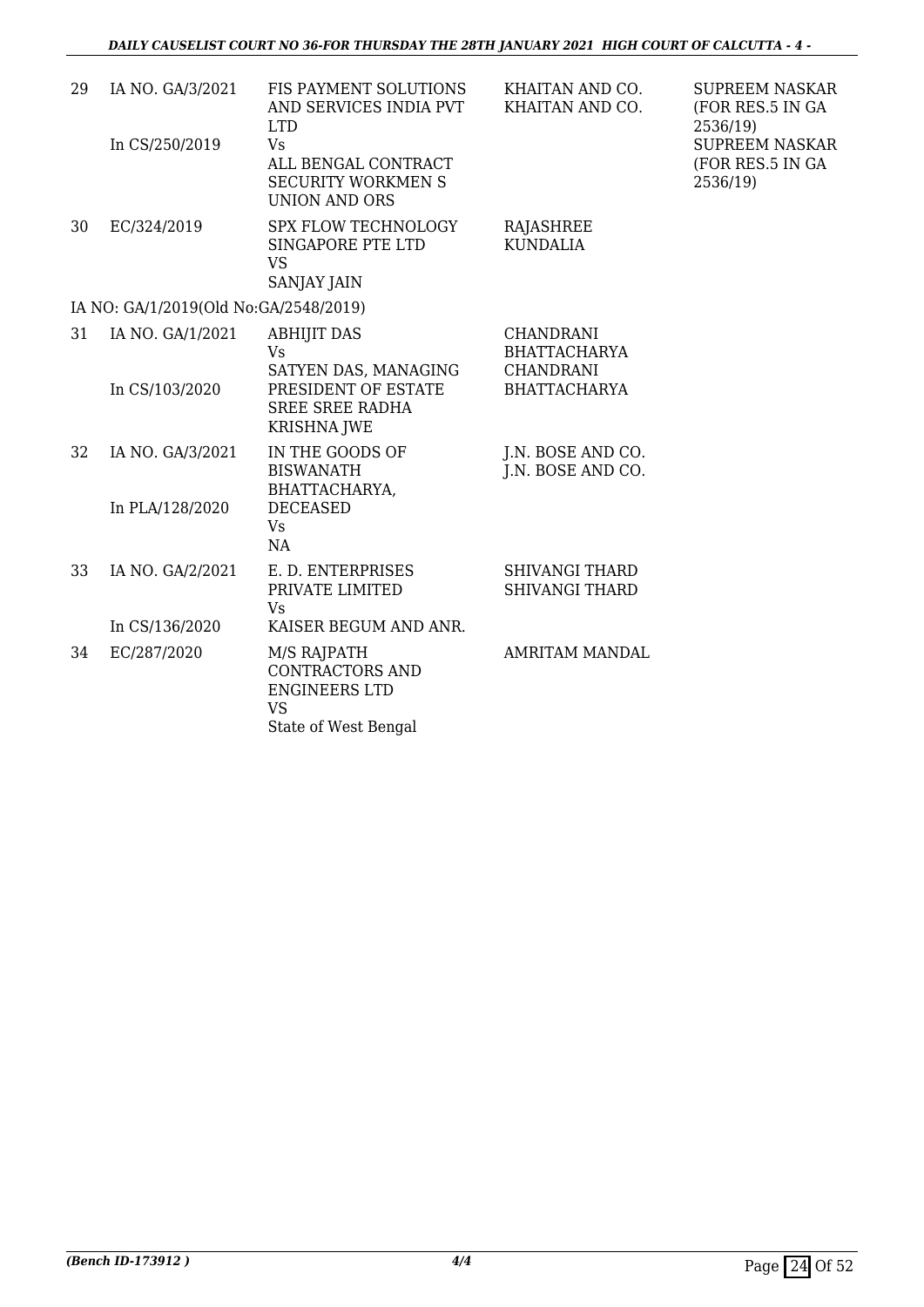

### **Original Side**

**DAILY CAUSELIST For Thursday The 28th January 2021**

**COURT NO. 38 SINGLE BENCH (SB-II, COMMERCIAL BENCH) AT 2:00 PM HON'BLE JUSTICE ASHIS KUMAR CHAKRABORTY (VIA VIDEO CONFERENCE)**

**NOTE:MATTERS WILL BE TAKEN UP THROUGH PHYSICAL HEARING ONLY WHEN BOTH THE PARTIES ARE AGREED.**

**NOTE: ORIGINAL SIDE MATTERS WILL BE TAKEN UP FROM 2:00 P.M.**

**NOTE: MENTIONING WILL BE PERMITTED ONLY ON THE VIRTUAL MODE INDICATING GROUP(S) OR SECTION(S) ALONG WITH GROUND OF URGENCY.**

**NOTE: COMMERCIAL BENCH WILL BE TAKEN UP FIRST.**

**ON AND FROM MONDAY, 18TH JANUARY, 2021 TO FRIDAY, 29TH JANUARY, 2021 WILL TAKE, IN ADDITION TO HIS OWN LIST AND DETERMINATION, THE LIST AND DETERMINATION OF HON'BLE JUSTICE MOUSHUMI BHATTACHARYA**

|   |             | <b>NEW MOTIONS (SECTION 11)</b>                                                                                              |                                         |  |
|---|-------------|------------------------------------------------------------------------------------------------------------------------------|-----------------------------------------|--|
| 1 | AP/425/2020 | MERINT INDUSTRIAL<br>INFRASTRUCTURE PRIVATE<br><b>LIMITED</b><br>VS.<br>NATIONAL INSTITUTE OF<br>TECHNOLOGY, DURGAPUR        | <b>SANDERSINS AND</b><br><b>MORGANS</b> |  |
| 2 | AP/426/2020 | <b>MERINT INDUSTRIAL</b><br>INFRASTRUCTURE PRIVATE<br><b>LIMITED</b><br>VS.<br>NATIONAL INSTITUTE OF<br>TECHNOLOGY, DURGAPUR | SANDERSONS AND<br><b>MORGANS</b>        |  |
| 3 | AP/427/2020 | <b>MERINT INDUSTRIAL</b><br>INFRASTRUCTURE PRIVATE<br><b>LIMITED</b><br>VS.<br>NATIONAL INSTITUTE OF<br>TECHNOLOGY, DURGAPUR | SANDERSONS AND<br><b>MORGANS</b>        |  |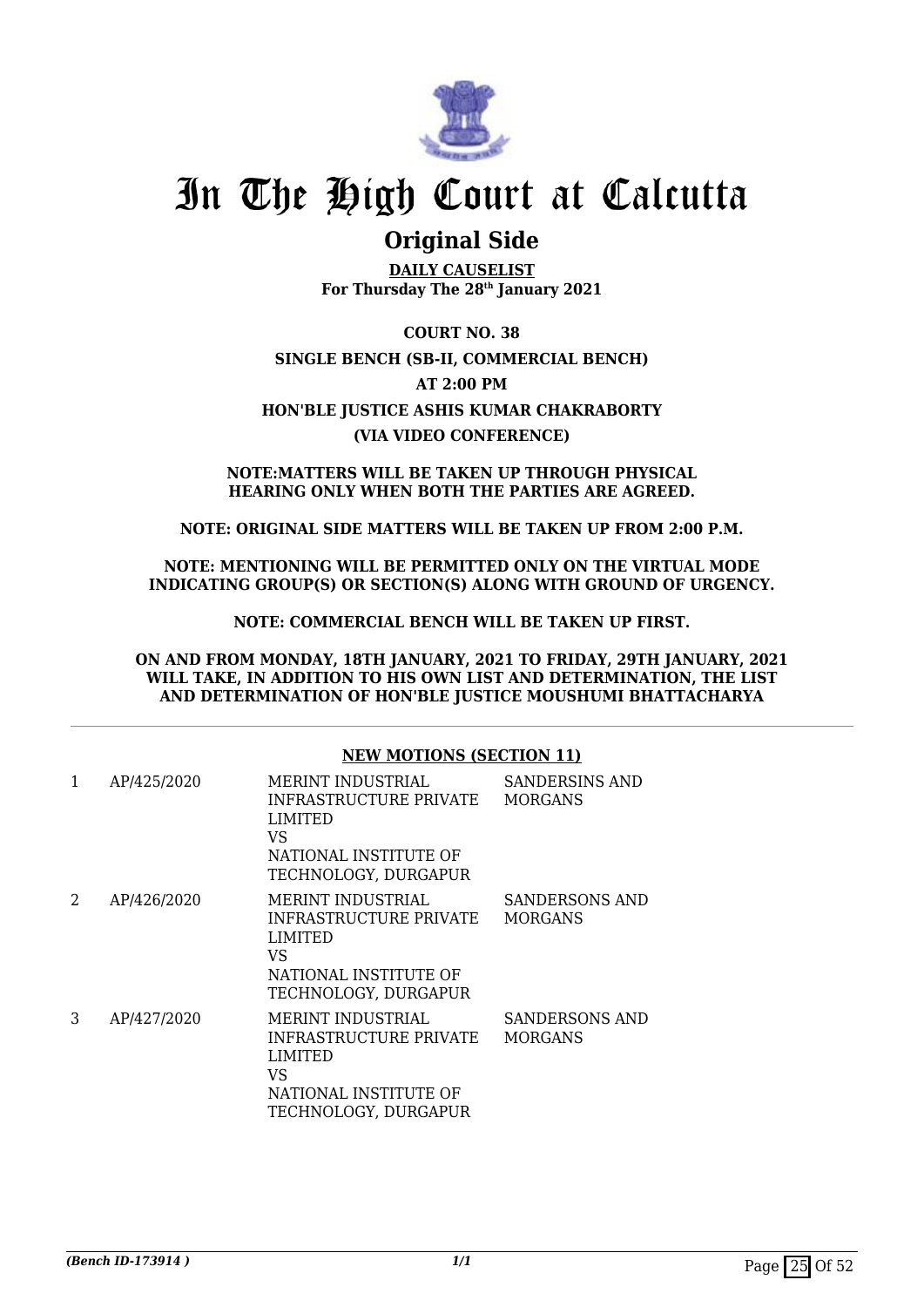

### **Original Side**

**DAILY CAUSELIST For Thursday The 28th January 2021**

**COURT NO. 38 SINGLE BENCH (SB-II) AT 2:00 PM HON'BLE JUSTICE ASHIS KUMAR CHAKRABORTY (VIA VIDEO CONFERENCE)**

#### **NOTE:MATTERS WILL BE TAKEN UP THROUGH PHYSICAL HEARING ONLY WHEN BOTH THE PARTIES ARE AGREED.**

### **NOTE: ORIGINAL SIDE MATTERS WILL BE TAKEN UP FROM 2:00 P.M.**

### **NOTE: MENTIONING WILL BE PERMITTED ONLY ON THE VIRTUAL MODE INDICATING GROUP(S) OR SECTION(S) ALONG WITH GROUND OF URGENCY. NOTE: COMMERCIAL BENCH WILL BE TAKEN UP FIRST.**

**ON AND FROM MONDAY, 18TH JANUARY, 2021 TO FRIDAY, 29TH JANUARY, 2021 WILL TAKE, IN ADDITION TO HIS OWN LIST AND DETERMINATION, THE LIST AND DETERMINATION OF HON'BLE JUSTICE MOUSHUMI BHATTACHARYA.**

### **SPECIALLY FIXED MATTERS**

| BIFR/88/1987                         | M/S SMALL TOOLS MFG.<br>CO. OF INDIA LTD. | A.N.MUKHERJEE |
|--------------------------------------|-------------------------------------------|---------------|
|                                      | VS.                                       |               |
| IA NO: CA/1/1998(Old No:CA/628/1998) |                                           |               |

### IA NO: CA/1/1998(Old No:CA/628/1998)

### **NEW MOTIONS (SECTION 34)**

| 2 | IA NO. GA/2/2021                   | M/S. UISHA MARTIN<br><b>LIMITED</b><br>Vs.                              | M/S. CYBERPOLICIES<br>M/S. CYBERPOLICIES | J.S. DHATT<br>J.S. DHATT |
|---|------------------------------------|-------------------------------------------------------------------------|------------------------------------------|--------------------------|
|   | In AP/486/2017                     | M/S. EASTERN GASES<br><b>LIMITED</b>                                    |                                          |                          |
| 3 | IA NO. GA/1/2021<br>In AP/387/2020 | UNION OF INDIA AND ANR<br>Vs.<br>DINESH INFRAPROJECTS<br><b>PVT LTD</b> | APARNA BANERJEE<br>APARNA BANERJEE       |                          |
| 4 | AP/43/2021                         | JAGAT SINGH CHOPRA AND<br>ANR<br>VS<br>RAJ SINGH CHOPRA                 | ANIRBAN<br><b>PRAMANICK</b>              |                          |

IA NO: GA/1/2021

### **NEW MOTIONS**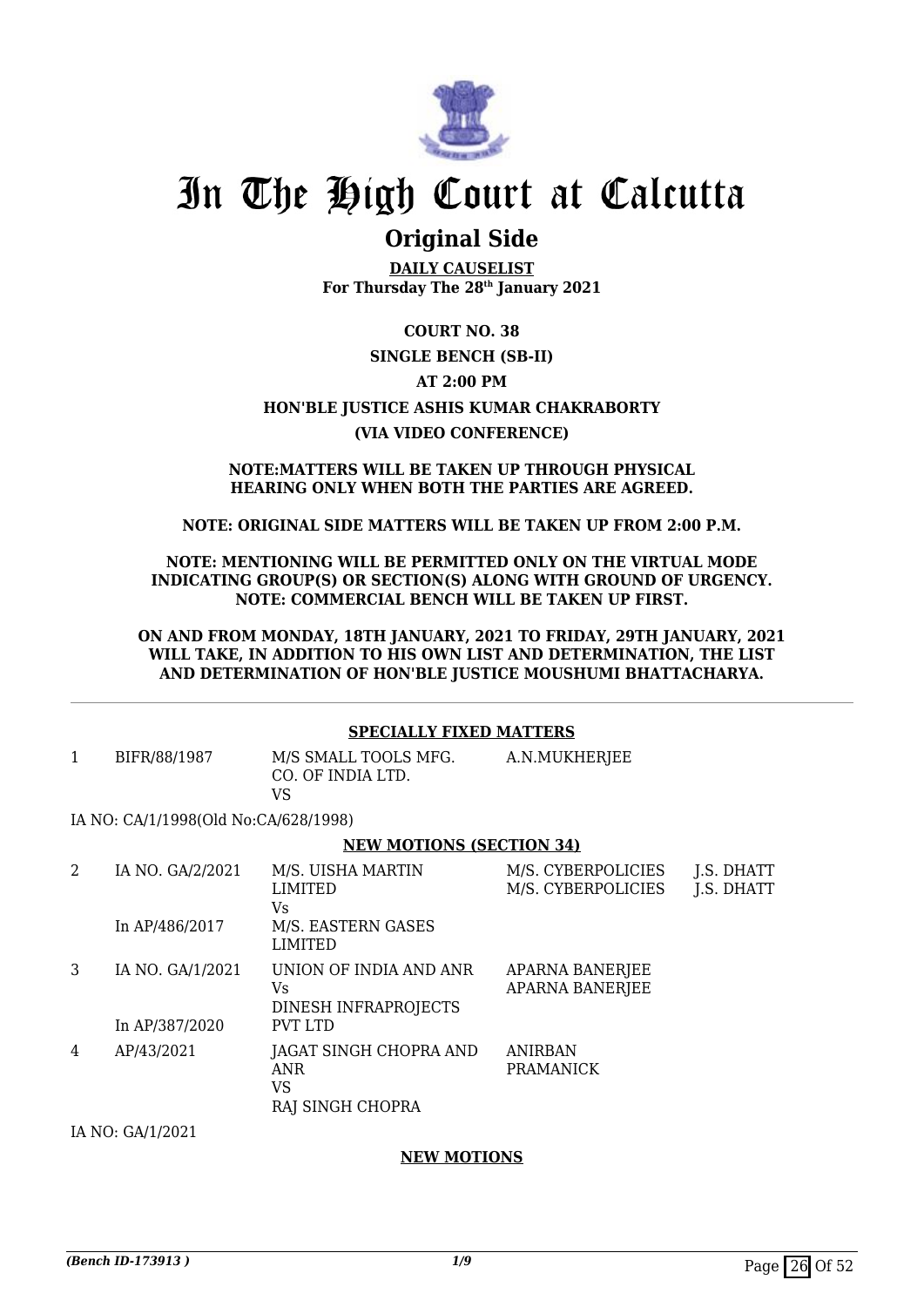| 5  | IA NO. GA/10/2021                             | <b>BHAGWATI DEVELOPERS</b><br>PVT. LTD.                                                           | <b>JHUNJHUNWALA</b><br>JHUNJHUNWALA & |                                       |
|----|-----------------------------------------------|---------------------------------------------------------------------------------------------------|---------------------------------------|---------------------------------------|
|    | [S.A.]<br>In CS/227/2004                      | Vs<br>TUHIN KANTI GHOSH                                                                           | CO.                                   |                                       |
| 6  | IA NO. GA/6/2021                              | <b>VISHNU NARAYAN</b><br>KASHYAP AND ANR.                                                         | ANIRUDDHA SINHA<br>ANIRUDDHA SINHA    | MUKHERJEE<br><b>ASSOCIATES</b>        |
|    | [S.A.]<br>In CS/36/2013                       | Vs<br>ANUP KUMAR JAISWAL &<br>ORS.                                                                |                                       | <b>MUKHERJEE</b><br><b>ASSOCIATES</b> |
| 7  | IA NO. GA/1/2020<br>(Old No:<br>GA/576/2020)  | DEBENDRA PRASAD GUPTA<br><b>AND ANR</b><br>Vs<br>THE NATIONAL SMALL<br>INDUSTRIES CORPORATION     | <b>MAYUKH GUPTA</b><br>MAYUKH GUPTA   |                                       |
|    | In AP/7/2020                                  | LTD.                                                                                              |                                       |                                       |
|    |                                               | <b>COMPANY MATTER (NEW)</b>                                                                       |                                       |                                       |
| 8  | IA NO. CA/9/2019                              | IN THE MATTER OF<br>BENGAL ENAMEL WORKS<br>LIMITED (IN LIQN.)                                     |                                       |                                       |
|    | In CP/336/1982                                | Vs                                                                                                |                                       |                                       |
| 9  | IA NO. CA/4/2021                              | IN THE MATTER OF : INDIA<br>POWER CORPORATION LTD<br>& DPSC LTD                                   | SHARDUL S.SHROFF                      |                                       |
|    | In CP/206/2012                                | Vs                                                                                                |                                       |                                       |
| 10 | IA NO. CA/8/2020<br>In CP/1/2014              | RE : AJANTA LEATHER<br><b>FASHIONS PVT LTD(IN</b><br>LIQN) AND PRABHADEEP<br>CONSTRUCTION PVT LTD | DEBASISH DE                           |                                       |
|    |                                               | <b>Vs</b><br><b>AUTHORISED OFFICER,</b><br><b>CANARA BANK AND ORS</b>                             |                                       |                                       |
|    |                                               | <b>COMPANY MATTER ADJOURNED</b>                                                                   |                                       |                                       |
| 11 | CP/564/2014                                   | M/S. SHREE BASUKINATH<br>FOOD PROCESSORS LTD.<br>VS<br>M/S. DHIRAJ AGENCIES PVT.<br>LTD.          | RAHUL KARMAKAR                        |                                       |
| 12 | IA NO. CA/66/2019<br>(Old No:<br>CA/168/2019) | IN THE MATTER OF TATA<br><b>CONSTRUCTION &amp;</b><br>PROJECTS LTD. (IN LIQN.<br><b>Vs</b><br>O/L | H.K.MITTER<br>H.K.MITTER              | DEBASISH DE<br>DEBASISH DE            |
|    | In BIFR/153/1987                              |                                                                                                   |                                       |                                       |
| 13 | IA NO. CA/61/2019<br>(Old No:<br>CA/199/2019) | IN THE MATTER OF M/S.<br>DUNLOP INDIA LIMITED -<br>AND-<br><b>Vs</b>                              | FOX & MANDAL                          |                                       |
|    | In CP/233/2008                                | SALASAR TOWERS PVT LTD<br>-VS THE O/L HIGH COURT<br>CAL                                           |                                       |                                       |
| 14 | CP/151/2016                                   | RE: M/S. ADITI AGRO OIL<br>PVT LTD AND<br><b>VS</b>                                               | VIKRAM WADEHRA                        |                                       |
|    |                                               | <b>ASSET RECONSTRUCTION</b><br>COMPANY (INDIA) LTD                                                |                                       |                                       |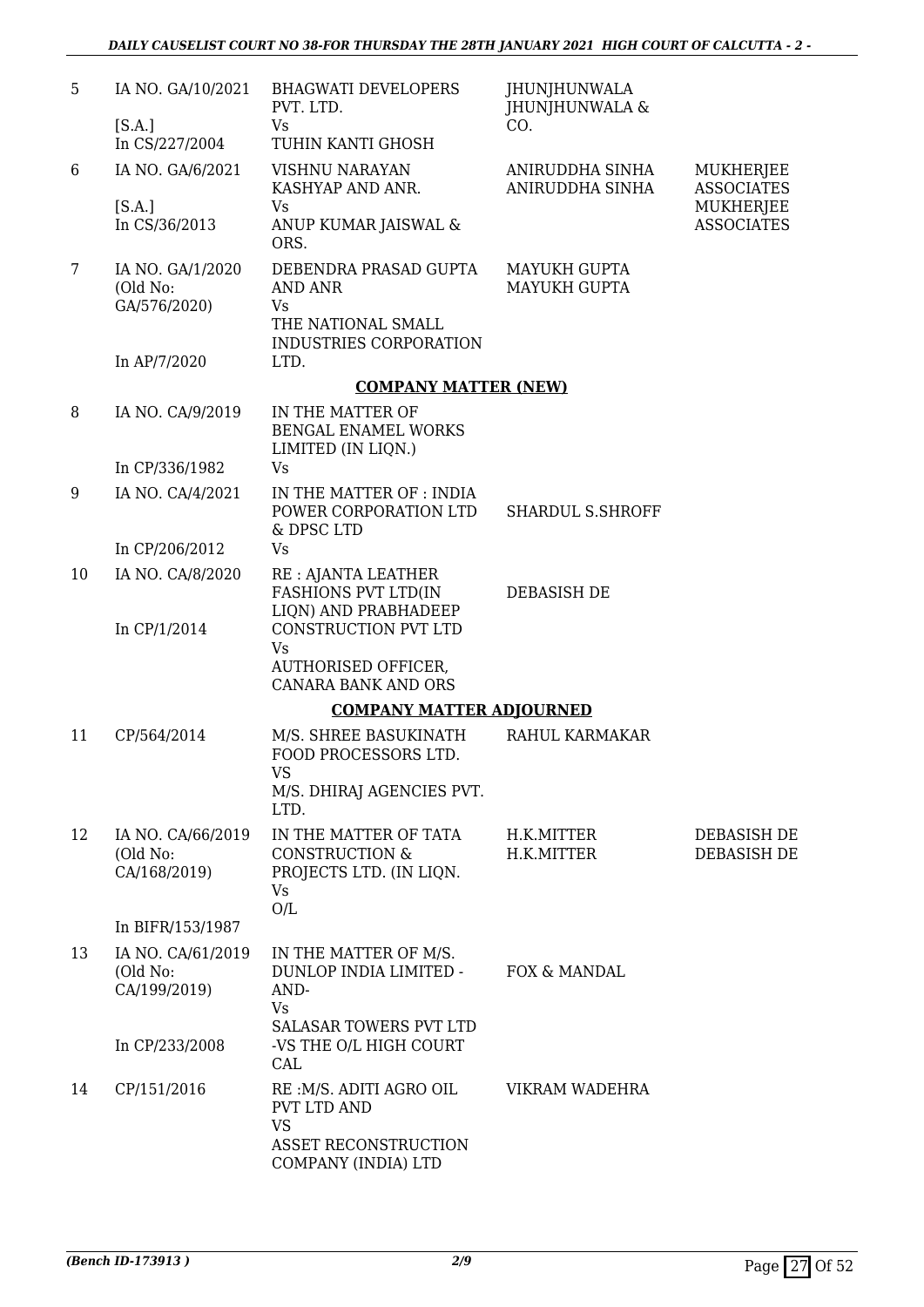| 15 | CP/152/2016                          | RE : M/S ADITI OIL<br>EXTRACTION PVT LTD AND<br><b>VS</b><br>ASSET RECONSTRUCTION                        | VIKRAM WADEHRA                        |
|----|--------------------------------------|----------------------------------------------------------------------------------------------------------|---------------------------------------|
|    |                                      | COMPANY (INDIA) LTD<br><b>NEW MOTIONS (SECTION 11)</b>                                                   |                                       |
| 16 | AP/388/2019                          | KIRAN PATRA AND ANR                                                                                      | SOUMO CHAUDHURY                       |
|    |                                      | <b>VS</b><br>RATNA DEY AND ORS                                                                           |                                       |
| 17 | AP/32/2020                           | <b>KRISHNA REALTY</b><br><b>VS</b>                                                                       | <b>SOM NATH NAG</b>                   |
|    |                                      | KASHI NATH ROY                                                                                           |                                       |
| 18 | AP/303/2020                          | <b>KAASHVI ESTATE</b><br><b>VS</b><br>RAMA NARAYANA<br><b>EDUCATION TRUST</b>                            | SANDIP AGARWAL<br>AND CO              |
| 19 | AP/683/2019                          | BISWADEEP CHAKRABORTY<br><b>VS</b>                                                                       | S. KAKRANIA AND CO.                   |
|    |                                      | <b>SUJIT KUMAR BAKSHI</b><br><b>SUBHRA GHOSH</b>                                                         |                                       |
| 20 | AP/76/2020                           | <b>VS</b>                                                                                                | MR ANIRBAN DAS                        |
|    |                                      | <b>SMT MAYA GHOSH AND</b><br><b>ORS</b>                                                                  |                                       |
| 21 | AP/81/2020                           | MIPL-DRAIPL (JV)<br><b>VS</b><br><b>EASTERN RAILWAY</b>                                                  | <b>SOUVIK MAJI</b>                    |
| 22 | AP/147/2020                          | ACE ENGINEERING<br>INFRATECH (I) PVT. LTD.<br><b>VS</b><br><b>BHARAT HEAVY</b><br>ELECTRICALS LIMITED    | PAWAN KUMAR<br><b>MAHESHWARI</b>      |
| 23 | AP/200/2020                          | M/S. REMCO AND CO.<br><b>VS</b><br>UNION OF INDIA AND ORS.                                               | RAHUL SARKAR                          |
|    | IA NO: GA/1/2020(Old No:GA/878/2020) |                                                                                                          |                                       |
| 24 | AP/220/2020                          | SK. ANWAR HAQUE AND<br>ANR.<br><b>VS</b><br>AMINA BEGUM AND ORS.                                         | <b>SHUVANIL</b><br><b>CHAKRABORTY</b> |
| 25 | AP/278/2020                          | M/S. MCNALLY BHARAT<br>ENGINEERING CO. LTD.<br><b>VS</b><br>STEEL AUTHORITY OF                           | SOMDUTTA<br><b>BHATTACHARYYA</b>      |
|    |                                      | <b>INDIA LIMITED</b>                                                                                     |                                       |
| 26 | AP/279/2020                          | UNIVERSAL CONSORTIUM<br>OF ENGINEERS PVT LTD<br><b>VS</b><br>SRI KANAK MITRA AND ANR                     | MAHESWARI<br><b>SHARMA</b>            |
| 27 | AP/293/2020                          | THE HOOGHLY MILLS<br><b>COMPANY LIMITED</b><br><b>VS</b><br><b>ACUMEN J MARKETING</b><br>PRIVATE LIMITED | VICTOR MOSES AND<br>CO                |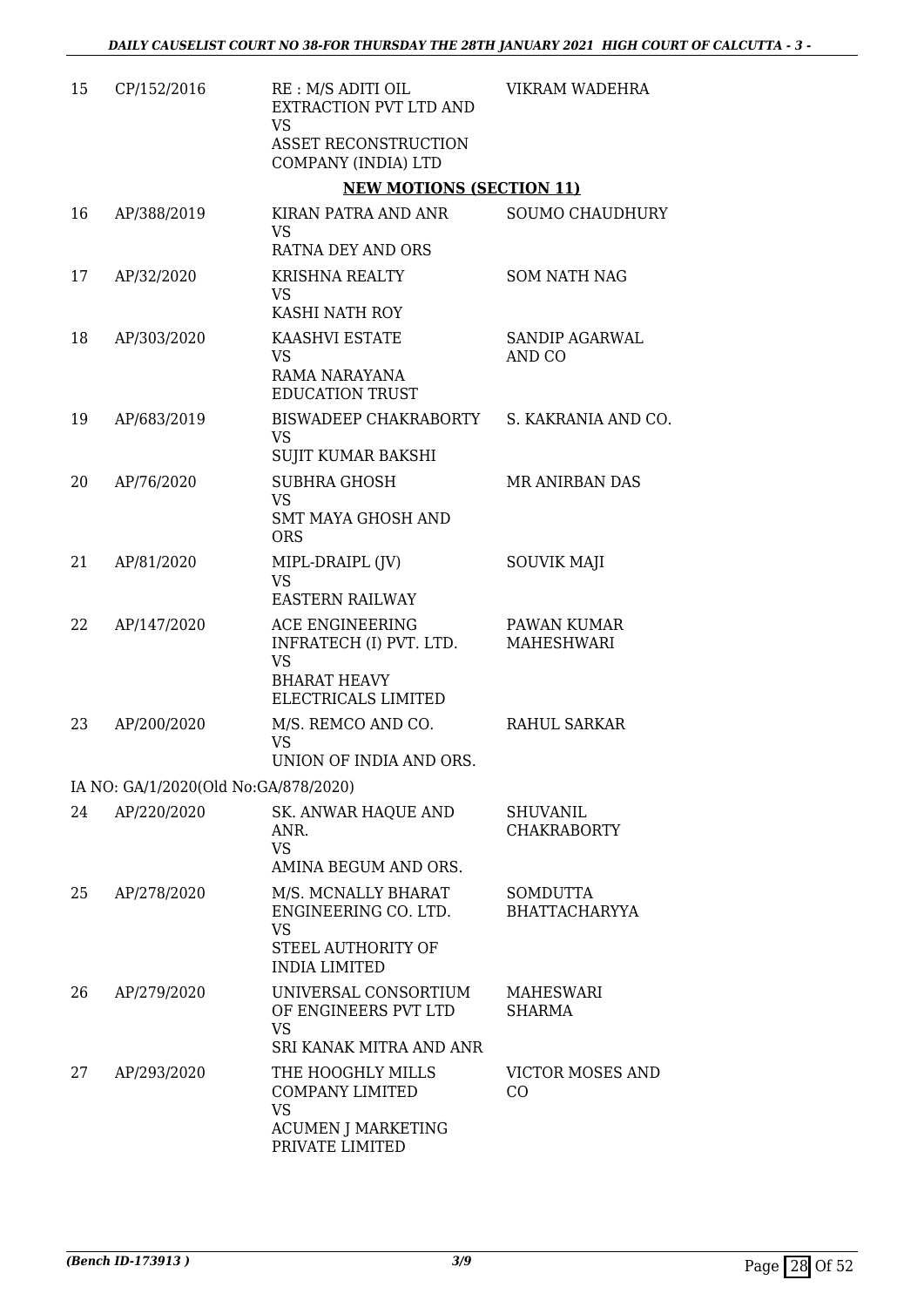| 28 | AP/294/2020 | THE HOOGHLY MILLS<br><b>COMPANY LIMITED</b><br><b>VS</b>                                               | <b>VICTOR MOSES AND</b><br>CO             |
|----|-------------|--------------------------------------------------------------------------------------------------------|-------------------------------------------|
|    |             | <b>ACUMEN J MARKETING</b><br>PRIVATE LIMITED                                                           |                                           |
| 29 | AP/295/2020 | HOOGHLY MILLS PROJECTS<br><b>LIMITED</b><br><b>VS</b>                                                  | <b>VICTOR MOSES AND</b><br>CO             |
|    |             | <b>ACUMEN J MARKETING</b><br>PRIVATE LIMITED                                                           |                                           |
| 30 | AP/296/2020 | <b>HOOGHLY MILLS PROJECTS</b><br>LIMITED<br><b>VS</b><br><b>ACUMEN J MARKETING</b><br>PRIVATE LIMITED  | <b>VICTOR MOSES AND</b><br>C <sub>O</sub> |
| 31 | AP/304/2020 | KAUSHIK MUKHERJEE<br>VS                                                                                | SATRAJIT SINHA ROY                        |
|    |             | THE STEEL AUTHORITY OF<br><b>INDIA LIMITED AND ANR</b>                                                 |                                           |
| 32 | AP/312/2020 | <b>RIPLEY AND CO</b><br>STEVEDORING AND<br><b>HANDLING PRIVATE</b><br><b>LIMITED</b><br><b>VS</b>      | <b>TIRTHANKAR DAS</b>                     |
|    |             | STEEL AUTHORITY OF<br><b>INDIA LIMITED</b>                                                             |                                           |
| 33 | AP/316/2020 | SHREE LAXMI IRON AND<br>STEEL WORKS PRIVATE<br>LIMITED<br><b>VS</b><br>THE EASTERN RAILWAY<br>AND ORS. | <b>AVIJIT DEY</b>                         |
| 34 | AP/319/2020 | TARUN KANTI DAS<br>VS<br>UNION OF INDIA AND ANR.                                                       | SOURAV CHATTERJEE                         |
| 35 | AP/321/2020 | G. P. TRONICS PRIVATE<br>LIMITED AND ANR.<br><b>VS</b><br><b>SOLIEL RESTAURANT</b>                     | <b>SANDERSONS AND</b><br><b>MORGANS</b>   |
|    |             | PRIVATE LIMITED                                                                                        |                                           |
| 36 | AP/326/2020 | M/S. BALAJEE EDUCATION<br>PRIVATE LIMITED<br><b>VS</b>                                                 | <b>SOUMA SIL</b>                          |
| 37 | AP/329/2020 | <b>BISHWAJIT BARNWAL</b><br><b>GILLANDERS ARBUTHNOT</b>                                                | <b>ABHIJIT RAY</b>                        |
|    |             | AND CO. LTD.<br><b>VS</b><br>STEEL AUTHORITY OF<br><b>INDIA LIMITED</b>                                |                                           |
| 38 | AP/330/2020 | KRANTI INFRA PROJECTS<br>PRIVATE LIMITED<br><b>VS</b>                                                  | <b>RUNA PALIT</b>                         |
|    |             | <b>SREI EQUIPMENT FINANCE</b><br><b>LIMITED</b>                                                        |                                           |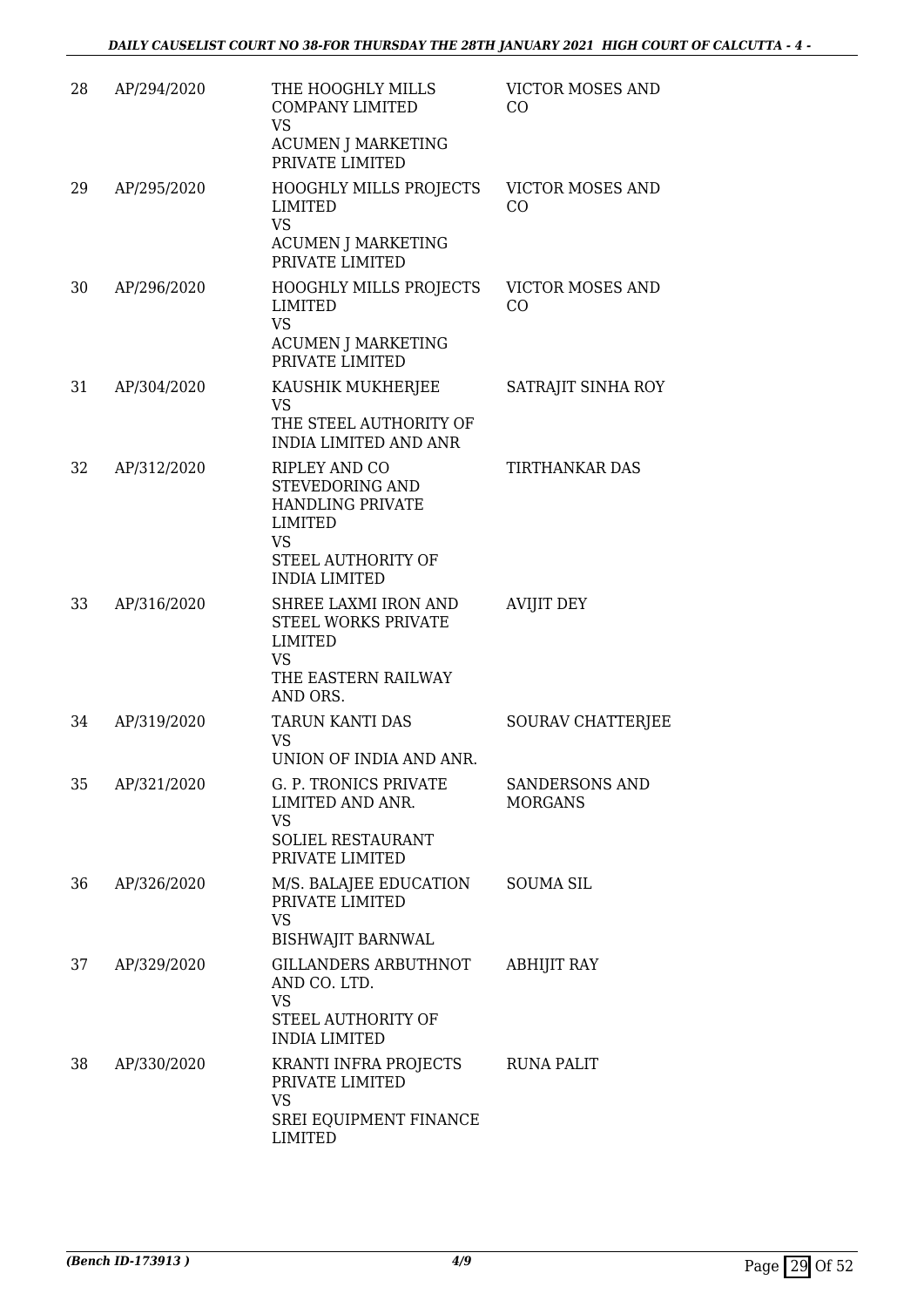*DAILY CAUSELIST COURT NO 38-FOR THURSDAY THE 28TH JANUARY 2021 HIGH COURT OF CALCUTTA - 5 -* 

| 39 | AP/332/2020 | B. B. R. CONSTRUCTION<br><b>COMPANY</b><br><b>VS</b><br>UNION OF INDIA                                                      | A. N.<br><b>BHATTACHARYYA</b><br>AND CO. |
|----|-------------|-----------------------------------------------------------------------------------------------------------------------------|------------------------------------------|
| 40 | AP/333/2020 | CIVTECH INDIA PRIVATE<br>LIMITED<br><b>VS</b><br>THE ORIENTAL INSURANCE<br>CO. LTD.                                         | <b>NAYAN RAKSHIT</b>                     |
| 41 | AP/335/2020 | <b>AIRCARE ENTERPRISES</b><br>AND ORS.<br><b>VS</b><br>LEVER FOUNDATION, WEST<br>BENGAL AND ANR.                            | <b>AVIJIT DEY</b>                        |
| 42 | AP/337/2020 | M/S. EASTMAN CRUSHER<br>CO. (P) LTD.<br><b>VS</b><br><b>LARSEN AND TOUBRO</b><br><b>LIMITED</b>                             | <b>GOUTAM KUMAR</b><br><b>GOON</b>       |
| 43 | AP/345/2020 | GYANESHWAR PRASAD<br>AGARWAL<br><b>VS</b><br><b>DISHNET WIRELESS</b><br><b>LIMITED</b>                                      | <b>FARHAN GHAFFAR</b>                    |
| 44 | AP/348/2020 | DOLLY CHAKRAVORTY<br><b>VS</b><br><b>SHYAMAL RAY</b>                                                                        | <b>SHABANA HASIN</b>                     |
| 45 | AP/349/2020 | <b>BHARAT PETROLEUM</b><br><b>CORPORATION LTD</b><br><b>VS</b><br>MAHESH SHAH                                               | <b>SUMAN DEY</b>                         |
| 46 | AP/356/2020 | <b>GOURI SARKAR</b><br><b>VS</b><br><b>INDIAN OIL CORPORATION</b><br>LIMITED                                                | CHIRANJIB SINHA                          |
| 47 | AP/363/2020 | MCNROE CONSUMER<br>PRODUCTS PRIVATE<br>LIMITED<br><b>VS</b><br><b>ALLURE CONSUMER</b><br>PRODUCTS PRIVATE<br><b>LIMITED</b> | <b>SOBHAN KUMAR</b><br><b>PATHAK</b>     |
| 48 | AP/365/2020 | NAUSHAD ALAM<br><b>VS</b><br>PARTHA CHAKRABORTY                                                                             | <b>MAINAK SWARNOKAR</b>                  |
| 49 | AP/366/2020 | NAUSHAD ALAM<br><b>VS</b><br>PARTHA CHAKRABORTY                                                                             | <b>MAINAK SWARNOKAR</b>                  |
| 50 | AP/370/2020 | <b>BRAITHWAITE AND</b><br><b>COMPANY LTD</b><br><b>VS</b><br>LUCKY EXPORTS AND ORS                                          | AJY GAGGGAR                              |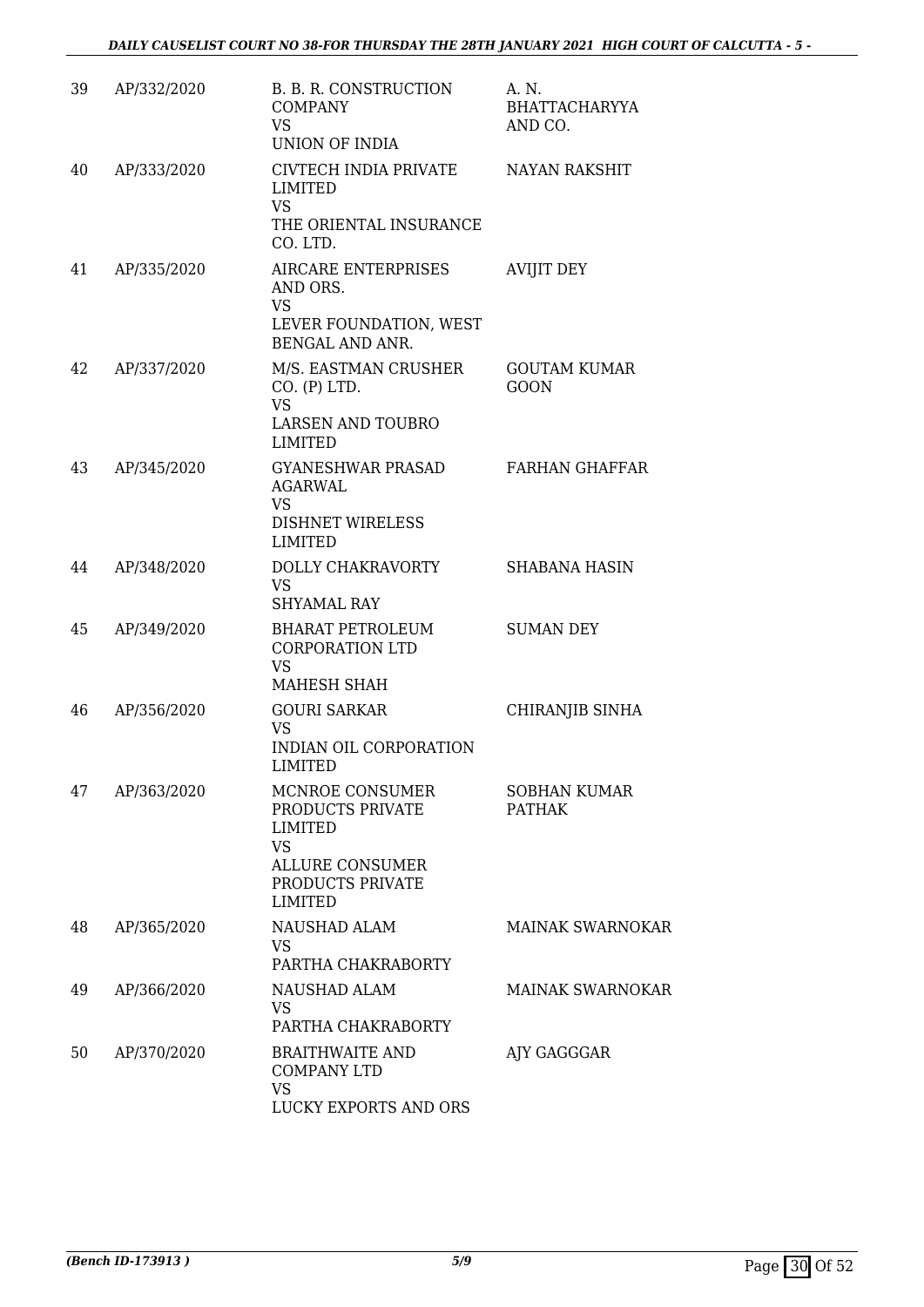| 51 | AP/371/2020 | RREPL-KIPL (JV)<br><b>VS</b><br>EASTERN COALFIELDS LTD                                                                         | RIJU GHOSH                      |
|----|-------------|--------------------------------------------------------------------------------------------------------------------------------|---------------------------------|
| 52 | AP/374/2020 | M/S HINDUSTHAN<br><b>BUILDERS</b><br><b>VS</b><br><b>IRCON INTERNATIONAL</b><br><b>LIMITED</b>                                 | <b>SOMNATH SAHA</b>             |
| 53 | AP/375/2020 | KRISHANU SAHA<br><b>VS</b><br><b>SUDIP SATYAPRIYA</b><br><b>CHAKRABORTY</b>                                                    | PRASANTA KUMAR<br><b>BAGCHI</b> |
| 54 | AP/376/2020 | M/S. ELGI EQUIPMENTS<br>LTD.<br><b>VS</b><br>M/S. HIRANMAYE ENERGY<br>LTD.                                                     | DIPANJAN DATTA                  |
| 55 | AP/378/2020 | INDWELL CONSTRUCTIONS<br>PVT. LIMITED<br><b>VS</b><br><b>BHARAT HEAVY</b><br>ELECTRICALS LIMITED<br>(BHEL)                     | PAL CHOUDHURI<br>AND CO.        |
| 56 | AP/386/2020 | WELLSIDE<br><b>INFRASTRUCTURE PRIVATE</b><br>LIMITED<br><b>VS</b><br><b>INOX LEISURE LIMITED</b><br><b>AND ORS</b>             | <b>MAYANK KAKRANIA</b>          |
| 57 | AP/392/2020 | CIVCON CONSTRUCTION<br>PVT. LTD.<br><b>VS</b><br>THE WEST BENGAL SMALL<br><b>INDUSTRIES</b><br>DEVELOPMENT<br>CORPORATION LTD. | PIYALI DUTTA                    |
| 58 | AP/398/2020 | RANJIT GHOSH<br><b>VS</b><br>SOMDEEP GHOSH AND ANR                                                                             | <b>FARHAN GHAFFAR</b>           |
| 59 | AP/403/2020 | <b>SMPL INFRA LIMITED</b><br>VS<br><b>EAST INDIA UDYOG</b><br><b>LIMITED</b>                                                   | S KAKRANIA AND CO               |
| 60 | AP/404/2020 | <b>SPML INFRA LTD</b><br>VS.<br>EAST INDIA UDYOG LTD                                                                           | S KAKRANIA AND CO               |
| 61 | AP/406/2020 | <b>SPML INFRA LTD</b><br><b>VS</b><br>EAST INDIA UDYOG LTD                                                                     | S KAKRANIA AND CO               |
| 62 | AP/407/2020 | <b>SMPL INFRA LIMITED</b><br>VS<br>EAST INDIA LIMITED                                                                          | S KAKRANIA AND CO               |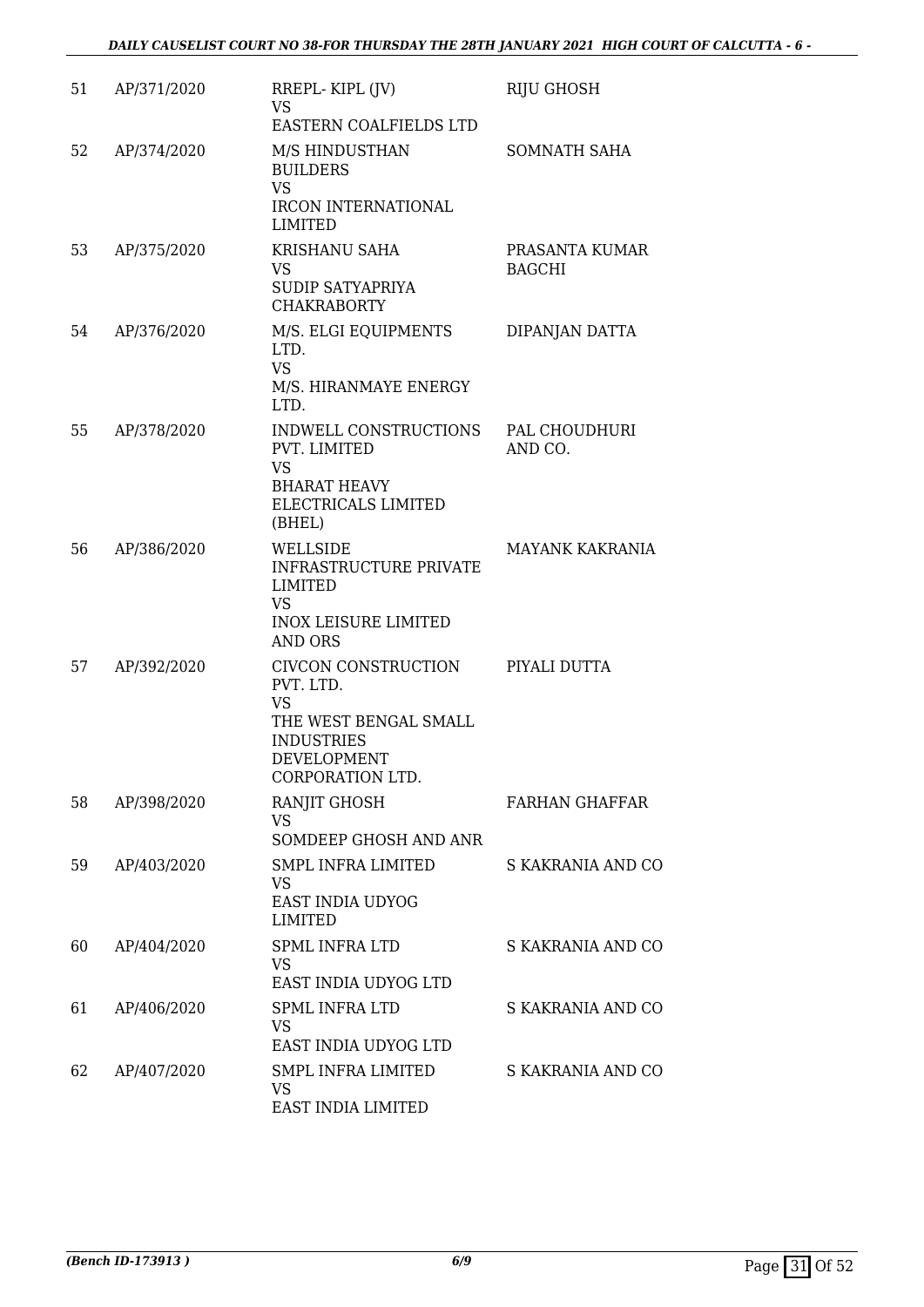| 63 | AP/408/2020 | <b>SPML INFRA LTD</b><br>VS<br><b>EAST INDIA UDYOG</b><br><b>LIMITED</b>                                                      | S KAKRANIA AND CO                     |
|----|-------------|-------------------------------------------------------------------------------------------------------------------------------|---------------------------------------|
| 64 | AP/412/2020 | SRI HIMSEKHAR DUTTA<br><b>VS</b><br><b>SMT. MOUMITA SARKAR</b>                                                                | <b>DEBASISH</b><br>MUKHOPADHYAY       |
| 65 | AP/413/2020 | CIVON CONSTRUCTION PVT<br><b>LTD</b><br><b>VS</b><br><b>IRCON INTERNATIONAL</b><br><b>LIMITED</b>                             | <b>TAPAS SINGHA ROY</b>               |
| 66 | AP/414/2020 | JAYANTI CINEMA PRIVATE<br><b>LIMITED</b><br><b>VS</b><br><b>GSA RETAIL LIMITED</b><br>(FORMERLY RDB REGENT<br>RETAIL LIMITED) | <b>VICTOR MOSES AND</b><br>CO.        |
| 67 | AP/424/2020 | SAKET INFRADEVELOPERS<br>PRIVATE LIMITED<br><b>VS</b><br><b>CENTARAL INSTITUTE OF</b><br><b>ROAD TRANSPORT</b>                | <b>AMRITA PANJA</b><br><b>MOULICK</b> |
| 68 | AP/3/2021   | M/S.PREM CHANDRA SINGH<br><b>VS</b><br>UNION OF INDIA                                                                         | <b>BIJON MAJUMDAR</b>                 |
| 69 | AP/4/2021   | M/S. PREM CHANDRA<br><b>SINGH</b><br><b>VS</b><br>Union of India                                                              | <b>BIJON MAJUMDAR</b>                 |
| 70 | AP/5/2021   | CKJ INVESTMENTS PVT LTD<br><b>VS</b><br>EMKAY GLOBAL FINANCIAL<br><b>SERVICES LTD</b>                                         | PRADIP KUMAR<br><b>SARAWAGI</b>       |
| 71 | AP/6/2021   | SRI KRISHNA AND CO.<br>VS<br>SIMPLEX INFRASTRUCTURE<br>LTD.                                                                   | <b>MANDEEP KAUR</b>                   |
| 72 | AP/11/2021  | M/S. B. B. M. ENTERPRISES<br><b>VS</b><br>THE STATE OF WEST<br>BENGAL AND ORS.                                                | <b>SUPRATIK BASU</b>                  |
| 73 | AP/14/2021  | PAHARPUR COOLING<br>TOWERS LTD<br><b>VS</b><br><b>BHARAT HEAVY</b><br>ELECTRICALS LTD                                         | S JALAN AND CO                        |
| 74 | AP/19/2021  | <b>NETAI MAITY</b><br>VS<br><b>NEMAI MAITY</b>                                                                                | PARTHA PRATIM<br>MUKHOPADHYAY         |
| 75 | AP/20/2021  | M/S. MAP MINES AND<br>MINERALS LIMITED<br><b>VS</b><br>CORE MINERAL AND ANR                                                   | VICTOR MOSES AND<br>CO                |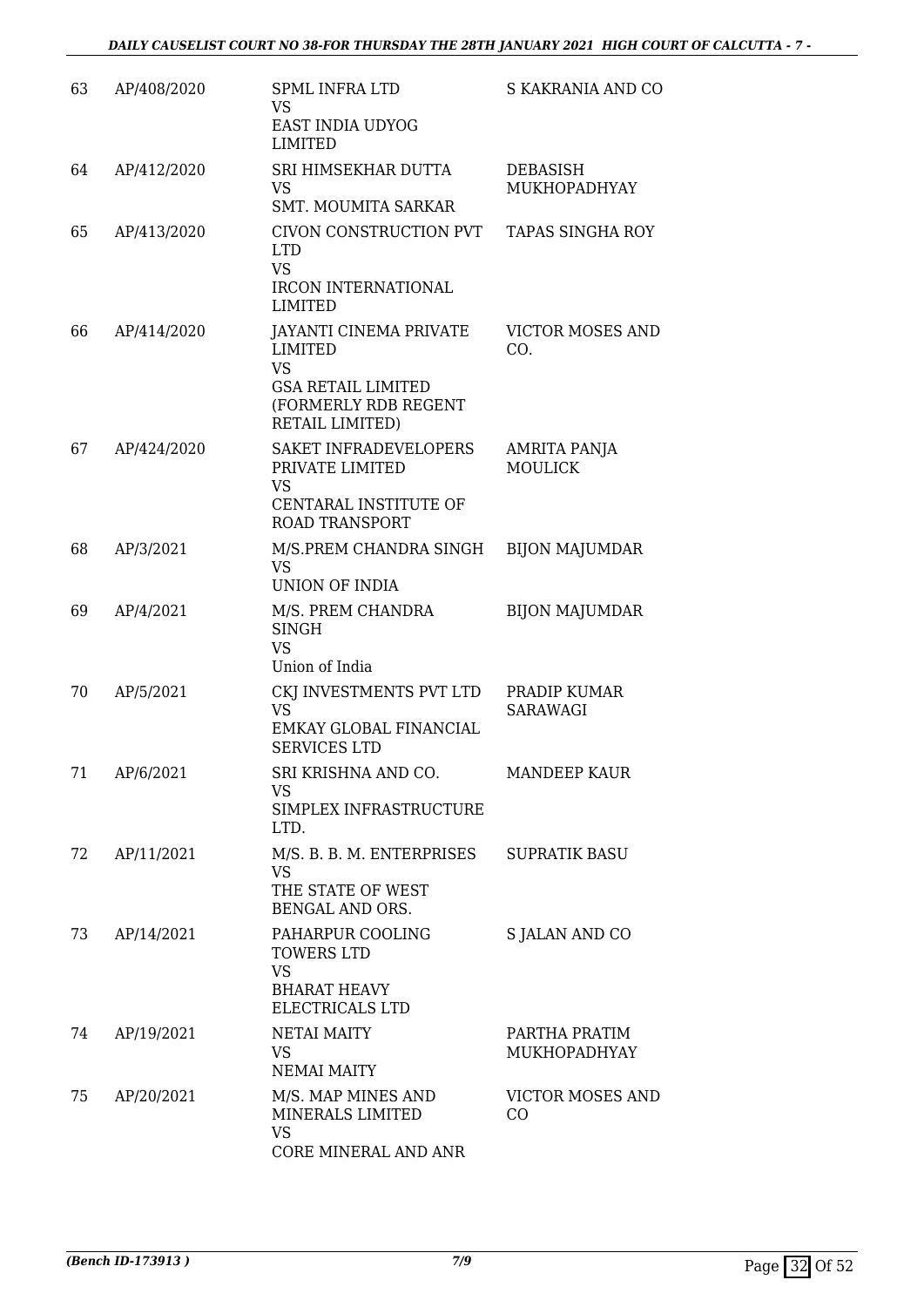| 76 | AP/31/2021                                                                       | <b>JOY INFRAPROJECT</b><br>PRIVATE LIMITED<br><b>VS</b><br>DEBAPRASAD<br>MUKHOPADHYAY                                               | <b>SANKAR KUMAR</b><br><b>SAMANTA</b> |                      |
|----|----------------------------------------------------------------------------------|-------------------------------------------------------------------------------------------------------------------------------------|---------------------------------------|----------------------|
| 77 | AP/36/2021                                                                       | KAMARHATTY COMPANY<br>LIMITED<br><b>VS</b><br><b>KESSELS ENGINEERING</b><br>PVT LTD.                                                | NILAY SENGUPTA                        |                      |
|    |                                                                                  | <b>ADJOURNED MOTION (SECTION-11)</b>                                                                                                |                                       |                      |
| 78 | IA NO. GA/1/2020<br>(Old No:<br>GA/1242/2020)<br>[AT 2:00 P.M.]<br>In AP/97/2020 | CHANDRA SEKHAR GUPTA<br>Vs<br>THE DEPUTY<br><b>COMMISSIONER WORKS</b><br><b>ENGINEERS (CONTRACTS)</b>                               | PRAN GOPAL DAS<br>PRAN GOPAL DAS      |                      |
| 79 | AP/361/2019                                                                      | RELIANCE COMMERCIAL<br>FINANCE LIMITED<br><b>VS</b>                                                                                 | ABM ASSOCIATES                        | <b>AMRIN KHATOON</b> |
|    |                                                                                  | <b>AXIS BANK LIMITED</b>                                                                                                            |                                       |                      |
| 80 | AP/251/2020                                                                      | BLA PROJECTS PRIVATE<br><b>LIMITED</b><br><b>VS</b><br><b>WEST BENGAL POWER</b><br><b>DEVELOPMENT</b><br><b>CORPORATION LIMITED</b> | DEBDEEP SINHA                         |                      |
| 81 | AP/283/2020                                                                      | INDWELL CONSTRUCTIONS<br>PVT. LIMITED<br><b>VS</b><br><b>BHARAT HEAVY</b><br>ELECTRICALS LIMITED<br>(BHEL)                          | PAL CHOUDHURI<br>AND CO.              |                      |
| 82 | AP/318/2020                                                                      | LAXMI PAT SURANA<br><b>VS</b><br><b>FUTURE ENTERPRISES</b><br><b>LIMITED AND ANR</b>                                                | <b>ARINDAM PAUL</b>                   |                      |
|    |                                                                                  | <b>NEW CHAMBER APPLICATIONS</b>                                                                                                     |                                       |                      |
| 83 | EC/494/2019<br>[S.A.]                                                            | RAJEEV SWAIKA<br><b>VS</b><br>SUNEEL SWAIKA AND ORS                                                                                 | FOX AND MANDAL                        |                      |
|    |                                                                                  | <b>FOR ORDERS</b>                                                                                                                   |                                       |                      |
| 84 | IA NO. CA/1/2020                                                                 | IN THE MATTER OF<br>ROLLSPRING (PACKAGING)<br>LIMITED                                                                               |                                       |                      |
|    | In CP/478/1987                                                                   | Vs                                                                                                                                  |                                       |                      |
| 85 | AP/355/2020                                                                      | SMARTWORKS COWORKING<br>SPACES PVT. LTD.<br><b>VS</b><br>CODENATION SOLUTIONS<br><b>LLP</b>                                         | KANODIA AND CO.                       |                      |
|    |                                                                                  | <b>SPECIALLY FIXED MATTERS</b>                                                                                                      |                                       |                      |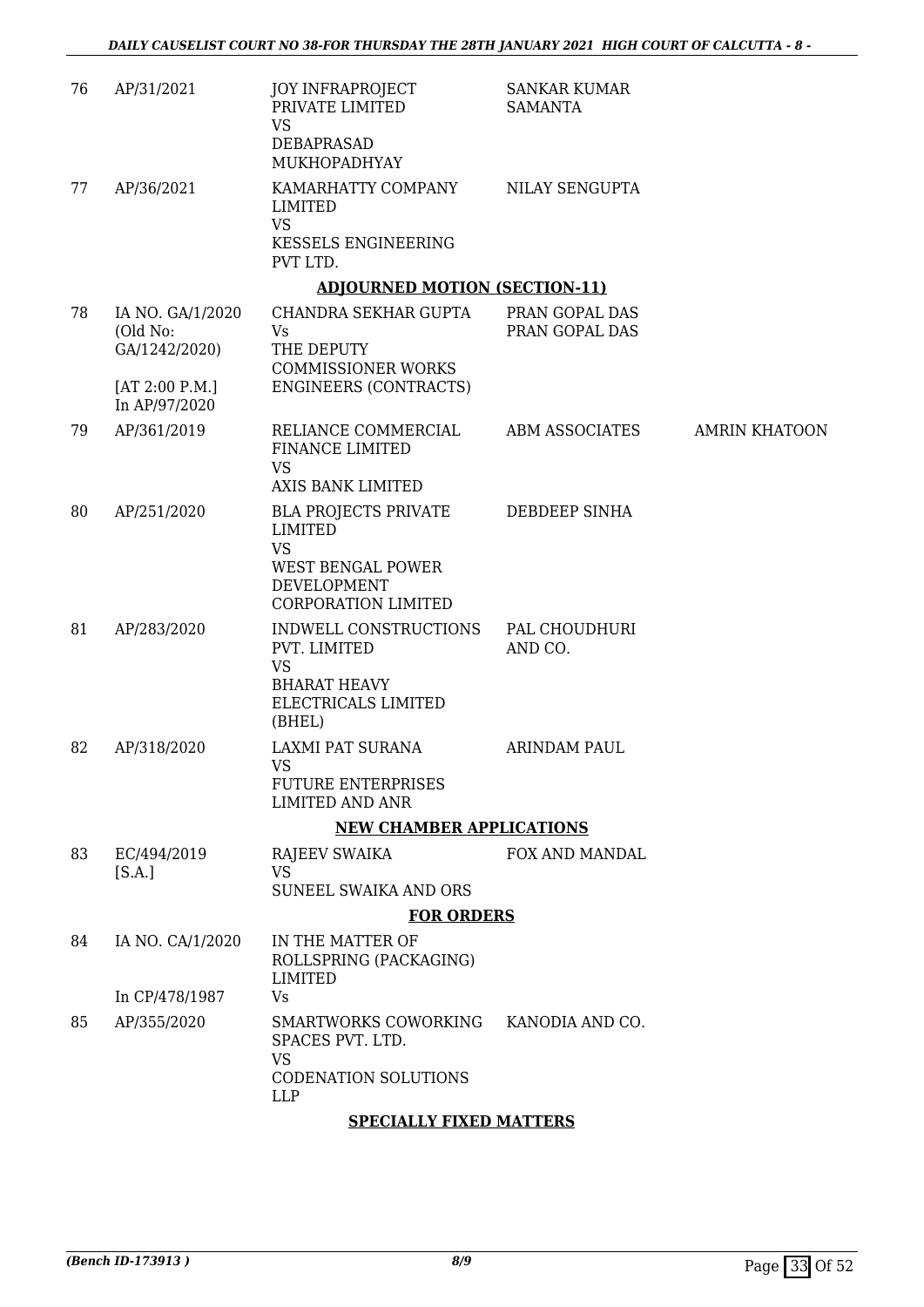| 86 | AP/829/2019                                   | KOLKATA METRO RAIL<br><b>CORPORATION LTD</b><br>VS<br>SIMPLEX INFRASTRUCTURE | <b>FOX AND MANDAL</b>                     |
|----|-----------------------------------------------|------------------------------------------------------------------------------|-------------------------------------------|
|    |                                               | LTD.                                                                         |                                           |
|    | IA NO: GA/1/2020(Old No:GA/18/2020)           |                                                                              |                                           |
|    | wt87 AP/830/2019                              | KOLKATA METRO RAIL<br><b>CORPORATION LTD</b><br><b>VS</b>                    | <b>FOX AND MANDAL</b>                     |
|    |                                               | SIMPLEX INFRASTRUCTURE<br><b>LTD</b>                                         |                                           |
|    | IA NO: GA/1/2020(Old No:GA/19/2020)           |                                                                              |                                           |
|    |                                               | <b>CONTEMPT MATTERS</b>                                                      |                                           |
| 88 | CC/22/2020                                    | PAN SEEDS PVT LTD<br><b>VS</b>                                               | <b>SOURAV JANA</b>                        |
|    |                                               | M/S KISHAN GREEN FIELD<br><b>AGRITECH AND ORS</b>                            |                                           |
| 89 | CC/41/2020                                    | PRADEEP KUMAR SARAFF<br><b>VS</b>                                            | <b>TAPAN KUMAR</b><br><b>MUKHOPADHYAY</b> |
|    |                                               | NARAYAN PRASAD SARAFF                                                        |                                           |
| 90 | CC/42/2020                                    | VIDHISHREE FASHION PVT<br><b>LTD</b><br><b>VS</b>                            | <b>SWATI KEDIA</b>                        |
|    |                                               | <b>VINLINE ENGINEERING PVT</b><br>LTD AND ANR                                |                                           |
|    |                                               | <b>RECALLING APPLICATION</b>                                                 |                                           |
| 91 | IA NO. GA/3/2018<br>(Old No:<br>GA/3100/2018) | CHANDRAKANTA JAIN &<br>ORS.<br>Vs<br>MAGMA FINCORP LIMITED                   | SINHA & CO.<br><b>JAVED MAJID</b>         |
|    |                                               |                                                                              |                                           |
|    | In AP/1015/2016                               |                                                                              |                                           |
| 92 | AP/120/2020                                   | HARMILA N. KOYA<br>VS                                                        | SINHA AND CO                              |
|    |                                               | NARHARI PRASAD K. KOYA                                                       |                                           |
|    | .                                             |                                                                              |                                           |

IA NO: GA/1/2020(Old No:GA/1211/2020), GA/2/2020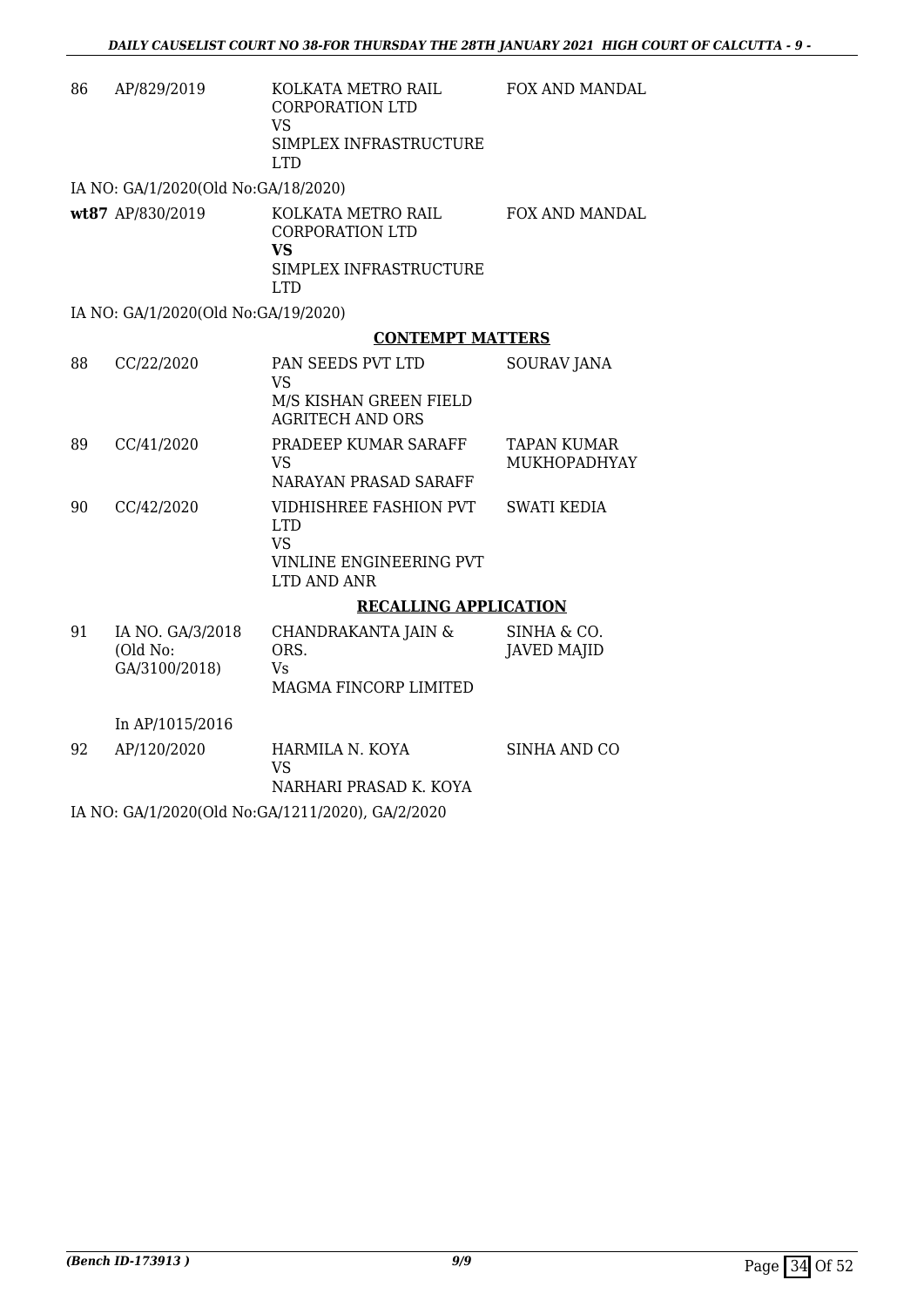

### **Original Side**

**DAILY CAUSELIST For Thursday The 28th January 2021**

**COURT NO. 13 SINGLE BENCH (SB-IV) AT 2:00 PM HON'BLE JUSTICE RAJASEKHAR MANTHA (VIA VIDEO CONFERENCE)**

### **NOTE:MATTERS WILL BE TAKEN UP THROUGH PHYSICAL HEARING ONLY WHEN BOTH THE PARTIES ARE AGREED.**

**ON AND FROM MONDAY, THE 11TH JANUARY, 2021 MATTERS (MOTION AND HEARING ) UNDER ARTICLE 226 OF THE CONSTITUTION RELATING TO SERVICE UNDER GROUP - VI AND APPLICATIONS CONNECTED THERETO;**

**MATTERS(MOTION AND HEARING) UNDER ARTICLE 226 OF THE CONSTITUTION RELATING TO ALL SERVICE MATTERS RELATING TO PANCHAYATS AND CO-OPERATIVE SOCIETIES UNDER GROUP - V AND APPLICATIONS CONNECTED THERETO;**

**HEARING OF WRIT PETITIONS IRRESPECTIVE OF CLASSIFICATIONS AND APPLICATIONS CONNECTED THERETO.**

**NOTE: (1) ON TUESDAY AND FRIDAY ORIGINAL SIDE MATTERS WILL BE TAKEN UP FROM 2:00 P.M.**

**(2) ORIGINAL SIDE MENTIONING WILL BE ALLOWED UPON BEING LISTED AS "TO BE MENTIONED" OF EVERY TUESDAY & FRIDAY AT 2:00 P.M. ONLY IN THE VIRTUAL MODE AS PER NOTIFICATION NO. 4286-RG, DATED 27.11.2020 FOLLOWING THE PRESCRIBED PROCEDURE.**

**(3) ALL THE LISTED MATTERS WILL BE TAKEN UP SERIALLY, UNLESS OTHERWISE FIXED.**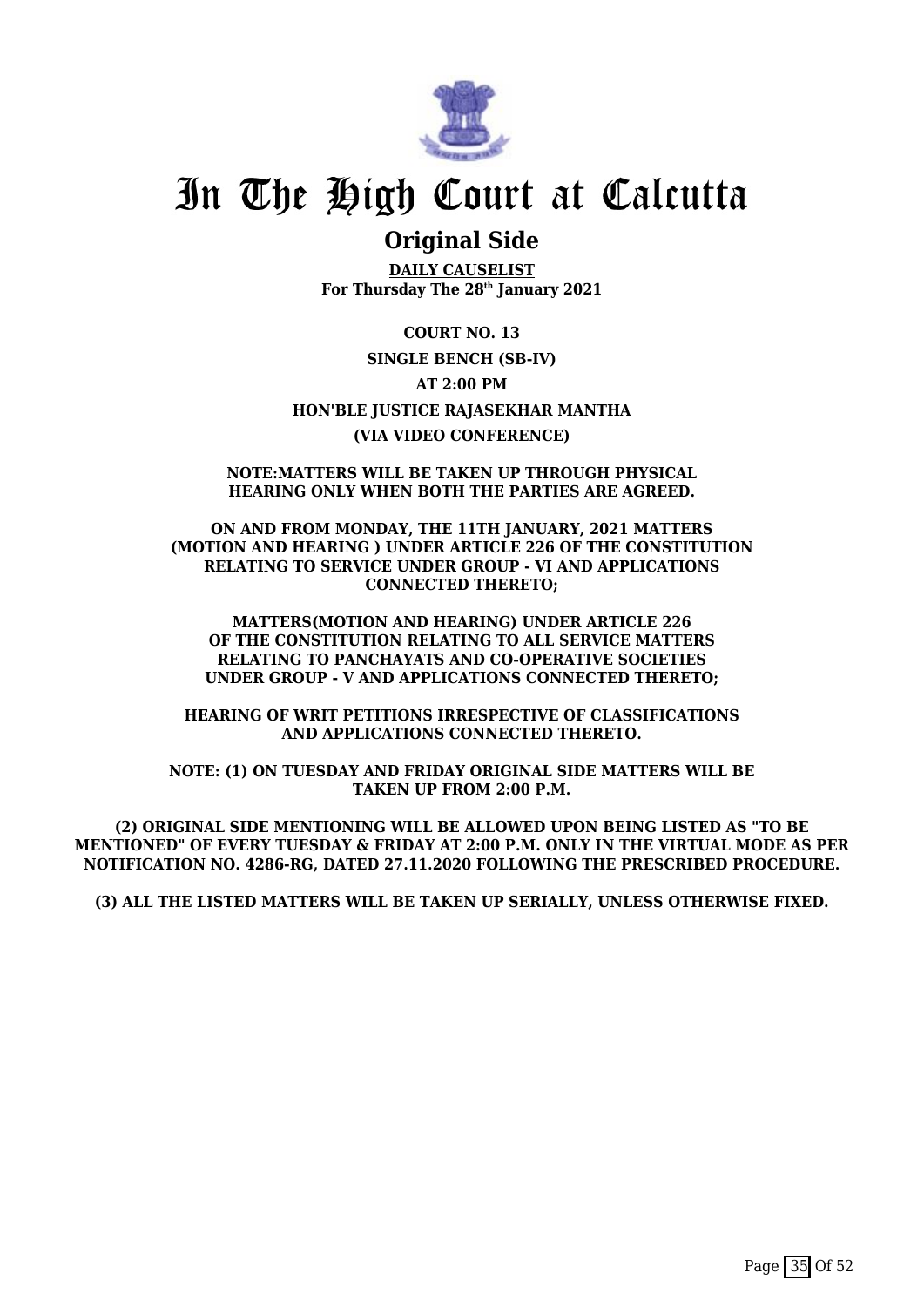

### **Original Side**

**DAILY CAUSELIST For Thursday The 28th January 2021**

**COURT NO. 8 SINGLE BENCH (SB-V) AT 10:45 AM HON'BLE JUSTICE SABYASACHI BHATTACHARYYA (VIA VIDEO CONFERENCE)**

#### **NOTE:MATTERS WILL BE TAKEN UP THROUGH PHYSICAL HEARING ONLY WHEN BOTH THE PARTIES ARE AGREED;**

**NOTE: (I) ORIGINAL SIDE MATTERS WILL BE TAKEN UP FROM 10:45 A.M. UPTO RECESS ONLY ON TUESDAYS AND THURSDAYS;**

**(II) APPELLATE SIDE MATTERS WILL BE TAKEN UP FROM 2:00 P.M. ONWARD OR IMMEDIATELY AFTER COMPLETION OF ORIGINAL SIDE MATTERS, WHICHEVER IS EARLIER, ON TUESDAYS AND THURSDAYS;**

**(III) ON MONDAYS, WEDNESDAYS AND FRIDAYS, APPELLATE SIDE MATTERS WILL BE TAKEN UP THROUGHOUT THE DAY.**

**(IV) MENTIONING WILL BE ALLOWED ONLY AT THE FIRST SITTING OF COURT ON THE FIRST WORKING DAY OF EVERY WEEK.**

> **V) FROM MONDAY (18/01/2021) ---------------------------------------------**

**LEARNED ADVOCATES APPEARING IN MATTERS PERTAINING TO**

**DIN (COMPANIES ACT, 2013) ARE REQUESTED TO HAND OVER**

**-----------------------------------------------------------------------------------------------**

**-------------------------------------------------------------------------------------------- THE DETAILS (NUMBER/ITEM NO. .... ETC.) TO THE COURT OFFICER**

**---------------------------------------------------------------------------------------------------**

**FOR BEING CLUBBED TOGETHER FOR HEARING.**

**-----------------------------------------------------------------------**

#### **FOR JUDGEMENT**

1 WPO/309/2020 THE NORTH WESTERN CACHAR TEA COMPANY LIMITED AND ANR VS RESERVE BANK OF INDIA AND ORS SHIVANGI THARD

#### **COURT APPLICATIONS UNDER ART.226**

2 WPO/556/2019 SUPRIYA MANCHERJI VS THE STATE OF WEST BENGAL AND ORS SUDESHNA BASU THAKUR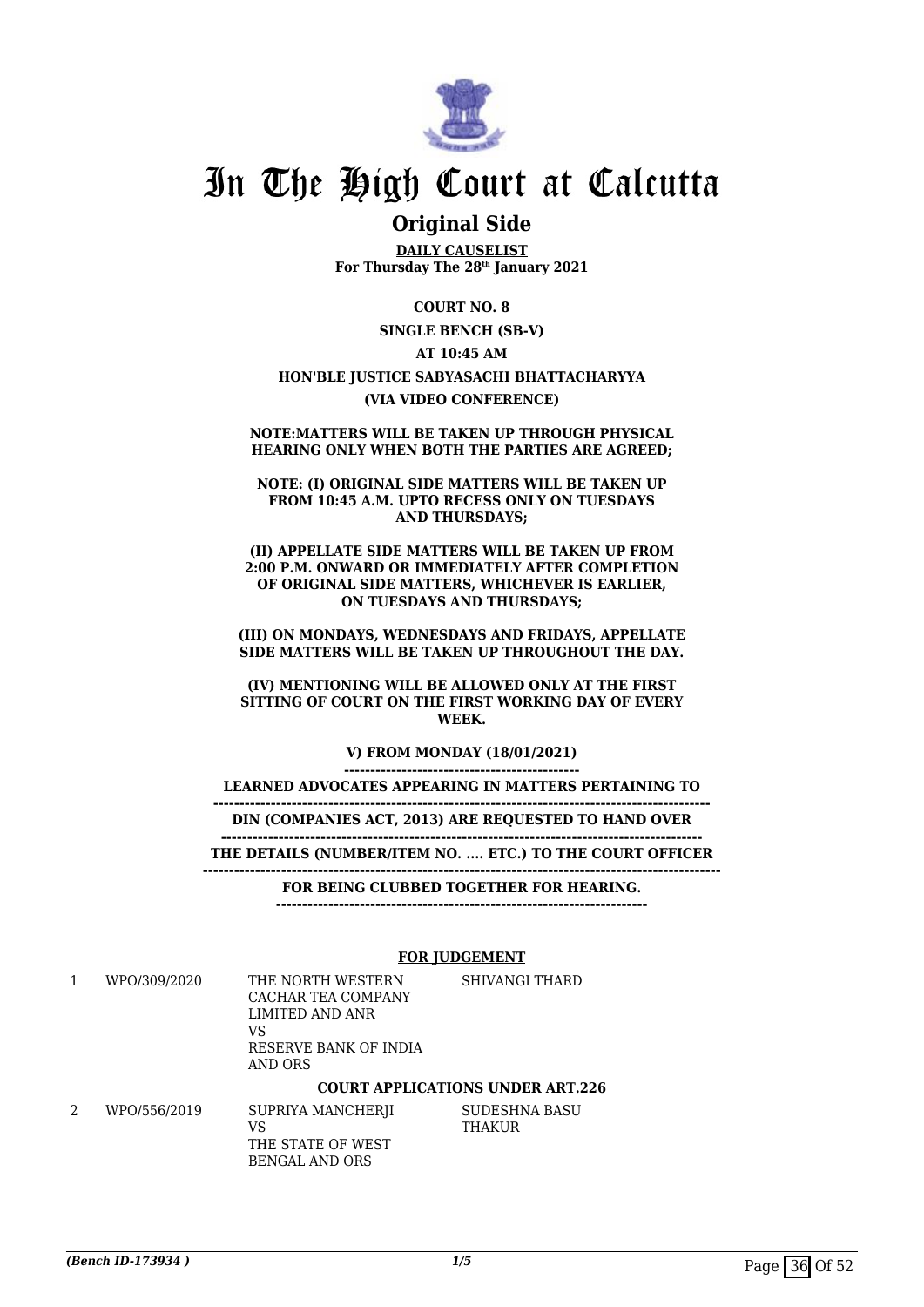| 3  | WPO/254/2020                           | <b>MD FARUK RAIN</b><br><b>VS</b><br>THE STATE OF WEST<br><b>BENGAL AND ORS</b>                          | RAJENDRA LAL DUTTA<br>AND CO       |                                                                                                        |
|----|----------------------------------------|----------------------------------------------------------------------------------------------------------|------------------------------------|--------------------------------------------------------------------------------------------------------|
|    |                                        |                                                                                                          | <b>FOR HEARING</b>                 |                                                                                                        |
| 4  | WPO/437/2019<br>[PT.HD.]               | SOVA SOLAR LTD AND ANR.<br><b>VS</b><br>THE STATE OF WEST<br><b>BENGAL AND ORS</b>                       | FOX AND MANDAL                     | TALAY MASOOD SIDDIQUI<br>(FOR RES.2,3)                                                                 |
| 5  | WPO/424/2020<br>[Pt.Hd.]               | DEBABRATA CHAKRABORTY<br><b>AND ORS</b><br><b>VS</b><br>TEH STATE BANK OF INDIA<br><b>AND ANR</b>        | DEBASHIS SARKAR                    |                                                                                                        |
| 6  | WPO/12/2021<br>[PT.HD.]                | RAMESH CHANDRA BARDIA<br><b>VS</b><br>STATE BANK OF INDIA AND<br>ORS.                                    | PRANAV SHARMA                      |                                                                                                        |
| 7  | WPO/13/2021<br>[PT.HD.]                | MANOJ TOSHNIWAL<br><b>VS</b><br>STATE BANK OF INDIA AND<br>ORS.                                          | PRANAV SHARMA                      |                                                                                                        |
| 8  | WPO/20/2021<br>[PT.HD]                 | MKN INVESTMENT PRIVATE<br><b>LIMITED</b><br><b>VS</b><br>STATE BANK OF INDIA AND<br>ORS.                 | PRANAV SHARMA                      |                                                                                                        |
| 9  | WPO/24/2021<br>[PT.HD]                 | <b>BIPLAB SHANKAR BOSE</b><br><b>VS</b><br>STATE BANK OF INDIA AND<br>ORS.                               | PRANAV SHARMA                      |                                                                                                        |
| 10 | WPO/26/2021<br>[PT.HD]                 | SWAPAN KUMAR DATTA<br><b>VS</b><br>STATE BANK OF INDIA AND<br><b>ORS</b>                                 | PRANAV SHARMA                      |                                                                                                        |
| 11 | WPO/101/2012                           | NARBHERAM VISHRAM &<br>ANR.<br><b>VS</b><br>CHIEF COMMERCIAL<br>MANAGER, SOUTH<br>EASTERN RAILWAY & ORS. | M/S. DUBE & CO.                    |                                                                                                        |
| 12 | WPO/108/2018<br>WITH WPA<br>8571W/2018 | JAGJEET SINGH KOHLI<br><b>VS</b><br>STATE OF WEST BENGAL<br>AND ANR.                                     | JAGJEET SINGH KOHLI<br>(IN PERSON) | <b>DEBASREE</b><br>DHAMALI(RES.5), SOUMOSREE<br>CHATTERJEE(6), AVRA<br>MAJUMDER(RES.NO.1,2,3 AND<br>4) |
| 13 | WPO/109/2018<br>WITH WPA<br>8571W/2018 | JAGJEET SINGH KOHLI<br><b>VS</b><br>STATE OF WEST BENGAL<br>AND ORS.                                     | JAGJEET SINGH KOHLI<br>(IN PERSON) | DEBASREE DHAMALI(RES.<br>5), AVRA MAJUMDER<br>(RES.NO.1,2,3 AND 4)                                     |
| 14 | WPO/402/2018                           | RASHMI METALIKS<br>LIMITED & ANR.<br><b>VS</b><br>UNION OF INDIA & ORS.                                  | R. N. GHOSE & ASSO.                | SOMNATH BOSE (FOR<br>RES.3,6)                                                                          |
| 15 | WPO/3/2019                             | DR. KUNAL SAHA<br><b>VS</b><br>THE STATE CONSUMER<br>DISPUTES REDRESSAL<br>COMMISSION & ORS.             | SRIKANTA DUTTA                     |                                                                                                        |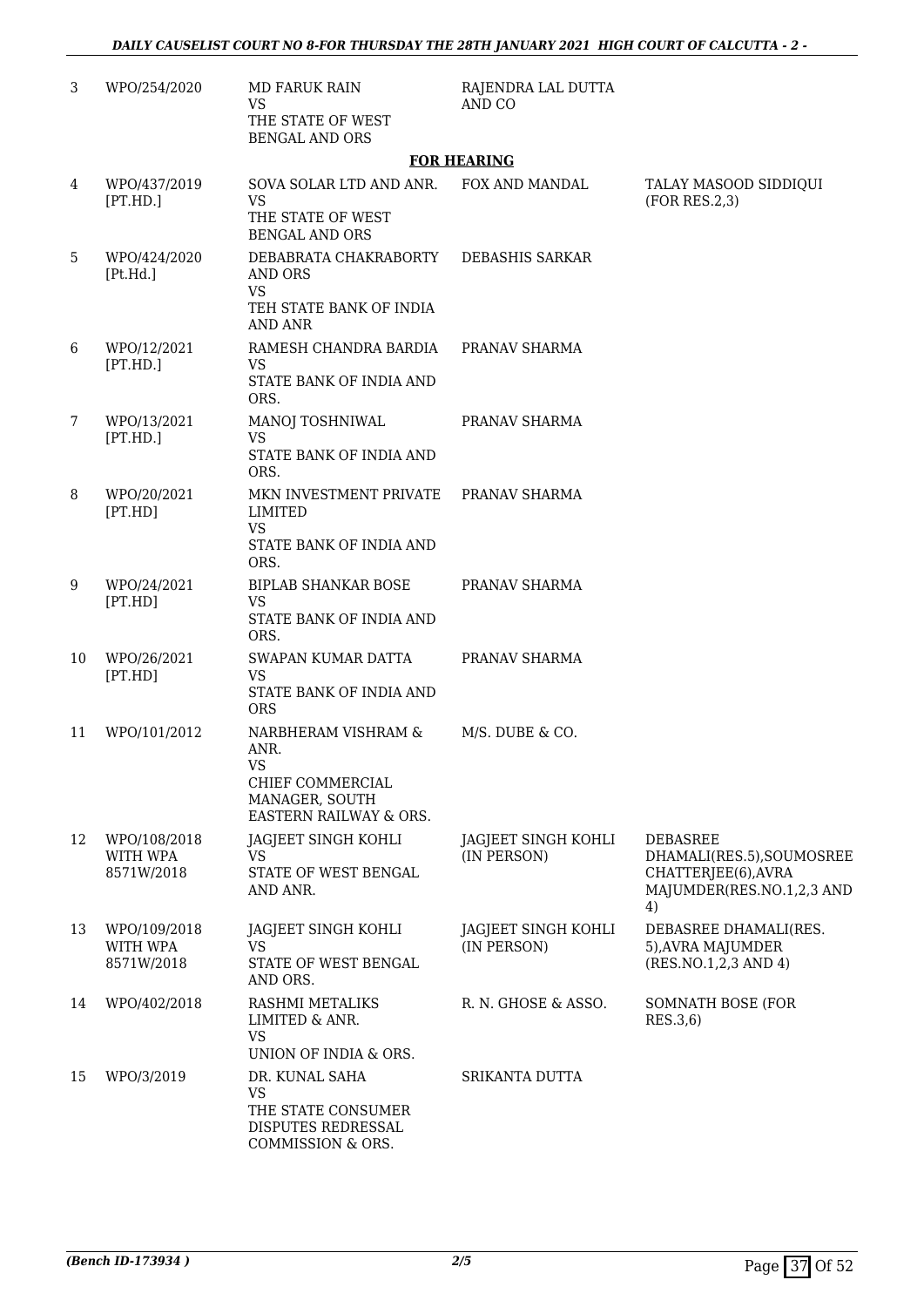| 16 | WPO/177/2019<br>WPA 11842(W)/2019 VS | SUMANA BHOWMICK<br>THE UNION OF INDIA AND<br>ORS.                                                                         | SHUVANIL<br><b>CHAKRABORTY</b> | TANMOY ROY (FOR RES.8),<br>KUSHAGRA SHAH(RES. 3) |
|----|--------------------------------------|---------------------------------------------------------------------------------------------------------------------------|--------------------------------|--------------------------------------------------|
| 17 | WPO/185/2019                         | RANJIT KUMAR PAUL AND<br>ORS.<br><b>VS</b><br>HINDUSTAN PETROLEUM<br>CORPORATION AND ORS.                                 | MULLICK AND CO.                | PRASUN MUKHERJEE(RES.1)                          |
| 18 | WPO/398/2019                         | <b>HOOGHLY EXTRUSIONS</b><br>LTD AND ANR<br><b>VS</b><br>THE GOVERNMENT OF<br>WEST BENGAL AND 3<br><b>OTHERS</b>          | SAMRAT DEY PAUL                |                                                  |
| 19 | WPO/491/2019                         | BLUEDIAMOND TRACOM<br>PVT LTD AND ANR<br><b>VS</b><br>ALLAHABAD BANK AND ORS                                              | SHARMA KAJARIA AND<br>CO       |                                                  |
| 20 | WPO/508/2019                         | NAND LAL SHAW<br><b>VS</b><br>UNION OF INDIA AND ORS                                                                      | PROTYUSHCHATTERJEE             |                                                  |
| 21 | WPO/524/2019                         | <b>GLACIER ENGINEERING CO</b><br><b>AND ORS</b><br><b>VS</b><br>STATE OF WEST BENGAL<br><b>AND ORS</b>                    | <b>SINTHIA BALA</b>            |                                                  |
| 22 | WPO/541/2019                         | <b>JAJU BROTHERS</b><br><b>VS</b><br>THE BOARD OF TRUSTEES<br>FOR KOLKATA PORT TRUST<br><b>AND ORS</b>                    | SHREYASI SANYAL                |                                                  |
| 23 | WPO/550/2019                         | BRGK PROPERTIES LLP<br>(BRGK PROPERTIES PVT<br>LTD) AND ANR<br><b>VS</b><br>THE REGISTRAR OF<br><b>ASSURANCES KOLKATA</b> | CHOUDHURY AND CO               |                                                  |
| 24 | WPO/100/2020                         | B S CONFIN PVT LTD AND<br>ANR<br>VS                                                                                       | SHARMA KAJARIA AND<br>CO       |                                                  |
| 25 | WPO/101/2020                         | ALLAHABAD BANK AND ORS<br>HIGH TIME HOLDINGS PVT<br>LTD AND ANR<br><b>VS</b><br>ALLAHABAD BANK AND ORS                    | SHARMA KAJARIA AND<br>CO       |                                                  |
| 26 | WPO/102/2020                         | NAIRIT TIE-UP PRIVATE<br>LIMITED AND ANR.<br>VS<br>ALLAHABAD BANK AND ORS                                                 | SHARMA KAJARIA AND<br>CO.      |                                                  |
| 27 | WPO/103/2020                         | PROCHETA CONSULTANTS<br>PRIVATE LIMITED<br><b>VS</b>                                                                      | SHARMA KAJARIA AND<br>CO.      |                                                  |
| 28 | WPO/104/2020                         | ALLAHABAD BANK AND ORS<br>DEVESH ADVISORY<br>SERVICES PVT LTD AND<br>ANR<br><b>VS</b><br>ALLAHABAD BANK AND ORS           | SHARMA KAJARIA AND<br>$\rm CO$ |                                                  |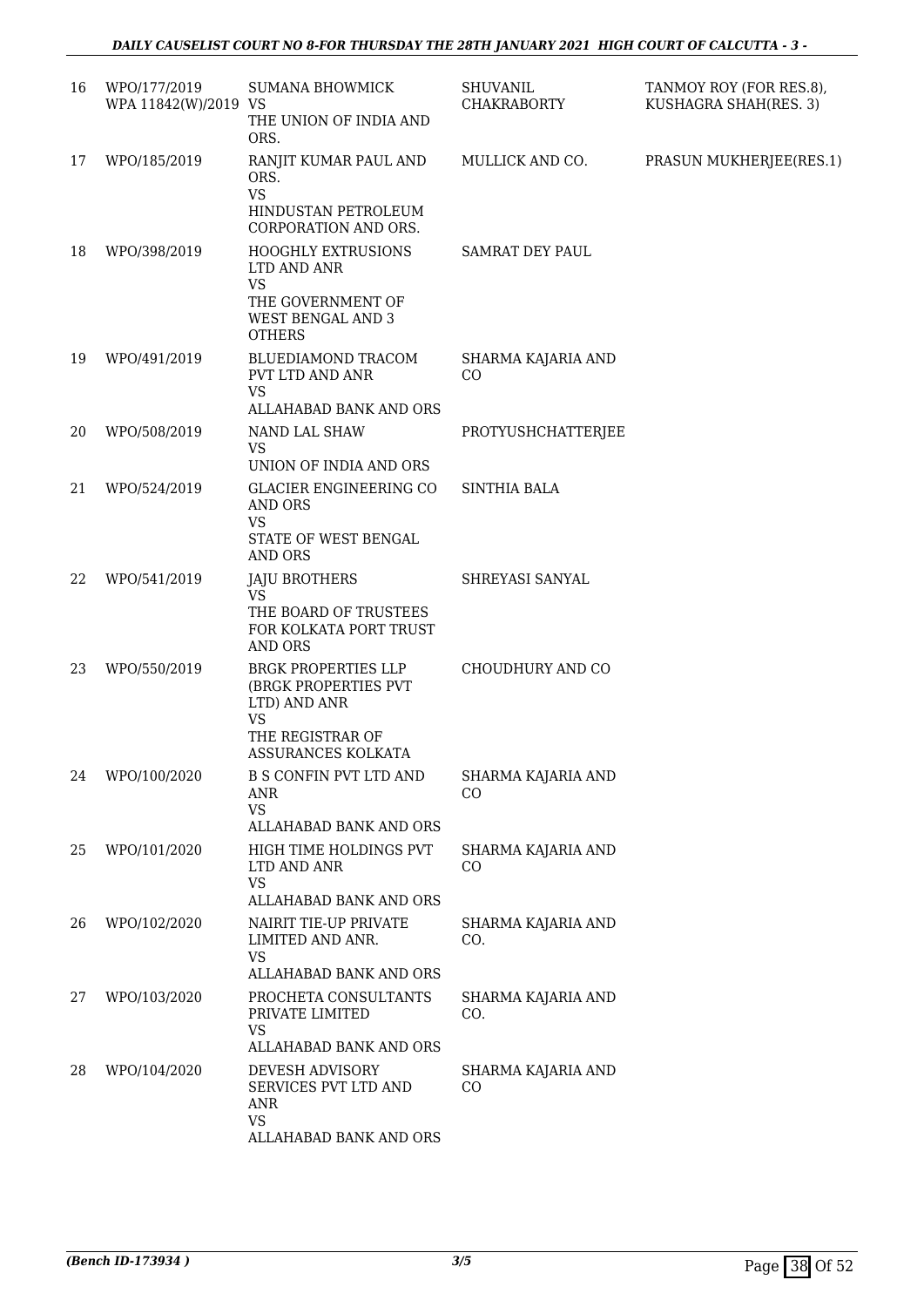| 29 | WPO/105/2020     | MRITUNJAY SINGH<br><b>VS</b><br>THE UNION OF INDIA AND<br>ORS.                                            | <b>DIPAK RANJAN</b><br><b>MUKHERJEE</b> |
|----|------------------|-----------------------------------------------------------------------------------------------------------|-----------------------------------------|
| 30 | WPO/106/2020     | KAMYABI VANIJYA PVT LTD<br><b>AND ANR</b><br><b>VS</b><br>ALLAHABAD BANK OF ORS                           | SHARMA KAJARIA AND<br><b>COMPANY</b>    |
| 31 | WPO/107/2020     | SANEE CAPITAL AND<br>LEASING PRIVATE LIMITED<br><b>AND ANR</b><br><b>VS</b><br>ALLAHABAD BANK AND ORS     | SHARMA KAJARIA AND<br><b>COMPANY</b>    |
| 32 | WPO/108/2020     | <b>ILEX PVT LTD AND ANR</b><br><b>VS</b><br>ALLAHABAD BANK AND ORS                                        | SHARMA KAJARIA AND<br><b>COMPANY</b>    |
| 33 | WPO/109/2020     | SUYASH FINOVEST PRIVATE<br><b>LIMITED AND ANR</b><br><b>VS</b><br>ALLAHABAD BANK AND ORS                  | SHARMA KAJARIA AND<br><b>COMPANY</b>    |
| 34 | WPO/111/2020     | NIVEDAN VYAPAAR<br>PRIVATE LIMITED AND ANR.<br>VS<br>ALLAHABAD BANK AND<br>ORS.                           | SHARMA KAJARIA AND<br>CO.               |
| 35 | WPO/112/2020     | SAMPAT MARKETING<br><b>COMPANY PRIVATE</b><br>LIMITED AND ANR.<br><b>VS</b><br>ALLAHABAD BANK AND<br>ORS. | SHARMA KAJARIA AND<br>CO.               |
| 36 | WPO/146/2020     | BMW INDUSTRIES LTD.<br><b>VS</b><br>UCO BANK AND ORS.                                                     | <b>BHASKAR GHOSH</b>                    |
| 37 | WPO/252/2020     | M/S R P TECHVISION PVT<br>LTD AND ANR<br><b>VS</b><br>CANARA BANK AND ORS                                 | RAJESH UPADHYAY                         |
| 38 | WPO/253/2020     | M/S. R P VYAPAAR PVT<br><b>LIMITED AND ANR</b><br><b>VS</b><br><b>CANARA BANK AND ORS</b>                 | RAJESH UPADHYAY                         |
| 39 | WPO/274/2020     | M/S ALOM POLY<br>EXTRUSIONS LTD AND ANR<br><b>VS</b><br>STATE OF WEST BENGAL<br>AND ORS                   | NILADRI KHANRA                          |
| 40 | WPO/278/2020     | <b>MONISHA GROVER</b><br>VS.<br>UNION OF INDIA AND ANR                                                    | AMALAKSHA JANA                          |
|    | IA NO: GA/1/2020 |                                                                                                           |                                         |
| 41 | WPO/369/2020     | ASHA EXPO AND CO. LTD.<br>VS.<br><b>UCO BANK</b>                                                          | ANURAG BAGARIA                          |
| 42 | WPO/383/2020     | CHEVIOT FOUNDATION<br>VS.<br>STATE BANK OF INDIA AND<br><b>ORS</b>                                        | VISHWARUP ACHARYYA                      |

### **CONTEMPT MATTERS**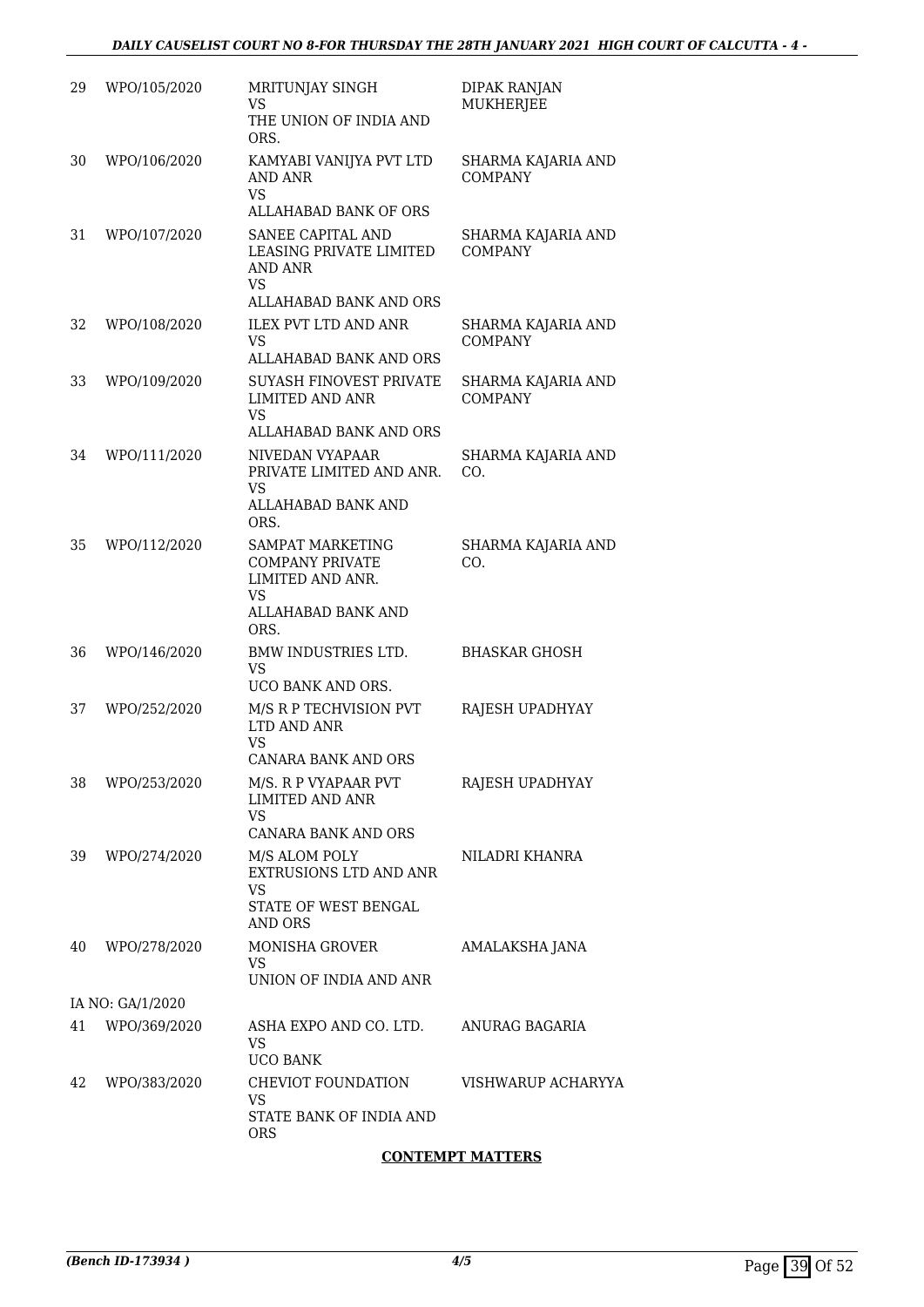| 43 | CC/58/2020  | DEBASHIS CHAKRABORTY<br>VS<br>MR KHALI AIZAZ ANWAR<br>AND ANR     | SAKTI PADA JANA |
|----|-------------|-------------------------------------------------------------------|-----------------|
| 44 | WPO/68/2020 | DEBASHIS CHAKRABORTY<br>VS<br>THE STATE OF WEST<br>BENGAL AND ORS | SAKTI PADA JANA |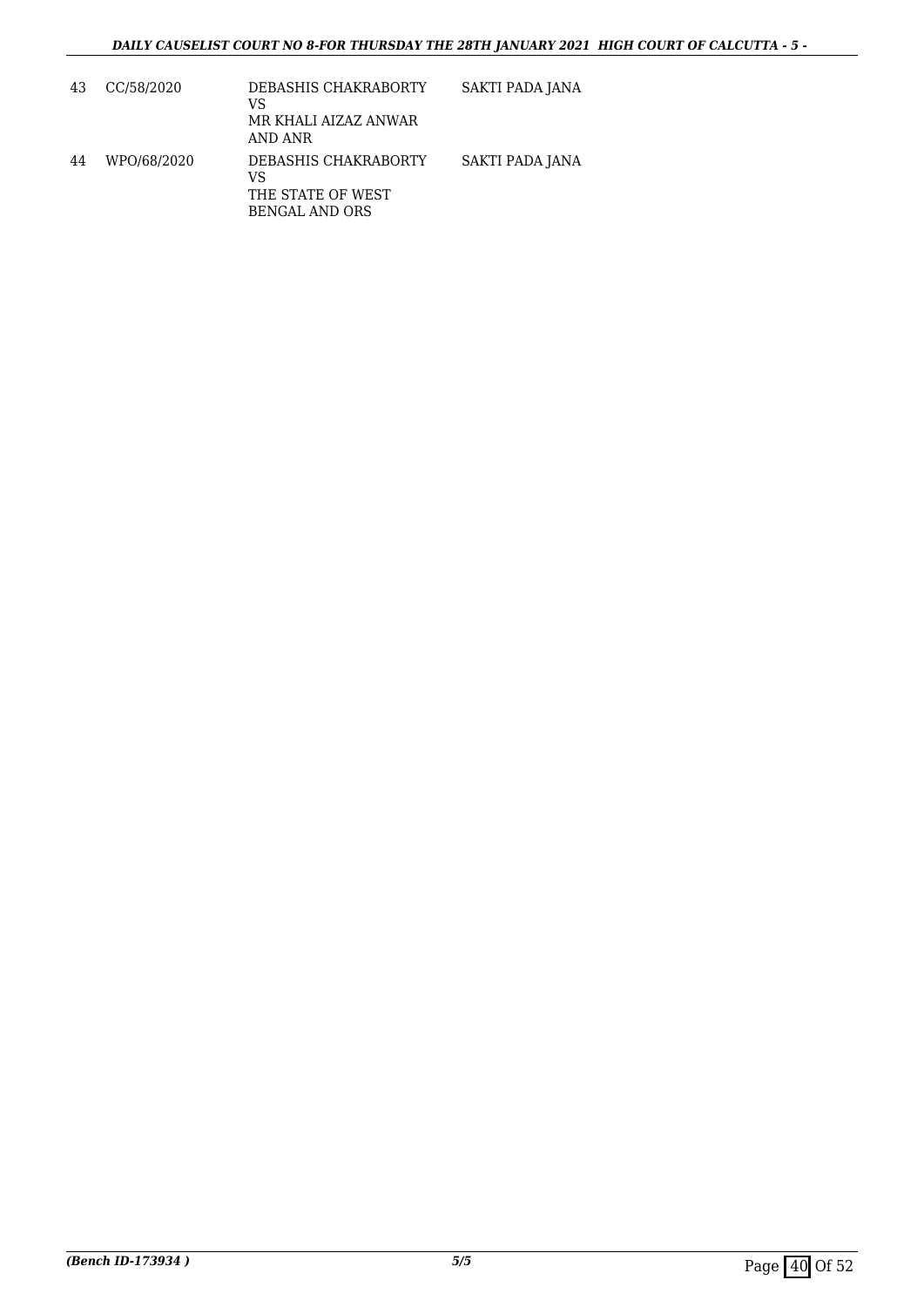

### **Original Side**

**DAILY CAUSELIST For Thursday The 28th January 2021**

**COURT NO. 26 SINGLE BENCH (SB-VII) AT 3:00 PM HON'BLE JUSTICE SHEKHAR B. SARAF (VIA VIDEO CONFERENCE)**

### **NOTE:MATTERS WILL BE TAKEN UP THROUGH PHYSICAL HEARING ONLY WHEN BOTH THE PARTIES ARE AGREED.**

### **NOTE : 1) EVERYDAY ORIGINAL SIDE MATTERS WILL BE TAKEN UP IMMEDIATELY AFTER THE COMPLETION OF THE APPELLATE SIDE MATTERS OR AT 3:00 P.M. WHICHEVER IS EARLIER.**

### **2) ORIGINAL SIDE MENTIONING WILL BE ALLOWED IMMEDIATELY BEFORE THE ORIGINAL SIDE MATTERS ARE TAKEN UP.**

**3) MENTIONING FOR INCLUSION IN THE LIST SHALL BE ENTERTAINED ONLY UPON PROPER NOTICE.**

### **COURT APPLICATIONS UNDER ART.226**

| 1 | WPO/135/2020                                 | KAMALA PRADHAN<br>VS<br>THE STATE OF WEST<br><b>BENGAL AND 5 OTHERS</b> | <b>SYED SHAMSUL</b><br><b>AREFIN</b> |
|---|----------------------------------------------|-------------------------------------------------------------------------|--------------------------------------|
| 2 | WPO/136/2020                                 | HARIPRIYA GIRI<br>VS<br>THE STATE OF WEST<br>BENGAL AND 5 OTHERS        | SYED SHAMSUL<br><b>AREFIN</b>        |
|   |                                              | <b>NEW APPLICATIONS</b>                                                 |                                      |
| 3 | IA NO. GA/1/2020<br>(Old No:<br>GA/642/2020) | KAMAL MAHESHWARI<br>Vs<br>STATE OF WEST BENGAL &<br><b>ORS</b>          | <b>SANTI DAS</b>                     |

In WPO/553/2018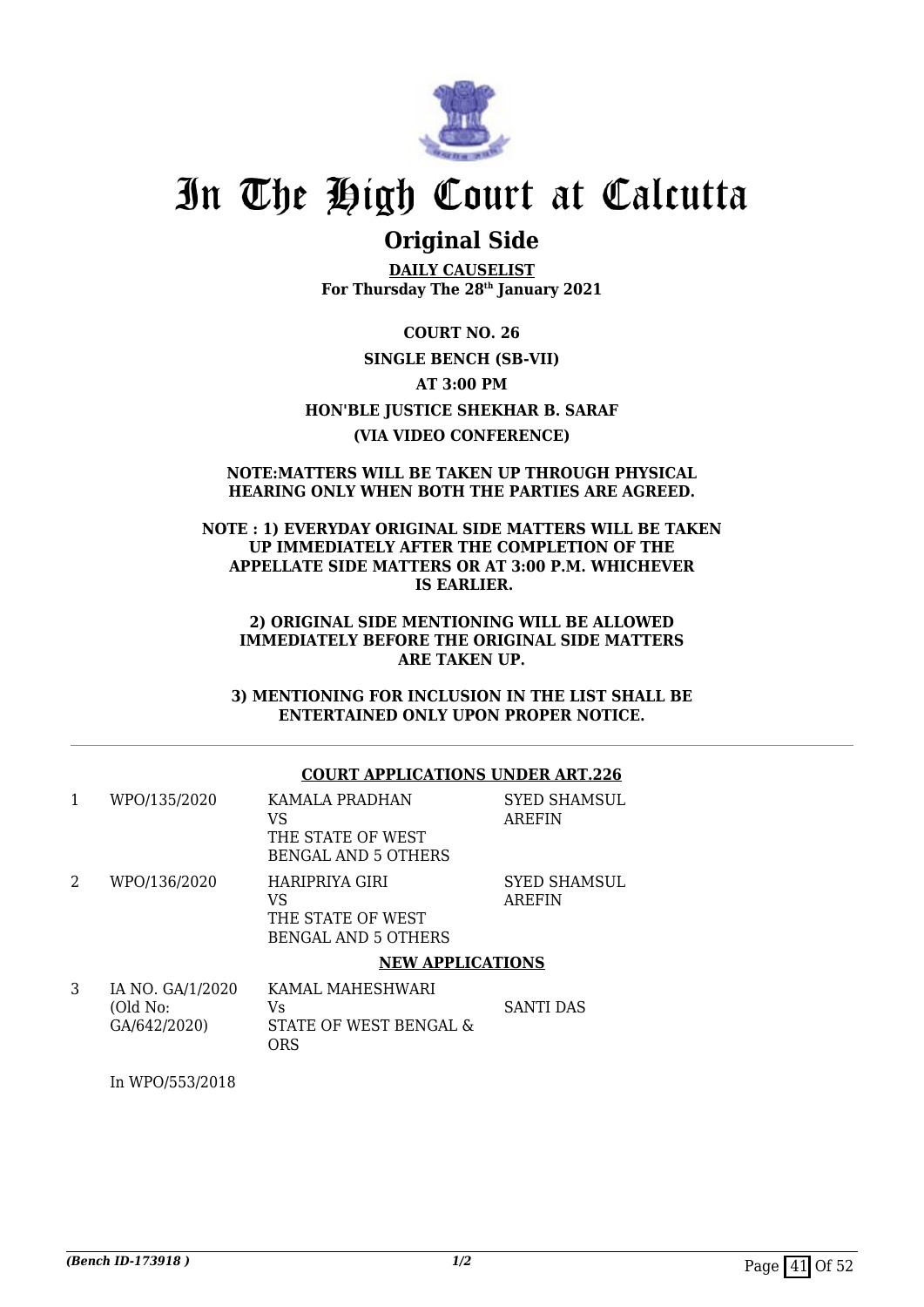| 4 | IA NO. GA/2/2020<br>(Old No:<br>GA/643/2020) | KAMAL MAHESHWARI<br>Vs<br>STATE OF WEST BENGAL &<br>ORS | SANTI DAS |
|---|----------------------------------------------|---------------------------------------------------------|-----------|
|   | In WPO/553/2018                              |                                                         |           |

| -5. | IA NO. GA/1/2020 | DEEPA BASU<br>Vs  | SAKTI PADA JANA<br>SAKTI PADA JANA |
|-----|------------------|-------------------|------------------------------------|
|     |                  | THE STATE OF WEST |                                    |
|     | In WPO/306/2020  | BENGAL AND ORS    |                                    |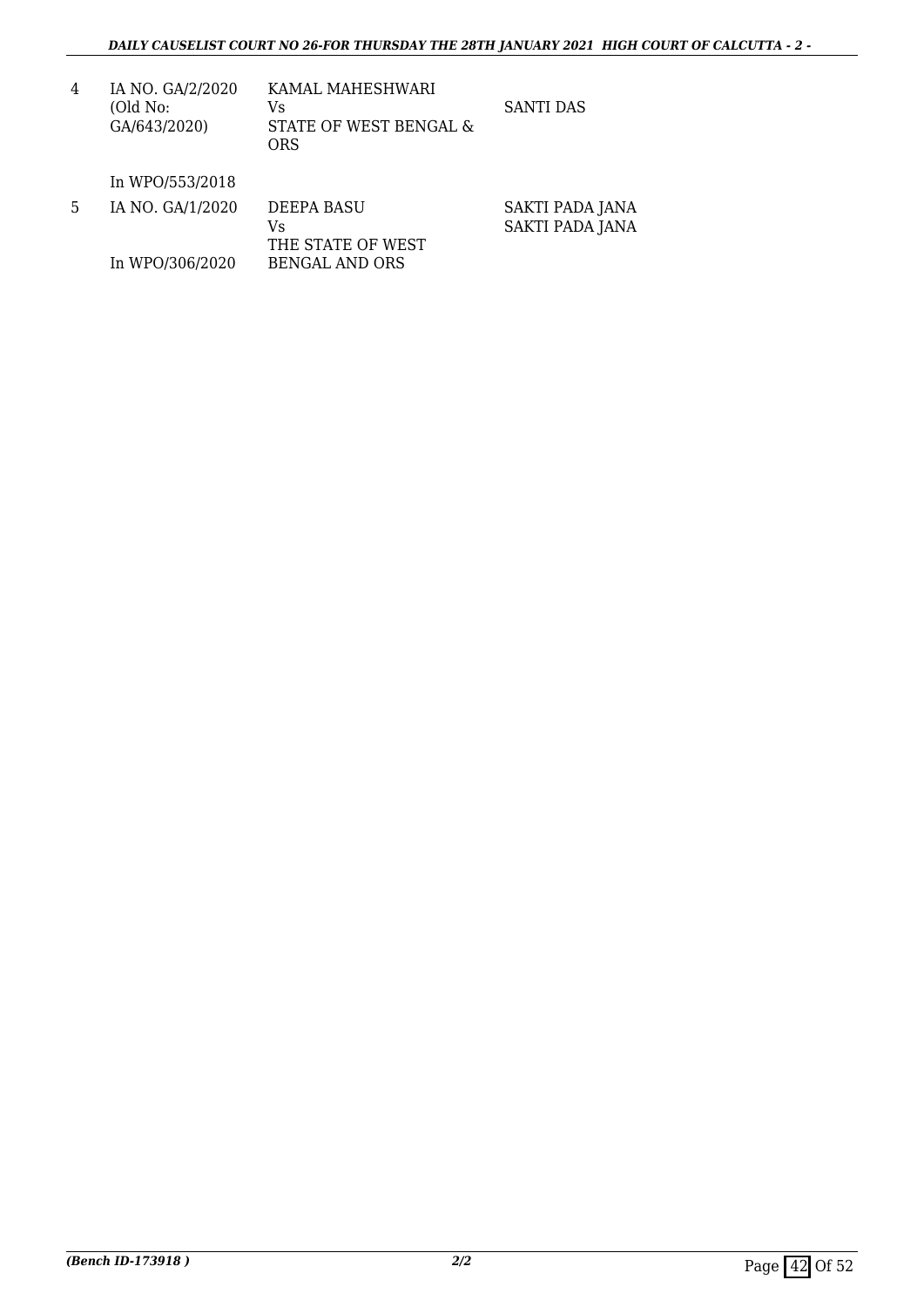

### **Original Side**

**DAILY CAUSELIST For Thursday The 28th January 2021**

**COURT NO. 15 SINGLE BENCH (SB-VIII) AT 10:45 AM HON'BLE JUSTICE RAJARSHI BHARADWAJ (VIA VIDEO CONFERENCE)**

**NOTE:MATTERS WILL BE TAKEN UP THROUGH PHYSICAL HEARING ONLY WHEN BOTH THE PARTIES ARE AGREED.**

**NOTE: ON FRIDAY (29/01/2021) ORIGINAL SIDE MATTERS WILL BE TAKEN UP AT 10:45 A.M.**

**AFTER COMPLETION OF ORIGINAL SIDE MATTERS, APPELLATE SIDE MATTERS WILL BE TAKEN UP.**

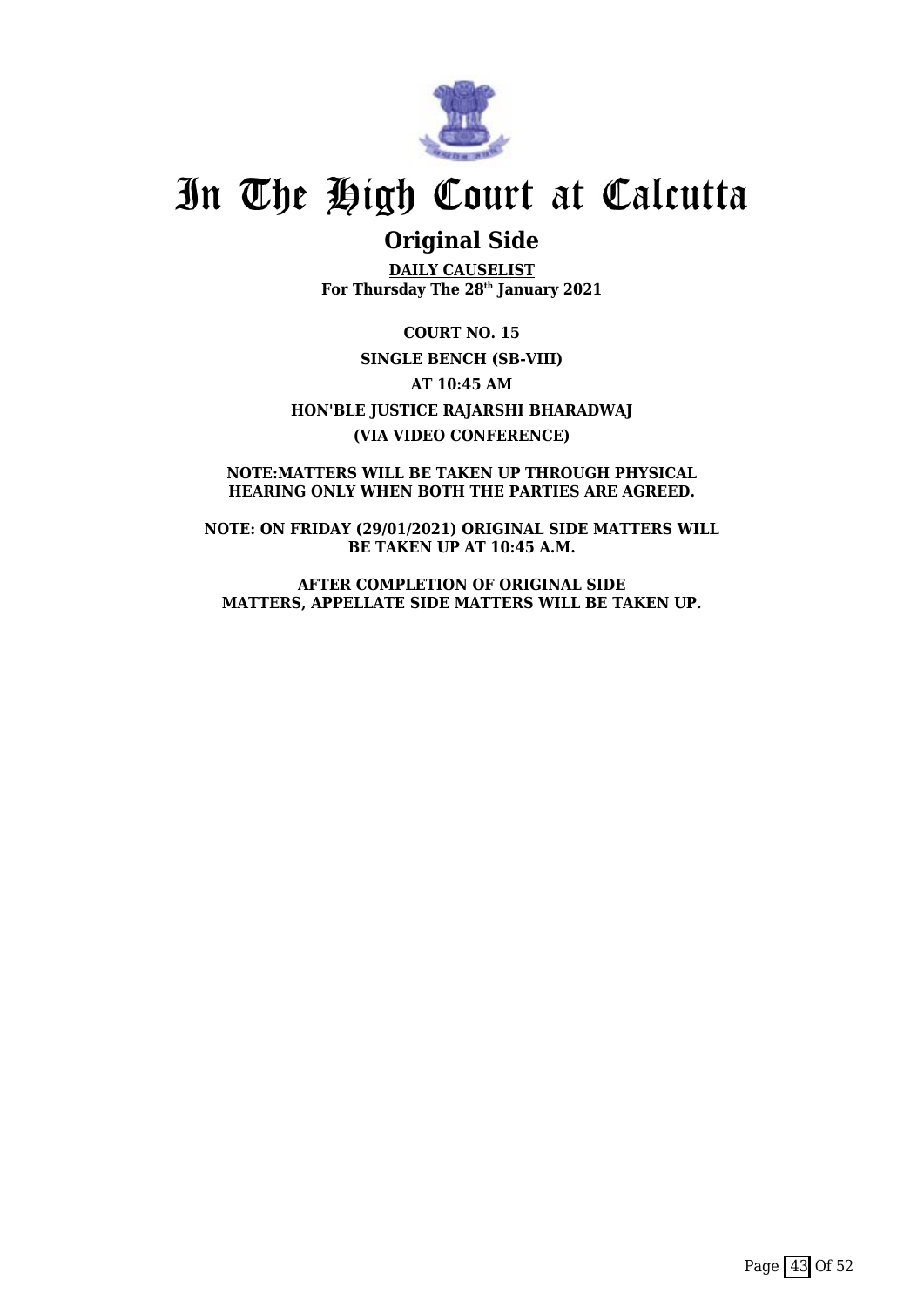

### **Original Side**

**DAILY CAUSELIST For Thursday The 28th January 2021**

### **COURT NO. 10**

### **SINGLE BENCH (SB-X)**

### **AT 10:45 AM**

### **HON'BLE JUSTICE RAVI KRISHAN KAPUR**

### **(VIA VIDEO CONFERENCE)**

#### **NOTE:MATTERS WILL BE TAKEN UP THROUGH PHYSICAL HEARING ONLY WHEN BOTH THE PARTIES ARE AGREED.**

### **NOTE: (I) ORIGINAL SIDE MENTIONING EVERY WEDNESDAY AND THURSDAY AT 10:45 A.M.**

#### **(II) ORIGINAL SIDE MATTERS WILL BE TAKEN UP EVERY WEDNESDAY AND THURSDAY AT 10:45 A.M. BEFORE APPELLATE SIDE MATTERS. AFTER COMPLETION OF ORIGINAL SIDE MATTERS, APPELLATE SIDE MATTERS WILL BE TAKEN UP**

### **FOR HEARING (OLD MATTER)**

| $\mathbf{1}$   | IA NO. GA/2/2008<br>(Old No:<br>GA/353/2008) | SANDEEP KOCHAR.<br>Vs<br>UNION OF INDIA.                                     | O.P.ROY<br>CHOWDHURY.         |
|----------------|----------------------------------------------|------------------------------------------------------------------------------|-------------------------------|
|                | In WPO/463/1996                              |                                                                              |                               |
| $\overline{2}$ | IA NO. GA/1/2008<br>(Old No:<br>GA/970/2008) | SUBHRA CHAKRABORTY<br>Vs<br>DEPUTY COMMISSIONER<br>OF INCOME TAX BURD.       | BIDYUT KR. ROY                |
|                | In WPO/1044/2004                             |                                                                              |                               |
| 3              | IA NO. GA/1/2008<br>(Old No:<br>GA/291/2008) | KANAI LAL MONDAL, SECY<br>CAL. K OIL DEALERS<br>Vs<br>STATE OF WEST BENGAL   | <b>SHAMIT SANYAL</b>          |
|                | In WPO/1768/2004                             |                                                                              |                               |
| 4              | IA NO. GA/1/2008<br>(Old No:<br>GA/281/2008) | <b>BARANAGORE JUTE</b><br>FACTORY PLC & ANR.<br>Vs.<br>C. E. S. C. LTD & ORS | RAJENDRA NATH<br><b>BARIK</b> |

In WPO/2043/2004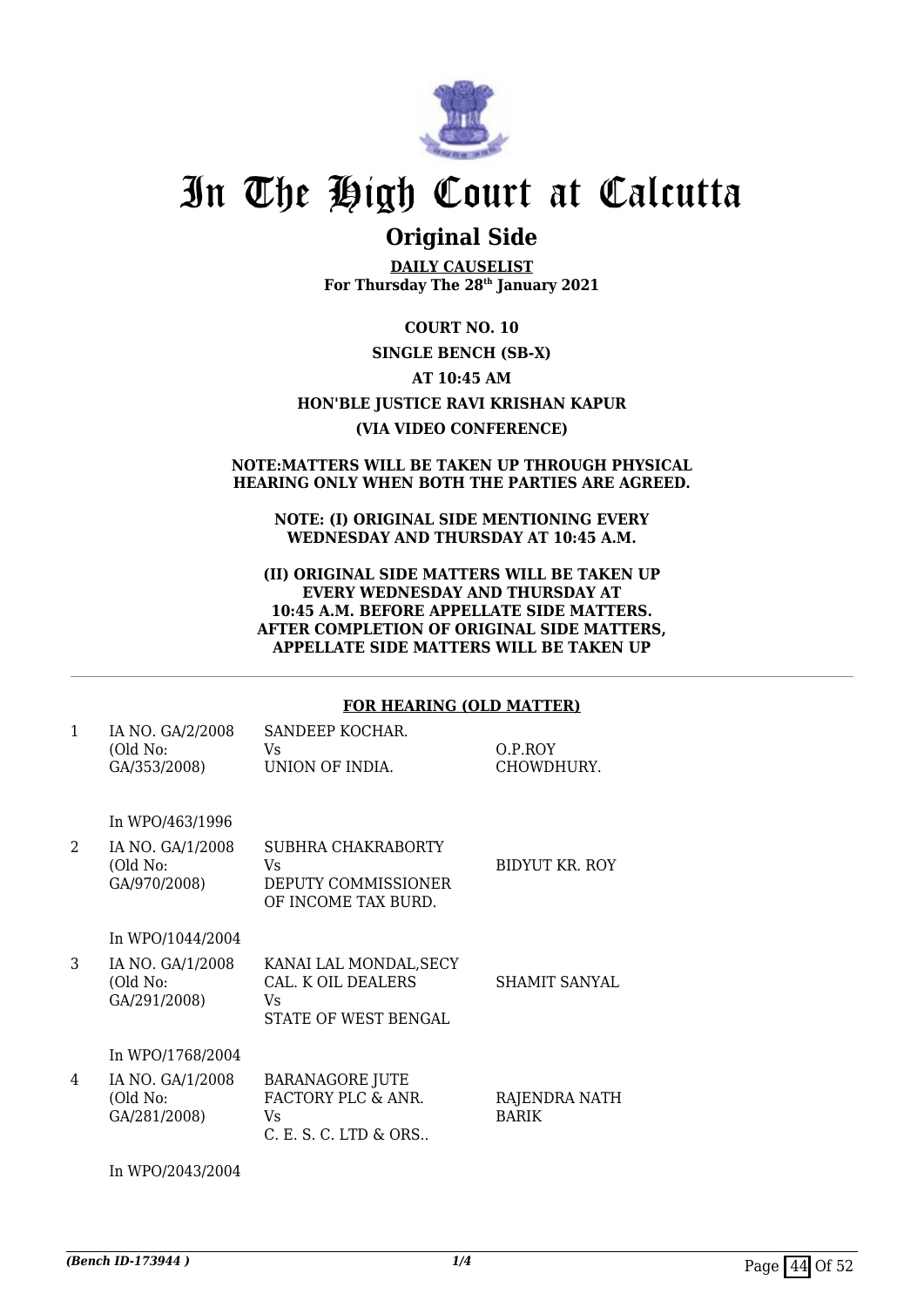### *DAILY CAUSELIST COURT NO 10-FOR THURSDAY THE 28TH JANUARY 2021 HIGH COURT OF CALCUTTA - 2 -*

| 5  | IA NO. GA/1/2008<br>(Old No:<br>GA/282/2008) | AGARPARA JUTE CO. LTD. &<br>ANR.<br>Vs<br>C. E. S. C. LTD & ORS.                          | RAJENDRA NATH<br><b>BARIK</b>             |
|----|----------------------------------------------|-------------------------------------------------------------------------------------------|-------------------------------------------|
|    | In WPO/2044/2004                             |                                                                                           |                                           |
| 6  | IA NO. GA/1/2008<br>(Old No:<br>GA/292/2008) | EMPIRE JUTE CO. LTD. &<br>ANR.<br><b>Vs</b><br>C. E. S. C. LTD & ORS                      | RAJENDRA NATH<br><b>BARIK</b>             |
|    | In WPO/2045/2004                             |                                                                                           |                                           |
| 7  | IA NO. GA/1/2008<br>(Old No:<br>GA/487/2008) | NITISH DAMJI MANSATA<br>Vs<br>K. M. C.                                                    | DAS & CO.                                 |
|    | In WPO/597/2005                              |                                                                                           |                                           |
| 8  | IA NO. GA/1/2008<br>(Old No:<br>GA/289/2008) | <b>ASOK KUMAR RAY</b><br>Vs.<br>STATE OF W.B.                                             | <b>ANJAN</b><br><b>BHATTACHARYYA</b>      |
|    | In WPO/721/2006                              |                                                                                           |                                           |
| 9  | IA NO. GA/1/2008<br>(Old No:<br>GA/626/2008) | M/S. HIND PALACE PVT.<br>LTD. & ANR.<br>Vs.<br>THE K.M.C.                                 | RANJIT KUMAR BASU                         |
|    | In WPO/1133/2006                             |                                                                                           |                                           |
| 10 | IA NO. GA/1/2008<br>(Old No:<br>GA/283/2008) | M/S. J. S. CHANDHOK<br>(DEVELOPERS) PVT. LTD. &<br>ANR.<br><b>Vs</b>                      | <b>SHAKEEL</b><br>MOHAMMED AKHTER         |
|    | In WPO/826/2007                              | THE KOLKATA MUNICIPAL<br>CORPORATION & ORS.                                               |                                           |
| 11 | IA NO. GA/1/2008<br>(Old No:<br>GA/460/2008) | PARTHA CHATTERJEE &<br>ANR.<br>Vs<br>KOLKATA MUNICIPAL<br>CORPORATION & ORS.              | <b>SANDERSONS &amp;</b><br><b>MORGANS</b> |
|    | In WPO/1002/2007                             |                                                                                           |                                           |
| 12 | IA NO. GA/3/2008<br>(Old No:<br>GA/589/2008) | <b>INDIAN JUTE MILLS</b><br><b>ASSOCIATION &amp; ANR.</b><br>Vs.<br>UNION OF INDIA & ORS. | M/S. DUBE &<br><b>COMPANY</b>             |
|    | In WPO/1283/2007                             |                                                                                           |                                           |
|    |                                              | <b>FOR HEARING</b>                                                                        |                                           |
| 13 | WPO/53/2016<br>[PT.HD]                       | SONALI DUTTAGUPTA &<br>ORS.<br>VS<br>THE MUNICIPAL                                        | <b>SUVAM SINHA</b>                        |

COMMISSIONER, KMC &

ORS.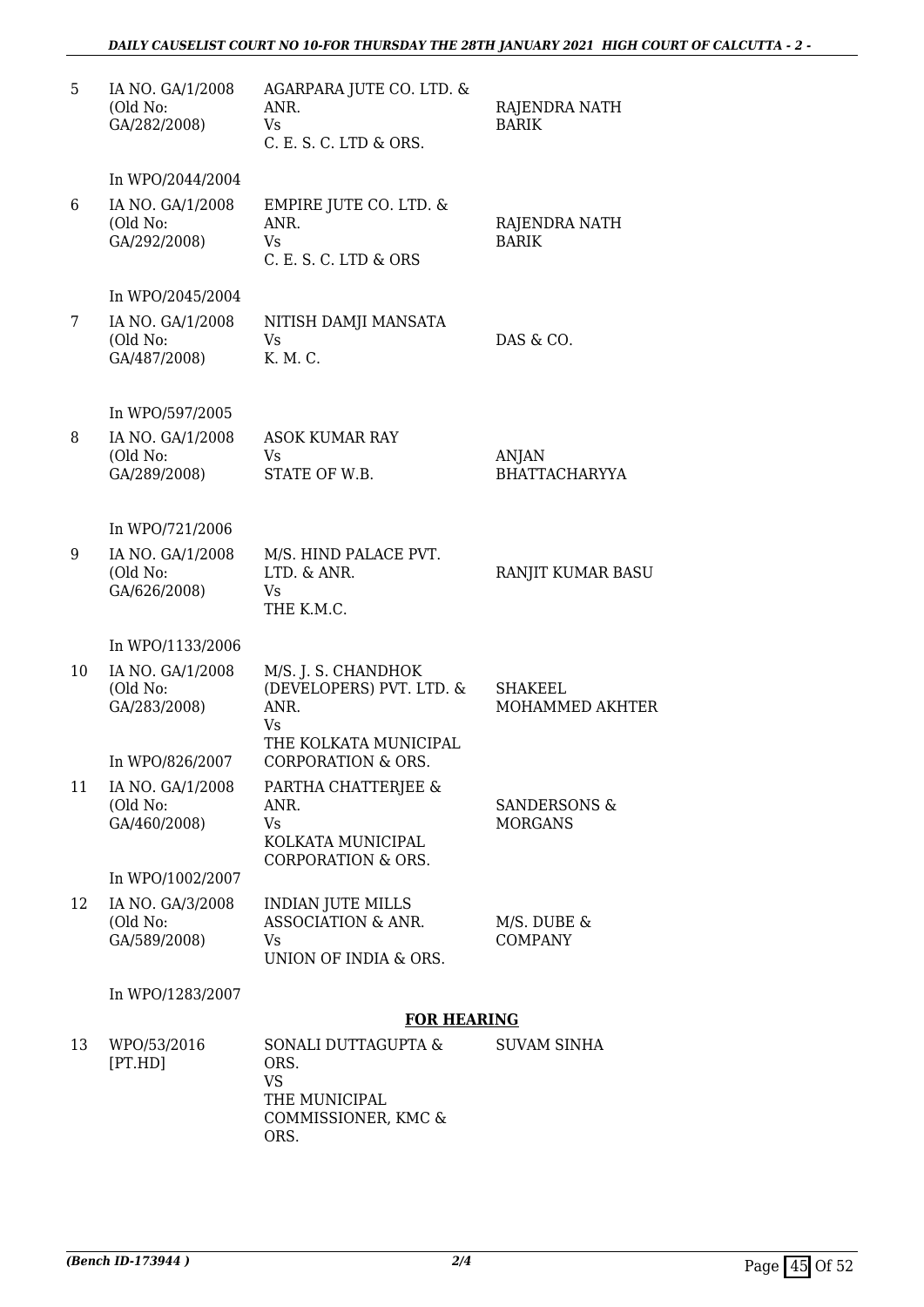| 14 | WPO/2797/1993                         | <b>SUMIT KR. BOSE</b><br><b>VS</b>                                    | S. CHATTOPADHYAY                          | <b>D.BASU MALLICK</b>         |
|----|---------------------------------------|-----------------------------------------------------------------------|-------------------------------------------|-------------------------------|
|    |                                       | <b>ALLAHABAD BANK</b>                                                 |                                           |                               |
| 15 | WPO/100060/1995                       | LIFE INSURANCE<br>CORPORATION OF INDIA<br><b>VS</b>                   | SANJUKTA RAY                              |                               |
|    |                                       | 1ST LAND AQUISITION<br>COLLECTOR, L.R. DEPT                           |                                           |                               |
| 16 | WPO/1259/1998                         | M/S.PAHARPUR COOLING<br>TOWERS LTD.& ANR.<br><b>VS</b>                | A.N.SEN                                   | NRS.S.BHATTACHARYA            |
|    |                                       | ASST.COMMISSIONER OF<br>CENTRAL EXCISE CAL.                           |                                           |                               |
| 17 | WPO/1850/2002                         | <b>BIRLA CORPORATION</b><br><b>VS</b><br>THE JUTE COMM.               | M/S. L.P.AGARWALLA<br>& CO.               |                               |
| 18 | WPO/70/2006                           | TATA STEEL LTD.<br>VS                                                 | H.K. MITTER                               |                               |
|    |                                       | UNION OF INDIA                                                        |                                           |                               |
|    |                                       | IA NO: GA/3/2008(Old No:GA/3490/2008), GA/4/2009(Old No:GA/1840/2009) |                                           |                               |
| 19 | WPO/1361/2008                         | <b>SUMIT KUMAR BOSE</b><br><b>VS</b><br>ALLAHABAD BANK & ORS.         | MRINAL KANTI<br><b>GHOSH</b>              |                               |
|    | IA NO: GA/3/2012(Old No:GA/1214/2012) |                                                                       |                                           |                               |
| 20 | WPO/165/2009                          | <b>SUMIT KUMAR BOSE</b><br><b>VS</b><br>ALLAHABAD BANK & ORS.         | <b>BILLWADAL</b><br><b>BHATTTACHARYYA</b> |                               |
| 21 | WPO/1158/2010                         | <b>CORPORATION BANK</b><br>VS<br>UNION OF INDIA & ORS                 | <b>SANDERSONS &amp;</b><br><b>MORGANS</b> |                               |
| 22 | WPO/1140/2014                         | <b>SAILEN BHUIYA</b><br><b>VS</b>                                     | <b>SUSANTA PAL</b>                        |                               |
|    |                                       | STATE OF WEST BENGAL &<br><b>ORS</b>                                  |                                           |                               |
| 23 | WPO/406/2015                          | BIMALA AGARWAL & ORS.<br><b>VS</b>                                    | <b>SOMA KAR GHOSH</b>                     |                               |
|    |                                       | KOLKATA MUNICIPAL<br><b>CORPORATION &amp; ORS.</b>                    |                                           |                               |
| 24 | WPO/126/2016                          | SEKENDAR SK.<br>VS<br>THE STATE OF WEST<br>BENGAL & ORS.              | <b>SYED SHAMSUL</b><br><b>AREFIN</b>      |                               |
| 25 | WPO/740/2016                          | CHINTAMONI SAH<br><b>VS</b><br>THE STATE OF WEST<br>BENGAL & ORS.     | SYED SHAMSUL<br><b>AREFIN</b>             |                               |
|    | IA NO: GA/1/2020(Old No:GA/205/2020)  |                                                                       |                                           |                               |
| 26 | WPO/984/2016                          | <b>RITA SUR</b><br>VS                                                 | <b>MANAS DASGUPTA</b>                     | PRADYOT KUMAR<br><b>NANDI</b> |
|    |                                       | KOLKATA MUNICIPAL<br>CORPORATION & ORS.                               |                                           |                               |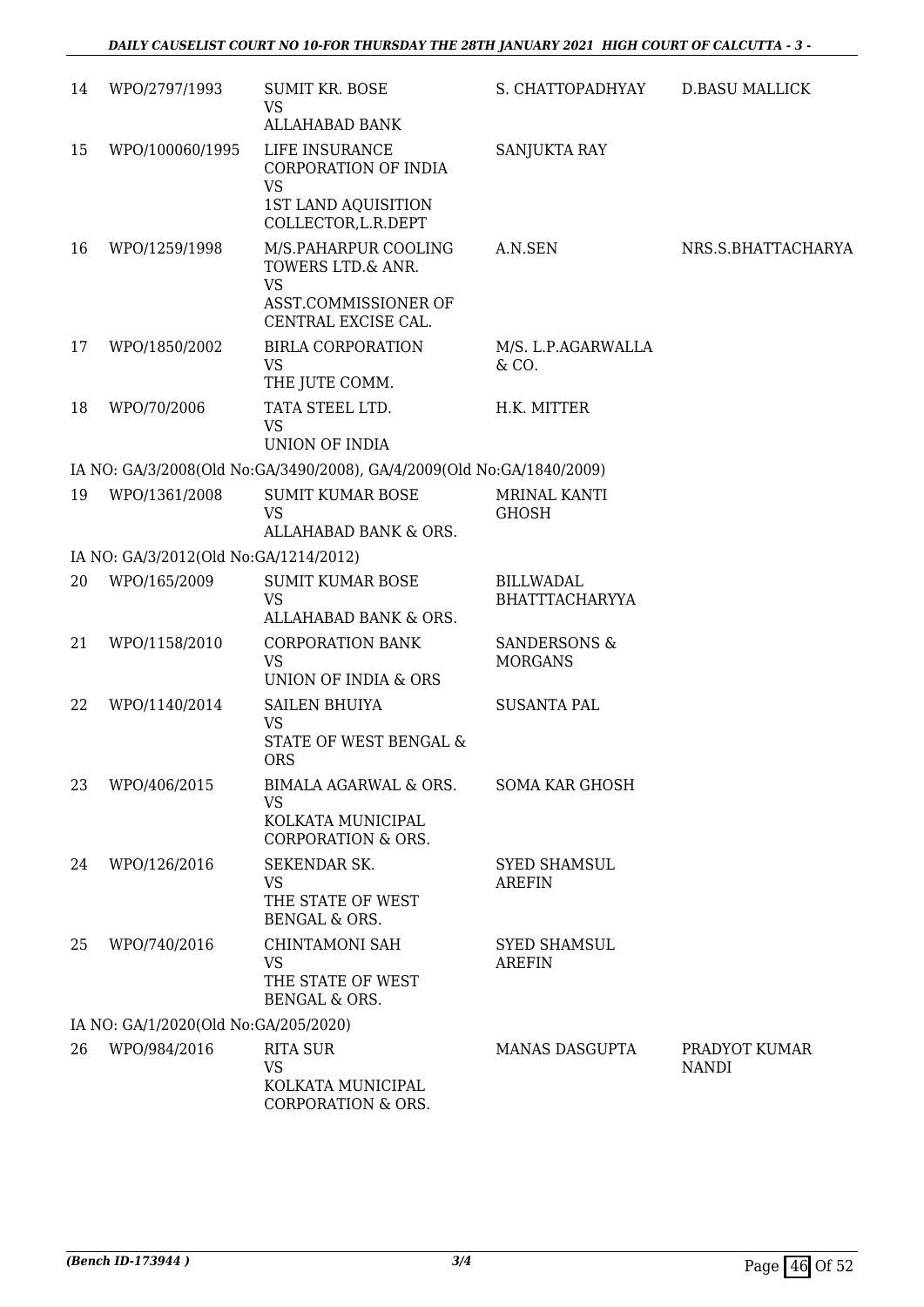| 27 | WPO/37/2017                           | <b>SUVRA KUMAR DEY</b><br>VS.<br>THE STATE OF WEST<br><b>BENGAL &amp; ORS</b>        | DEBDUTTA BASU                       |                                                   |  |  |
|----|---------------------------------------|--------------------------------------------------------------------------------------|-------------------------------------|---------------------------------------------------|--|--|
| 28 | WPO/171/2017                          | ANUP KUMAR MUKHERJEE<br>VS.<br>THE HON'BLE HIGH COURT<br>AT CALCUTTA & ORS           | ASHIS KUMAR<br>MUKHERJEE            | <b>SIDDHARTHA</b><br>BANERJEE (FOR DEF.<br>1,2,3) |  |  |
| 29 | WPO/732/2017                          | DEBABRATA BISWAS<br>VS.<br>STATE BANK OF INDIA &<br>ORS.                             | ATASI GHOSH                         | SUBRATA KR.<br>SINHA(RES. 1 TO 6)                 |  |  |
|    | IA NO: GA/1/2018(Old No:GA/2862/2018) |                                                                                      |                                     |                                                   |  |  |
| 30 | WPO/144/2018                          | SNEHASIS TAPASWI<br>VS<br>THE STATE OF WEST<br><b>BENGAL &amp; ORS</b>               | <b>ANJAN</b><br><b>BHATTACHARYA</b> | SAMIR KR. ADHIKARI<br>(RES.6)                     |  |  |
| 31 | WPO/83/2019                           | PEEPING RESTAURANT AND<br><b>OTHERS</b><br>VS.<br>State of West Bengal AND<br>Others | SABYASACHI SEN                      |                                                   |  |  |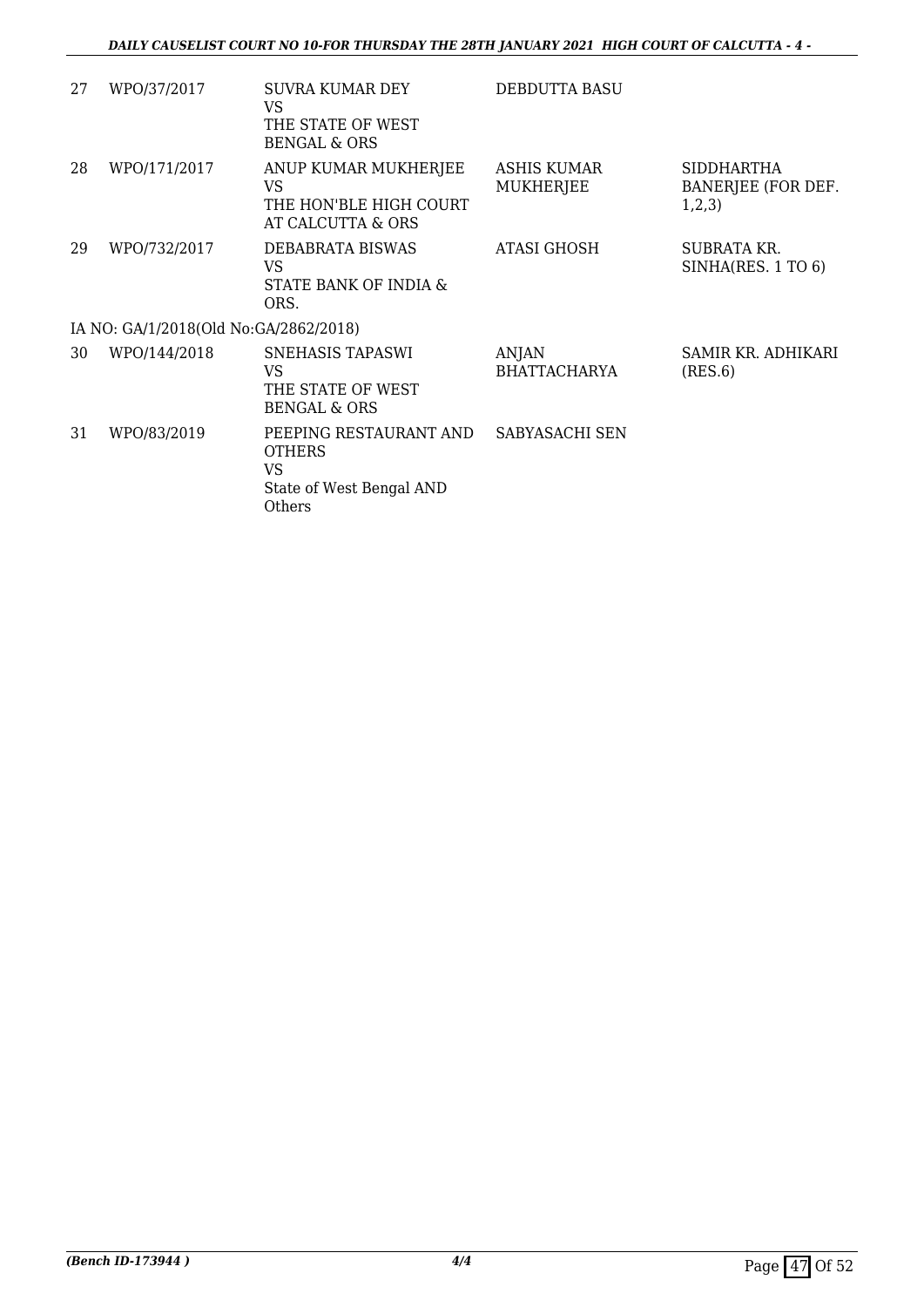

### **Original Side**

**DAILY CAUSELIST For Thursday The 28th January 2021**

### **COURT NO. 23 SINGLE BENCH (SB-XI) AT 2:00 PM HON'BLE JUSTICE ARINDAM MUKHERJEE (VIA VIDEO CONFERENCE)**

### **NOTE:MATTERS WILL BE TAKEN UP THROUGH PHYSICAL HEARING ONLY WHEN BOTH THE PARTIES ARE AGREED.**

**NOTE: 1) ORIGINAL SIDE MATTERS SHALL BE TAKEN UP EVERYDAY AT 2:00 P.M.**

**2) ORDINARILY, SPECIALLY ASSIGNED MATTERS SHALL BE TAKEN UP ON FRIDAY AT 2:00 P.M.**

**3) AFTER COMPLETION OF ORIGINAL SIDE MATTERS, IF TIME PERMITS, APPELLATE SIDE MATTERS SHALL BE AGAIN TAKEN UP.**

### **COURT APPLICATIONS UNDER ART.226**

| 1 | WPO/165/2020 | SHYAM KUMAR JAISWAL<br>VS<br>CESC LTD AND ANR                                                                    | L P MANOT AND CO  |
|---|--------------|------------------------------------------------------------------------------------------------------------------|-------------------|
| 2 | WPO/29/2020  | SHRI BRIJ KISHORE SINGH,<br>PARTNER, M/S.BINDHYA<br><b>BASHINI TRADERS</b><br>VS<br>UNION OF INDIA AND ANR       | ADITYA DUTTA      |
| 3 | WPO/386/2020 | M/S. EMAMI PAPER MILLS<br><b>LIMITED</b><br>VS<br><b>ASSISTANT</b><br>COMMISSIONER OF<br><b>CUSTOMS AND ORS.</b> | INDRANIL BANERJEE |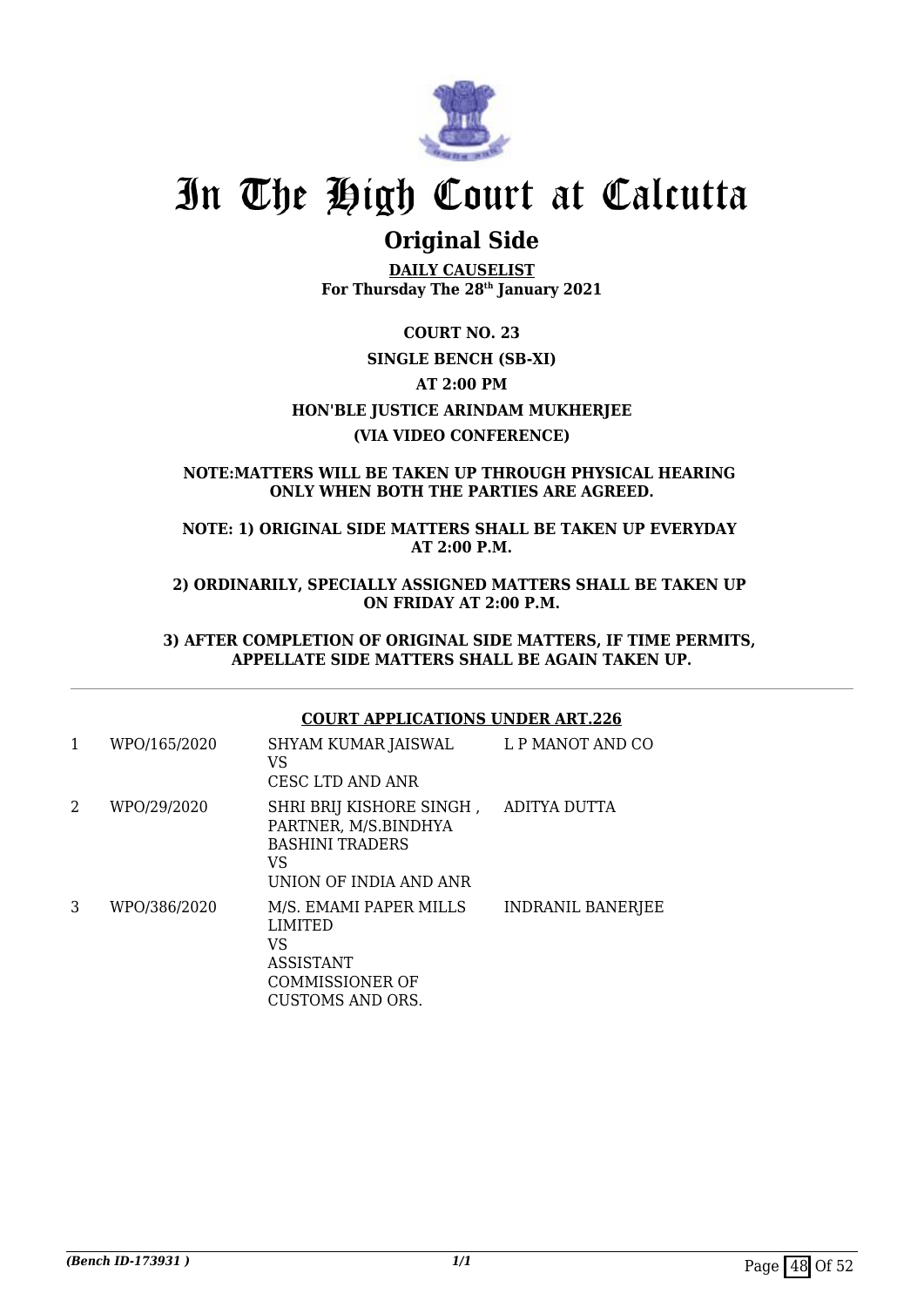

## **Original Side**

**DAILY CAUSELIST For Thursday The 28th January 2021**

**COURT NO. 18 SINGLE BENCH (SB-XII) AT 10:45 AM HON'BLE JUSTICE BISWAJIT BASU (VIA VIDEO CONFERENCE)**

### **NOTE:MATTERS WILL BE TAKEN UP THROUGH PHYSICAL HEARING ONLY WHEN BOTH THE PARTIES ARE AGREED.**

**NOTE: ORIGINAL SIDE MENTIONING WILL BE TAKEN UP AT 10:45 A.M**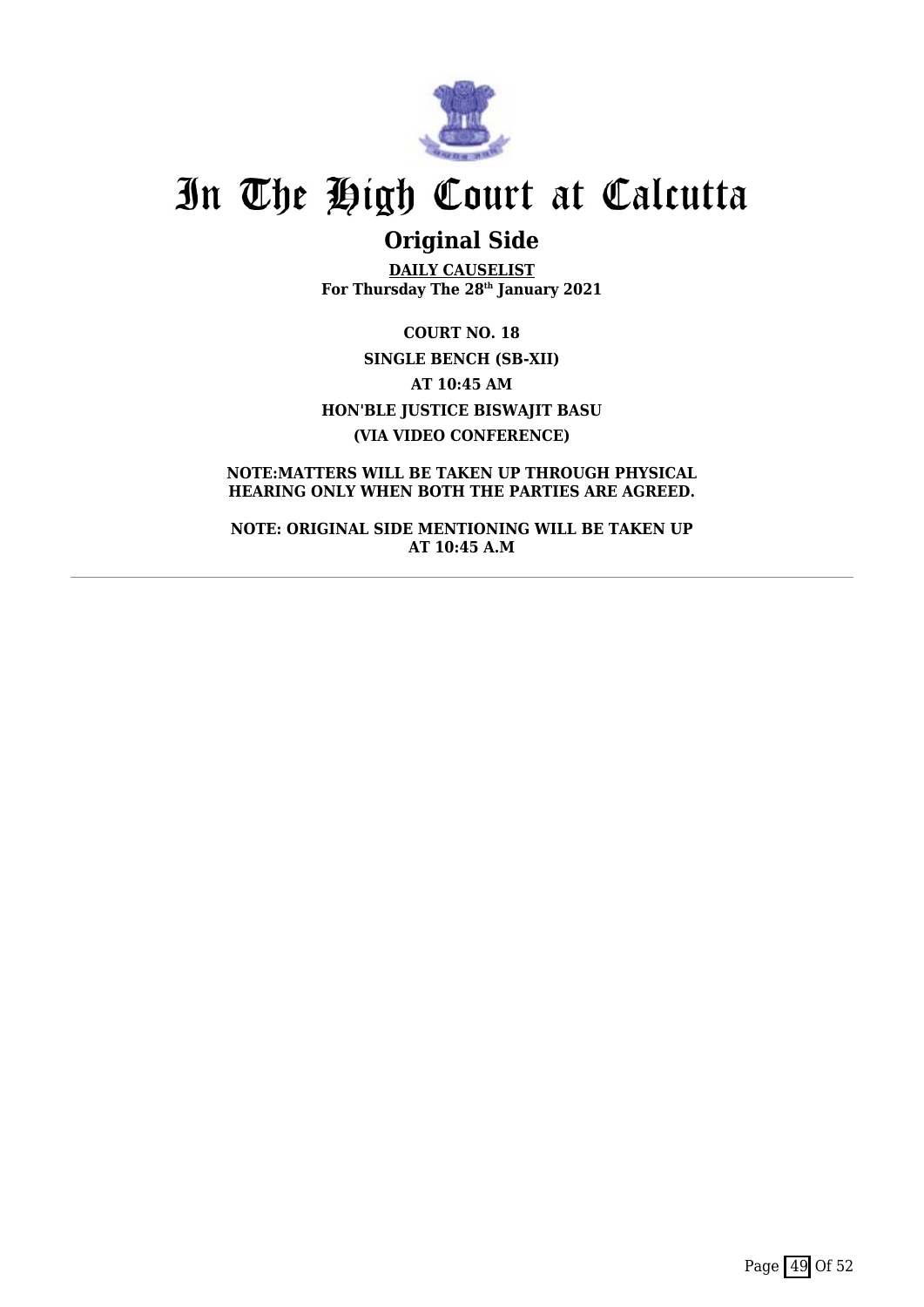

### **Original Side**

**DAILY CAUSELIST For Thursday The 28th January 2021**

**COURT NO. 24 SINGLE BENCH (SB- XIII) AT 10:45 AM HON'BLE JUSTICE AMRITA SINHA (VIA VIDEO CONFERENCE)**

### **NOTE:MATTERS WILL BE TAKEN UP THROUGH PHYSICAL HEARING ONLY WHEN BOTH THE PARTIES ARE AGREED.**

### **NOTE: ORIGINAL SIDE MATTERS WILL BE TAKEN UP AT THE FIRST SITTING OF THE COURT.**

### **AFTER COMPLETION OF ORIGINAL SIDE MATTERS; APPELLATE SIDE MATTERS WILL BE TAKEN UP.**

### **NO PHYSICAL MENTIONING IN COURT.**

### **TO BE MENTIONED**

1 WPO/296/2020 ASHUTOSH MALI AND ORS. VS THE KOLKATA MUNICIPAL CORPORATION AND ORS. PRABHAT KUMAR SINGH

### **CONTEMPT MATTERS**

2 CC/63/2019 SUVRA KUMAR DEY VS RAJANVIR SINGH KAPUR , MANAGING DIRECTOR OF THE W.B.TRANSPORT CORP. LTD. DEBDUTTA BASU

### **RESTORATION APPLICATION**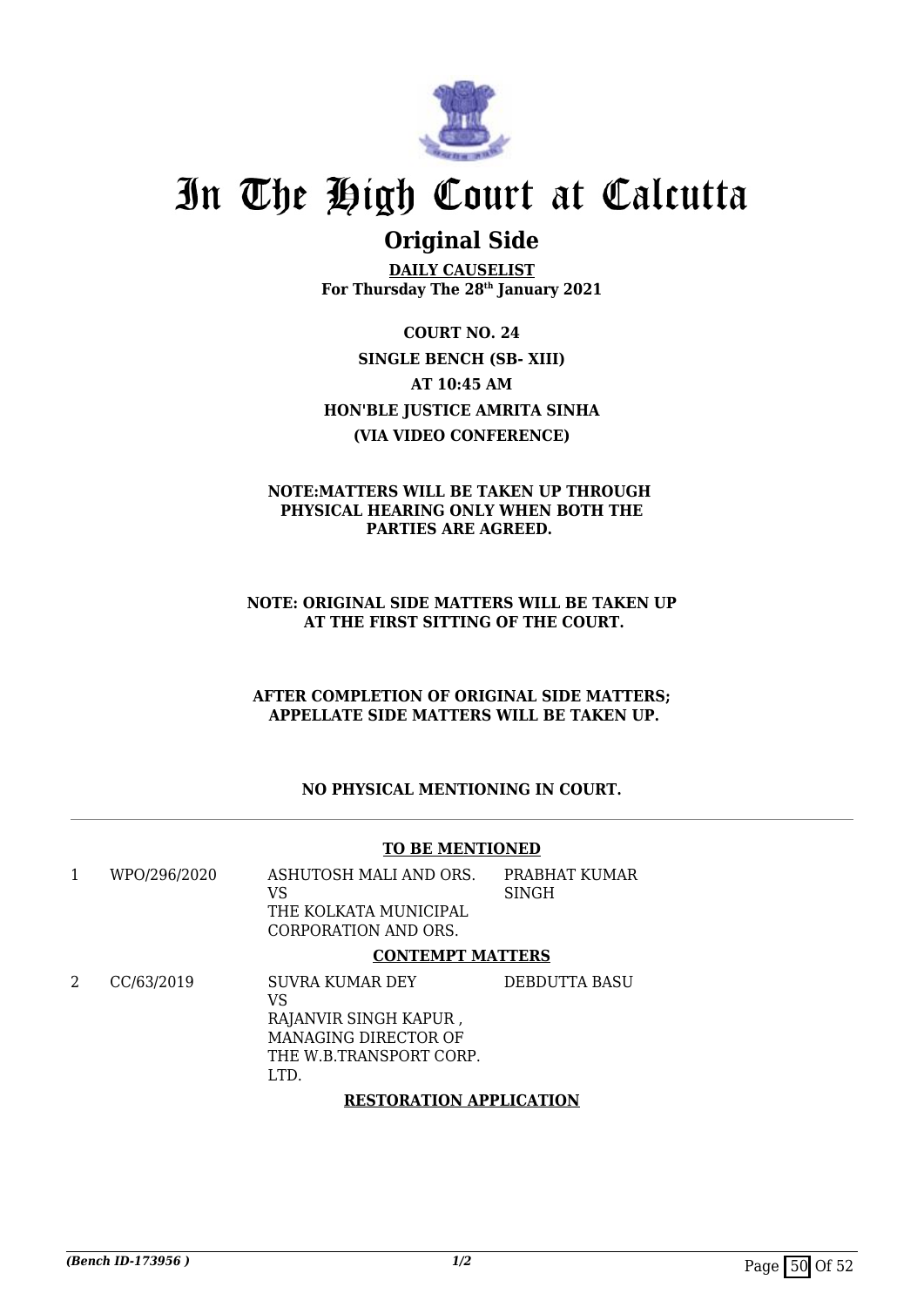| IA NO. GA/1/2020 | GOPAL GOBINDA GHOSH                        | ARUN         |
|------------------|--------------------------------------------|--------------|
| (Old No:         | Vs.                                        | BANDOPADHYAY |
| GA/663/2020)     | THE KOLKATA MUNICIPAL<br>CORPORATION & ORS |              |

In WPO/738/2017

### **MODIFICATION APPLICATION**

| 4 | IA NO. GA/1/2020 | PURBA MANDAL                            | KAUSHIK MANDAL         |
|---|------------------|-----------------------------------------|------------------------|
|   |                  | Vs                                      | KAUSHIK MANDAL         |
|   |                  | <b>BOARD OF TRUSTEES FOR</b>            |                        |
|   | In WPO/52/2020   | THE PORT OF KOLKATA,                    |                        |
|   |                  | KOLKATA PORT TRUST                      |                        |
|   |                  | <b>COURT APPLICATIONS UNDER ART.226</b> |                        |
| 5 | WPO/577/2019     | KRISHANA PRASAD SHAW<br>VS              | <b>SK SAMIM AKHTER</b> |

THE KOLKATA MUNICIPAL CORPORATION AND ORS